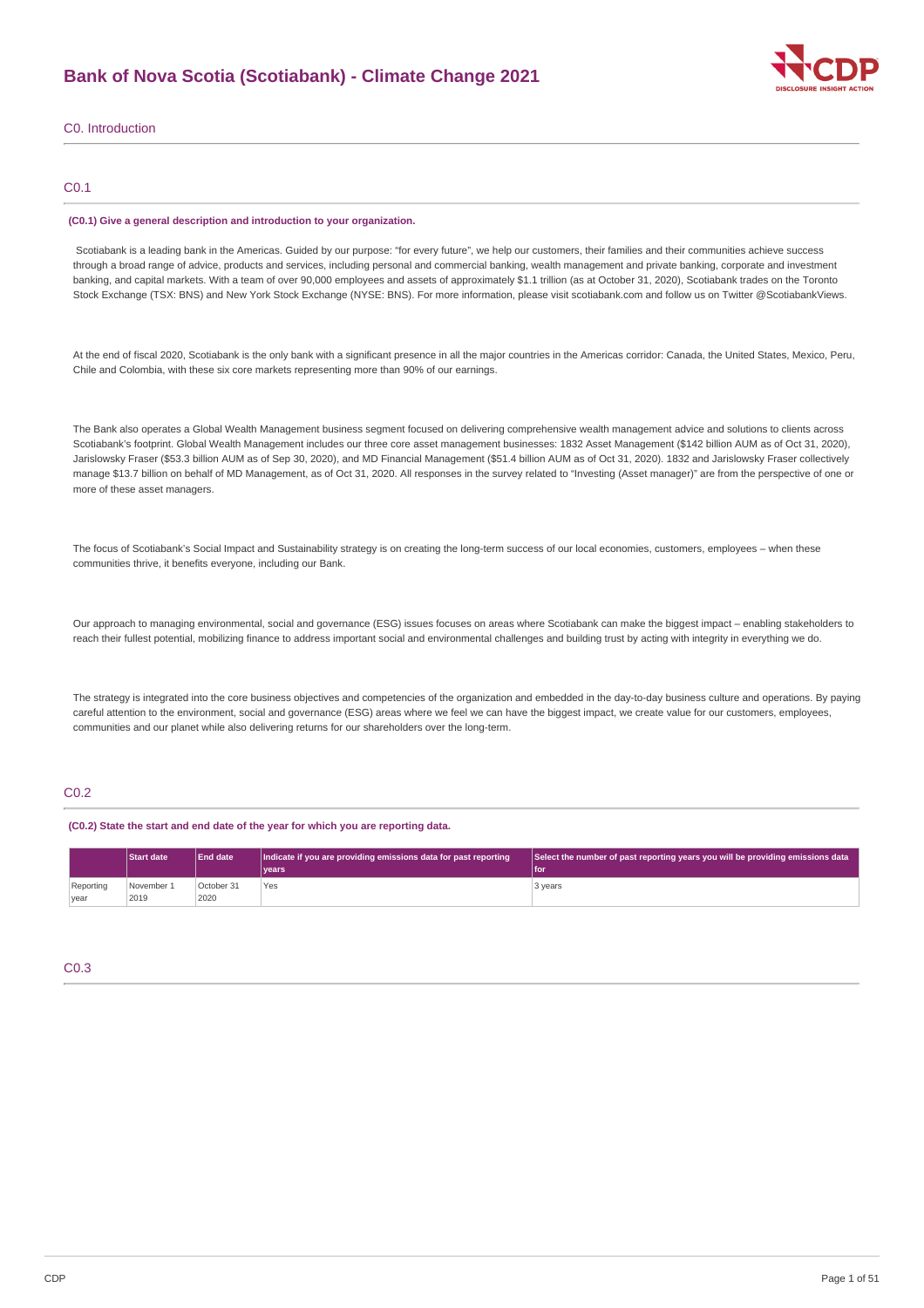#### **(C0.3) Select the countries/areas for which you will be supplying data.**

Aruba Australia Bahamas Barbados Belize Bonaire, Sint Eustatius and Saba Brazil British Virgin Islands Canada Cayman Islands Chile China China, Hong Kong Special Administrative Region Colombia Costa Rica Curaçao Dominican Republic El Salvador India Ireland Jamaica Japan Malaysia Mexico Panama Peru Puerto Rico Republic of Korea Singapore Trinidad and Tobago Turks and Caicos Islands United Kingdom of Great Britain and Northern Ireland United States of America Uruguay Venezuela (Bolivarian Republic of)

# C0.4

**(C0.4) Select the currency used for all financial information disclosed throughout your response.** CAD

# C0.5

(C0.5) Select the option that describes the reporting boundary for which climate-related impacts on your business are being reported. Note that this option should **align with your chosen approach for consolidating your GHG inventory.** Operational control

# C-FS0.7

**(C-FS0.7) Which organizational activities does your organization undertake?** Bank lending (Bank) Investing (Asset manager)

# C1. Governance

# C1.1

**(C1.1) Is there board-level oversight of climate-related issues within your organization?** Yes

#### C1.1a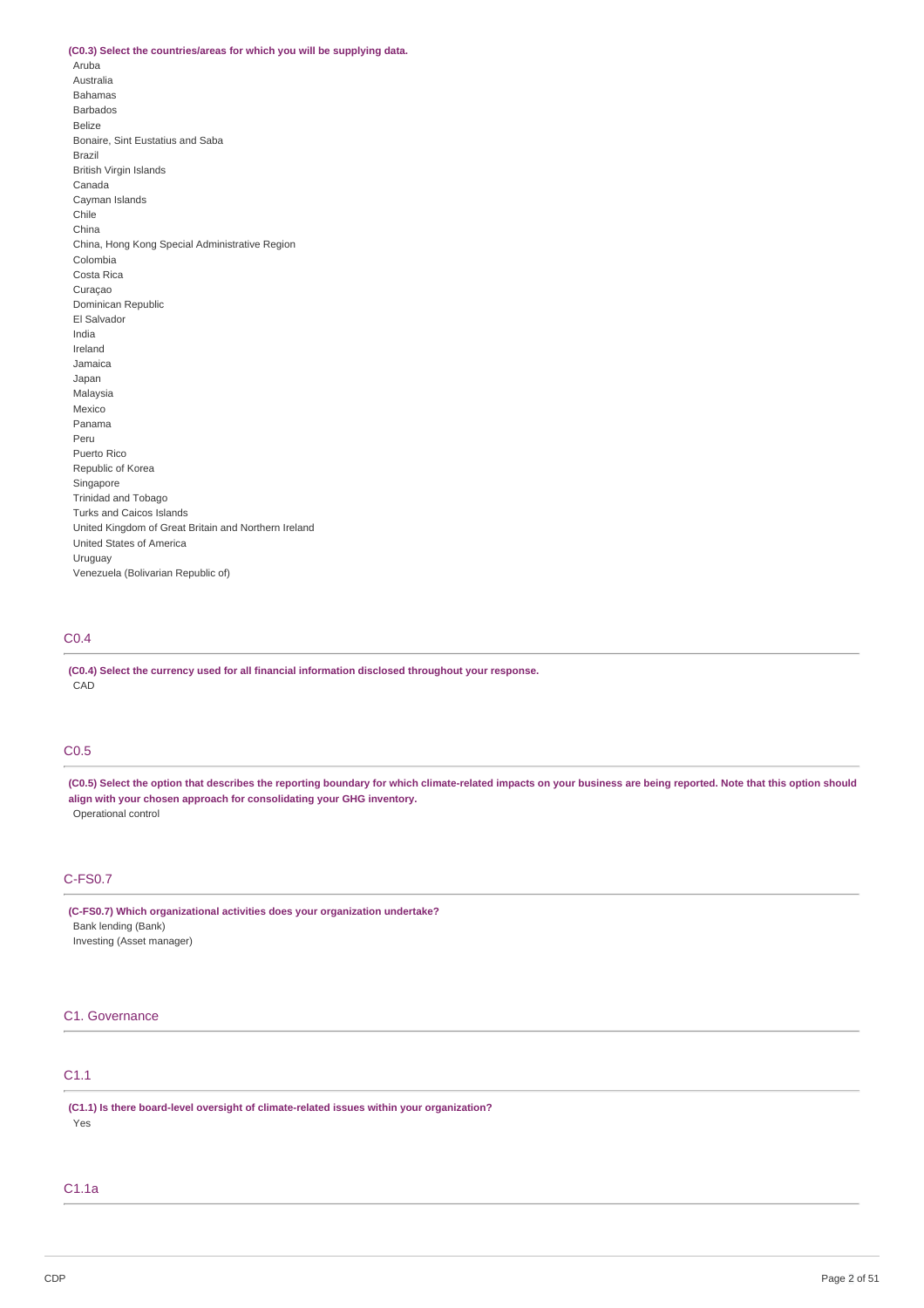# (C1.1a) Identify the position(s) (do not include any names) of the individual(s) on the board with responsibility for climate-related issues.

|               | Position of Please explain                                                                                                                                                                           |
|---------------|------------------------------------------------------------------------------------------------------------------------------------------------------------------------------------------------------|
| individual(s) |                                                                                                                                                                                                      |
| Board-leve    | Scotiabank's entire Board of Directors is regularly engaged on our bank-wide climate change strategy. For example, in October 2020 the Bank's Climate Commitments were reviewed by the full          |
| committee     | Board. The Commitments were publicly launched in November of 2019 (early fiscal 2020) and include a commitment to mobilizing \$100 billion by 2025 to reduce the impacts of climate change, as       |
|               | well as commitments to address climate change in our reporting, governance, risk management and in our own operations. The Commitments also included the establishment of a Climate Change           |
|               | Centre of Excellence, Climate change is also addressed by several committees of the Board given the cross-functional impact across the organization. The Risk Committee of the Board reviews.        |
|               | quides and retains oversight of ESG risks, including climate change risks for the Bank. An update on climate change risk is provided quarterly to the Risk Committee as part of the Top and Emerging |
|               | Risks outlined in the Enterprise Risk Management Report. The Audit and Conduct Review Committee (ACRC) of the Board oversees our climate change-related disclosures; for example, TCFD               |
|               | disclosures were included in our 2020 Annual Report, which is ultimately reviewed and approved by the Board. The Corporate Governance Committee of the Board reviews the Bank's Social Impact        |
|               | & Sustainability strategy of which climate change is one of the key priorities. In August 2020, the Corporate Governance Committee received an update on shareholder engagement and the ESG          |
|               | factors influencing corporate action and shareholder engagement, including climate change. In addition this committee reviewed the annual ESG report in February 2021, which is a key component      |
|               | of Scotiabank's reporting and transparency on climate change data. In 2021, ESG became a standalone topic on the agenda for every Board of Directors meeting.                                        |

# C1.1b

# **(C1.1b) Provide further details on the board's oversight of climate-related issues.**

| with<br>which<br>climate-<br>related<br>a<br>scheduled<br>agenda<br>item | <b>Frequency Governance</b><br>mechanisms<br>into which<br>climate-<br>related issues<br>issues are $ $ are integrated                                                                                                                                                                                                                                                    | <b>Scope of</b><br>board-level<br>oversight                                                                       | <b>Please explain</b>                                                                                                                                                                                                                                                                                                                                                                                                                                                                                                                                                                                                                                                                                                                                                                                                                                                                                                                                                                                                                                                                                                                                                                                                                                                                                                                                                                                                                                                                                                                                                                                                                                                                                                                                                                                                                                                                                                                  |
|--------------------------------------------------------------------------|---------------------------------------------------------------------------------------------------------------------------------------------------------------------------------------------------------------------------------------------------------------------------------------------------------------------------------------------------------------------------|-------------------------------------------------------------------------------------------------------------------|----------------------------------------------------------------------------------------------------------------------------------------------------------------------------------------------------------------------------------------------------------------------------------------------------------------------------------------------------------------------------------------------------------------------------------------------------------------------------------------------------------------------------------------------------------------------------------------------------------------------------------------------------------------------------------------------------------------------------------------------------------------------------------------------------------------------------------------------------------------------------------------------------------------------------------------------------------------------------------------------------------------------------------------------------------------------------------------------------------------------------------------------------------------------------------------------------------------------------------------------------------------------------------------------------------------------------------------------------------------------------------------------------------------------------------------------------------------------------------------------------------------------------------------------------------------------------------------------------------------------------------------------------------------------------------------------------------------------------------------------------------------------------------------------------------------------------------------------------------------------------------------------------------------------------------------|
| Scheduled<br>$-$ some<br>meetings                                        | Reviewing and<br>quiding<br>strategy<br>Reviewing and<br>quiding major<br>plans of action<br>Reviewing and Climate-<br>quiding risk<br>management<br>policies<br>Monitorina<br>implementation   lending<br>and<br>performance of<br>objectives<br>Monitoring and<br>overseeing<br>progress<br>against goals<br>and targets for<br>addressing<br>climate-related<br>issues | Climate-<br>and<br>opportunities<br>to our own<br>operations<br>related risks<br>and<br>to our bank<br>activities | Scotiabank's entire Board of Directors was engaged on our bank-wide climate change strategy and Climate Commitments in October 2020. The Commitments were<br>related risks publicly launched in November of 2019 (early fiscal 2020) and include a commitment to mobilizing \$100 billion by 2025 to reduce the impacts of climate change, as well<br>as commitments to address climate change in our reporting, governance, risk management and in our own operations. The Commitments also included the<br>establishment of a Climate Change Centre of Excellence. Climate change is also addressed by several committees of the Board given the cross-functional impact across<br>the organization. The Risk Committee of the Board reviews, quides and retains oversight of ESG risks, including climate change risks for the Bank. An update on climate<br>change risk is provided quarterly to the Risk Committee as part of the Top and Emerging Risks outlined in the Enterprise Risk Management Report. The Corporate<br>Governance Committee of the Board reviews the Bank's Social Impact & Sustainability strategy of which climate change is one of the key priorities. In August 2020, the<br>Corporate Governance Committee received an update on shareholder engagement and the ESG factors influencing corporate action and shareholder engagement,<br>including climate change. In addition this committee reviewed the annual ESG report in February 2021, which is a key component of Scotiabank's reporting and<br>opportunities transparency on climate change data. The Audit and Conduct Review Committee (ACRC) of the Board oversees our climate change-related disclosures; for example,<br>TCFD disclosures were included in our 2020 Annual Report, which is ultimately reviewed and approved by the Board. In 2021, ESG became a standalone topic on the<br>agenda for every Board of Directors meeting. |

# C1.2

# **(C1.2) Provide the highest management-level position(s) or committee(s) with responsibility for climate-related issues.**

| Name of the position(s) and/or<br>committee(s) | <b>Reporting line</b> | <b>Responsibility</b>                                                  | Coverage of<br>responsibility                                                                                                                                                                                                                                                                                                                                                                  | <b>Frequency of</b><br>reporting to the<br>board on<br>climate-related<br><i>issues</i> |
|------------------------------------------------|-----------------------|------------------------------------------------------------------------|------------------------------------------------------------------------------------------------------------------------------------------------------------------------------------------------------------------------------------------------------------------------------------------------------------------------------------------------------------------------------------------------|-----------------------------------------------------------------------------------------|
| Chief Risks Officer (CRO)                      | CEO reporting line    | Both assessing and managing climate-related risks<br>and opportunities | Risks and<br>opportunities<br>related to our bank<br>lending activities<br>Risks and<br>opportunities<br>related to our<br>investing activities<br>Risks and<br>opportunities<br>related to our<br>insurance<br>underwriting<br>activities<br>Risks and<br>opportunities<br>related to our other<br>products and<br>services<br>Risks and<br>opportunities<br>related to our own<br>operations | Quarterly                                                                               |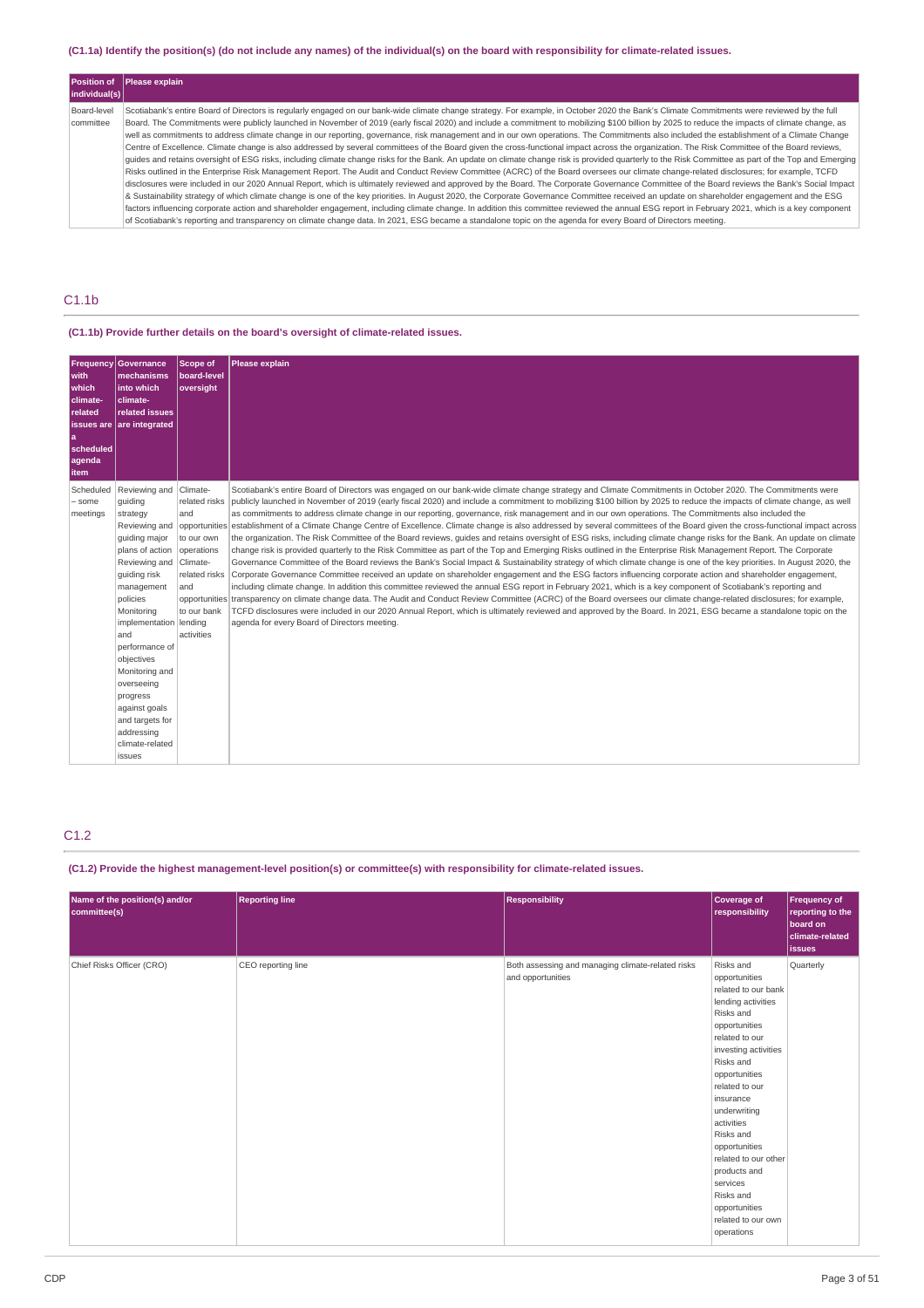| Name of the position(s) and/or<br>committee(s)                                                                                                                                     | <b>Reporting line</b>                                                                                           | <b>Responsibility</b>                                                                                                                                                                                                                                                           | <b>Coverage of</b><br>responsibility                                                                                                                                                                                                                                                                                                                                                           | <b>Frequency of</b><br>reporting to the<br>board on |
|------------------------------------------------------------------------------------------------------------------------------------------------------------------------------------|-----------------------------------------------------------------------------------------------------------------|---------------------------------------------------------------------------------------------------------------------------------------------------------------------------------------------------------------------------------------------------------------------------------|------------------------------------------------------------------------------------------------------------------------------------------------------------------------------------------------------------------------------------------------------------------------------------------------------------------------------------------------------------------------------------------------|-----------------------------------------------------|
|                                                                                                                                                                                    |                                                                                                                 |                                                                                                                                                                                                                                                                                 |                                                                                                                                                                                                                                                                                                                                                                                                | climate-related<br><b>issues</b>                    |
| Other C-Suite Officer, please specify<br>(Executive Vice President and General<br>Counsel)                                                                                         | CEO reporting line                                                                                              | Both assessing and managing climate-related risks<br>and opportunities<br>The Executive President and General Counsel leads<br>the Bank's Legal and Corporate Affairs team, and<br>therefore has management oversight of the Bank's<br>Social Impact & Sustainability Strategy. | Risks and<br>opportunities<br>related to our bank<br>lending activities<br>Risks and<br>opportunities<br>related to our other<br>products and<br>services<br>Risks and<br>opportunities<br>related to our own<br>operations                                                                                                                                                                    | Half-yearly                                         |
| Vice President, Corporate Secretary and<br>Chief Corporate Governance Officer)                                                                                                     | Other C-Suite Officer, please specify (Senior Other, please specify (General Counsel and Chairman of the Board) | Both assessing and managing climate-related risks<br>and opportunities                                                                                                                                                                                                          | Risks and<br>opportunities<br>related to our bank<br>lending activities<br>Risks and<br>opportunities<br>related to our<br>investing activities<br>Risks and<br>opportunities<br>related to our<br>insurance<br>underwriting<br>activities<br>Risks and<br>opportunities<br>related to our other<br>products and<br>services<br>Risks and<br>opportunities<br>related to our own<br>operations | As important<br>matters arise                       |
| Business unit manager<br>Executive Vice President (EVP), Enterprise<br>Risk Governance reports to the Group Head<br>& CRO.                                                         | Risk - CRO reporting line                                                                                       | Both assessing and managing climate-related risks<br>and opportunities                                                                                                                                                                                                          | Risks and<br>opportunities<br>related to our bank<br>lending activities<br>Risks and<br>opportunities<br>related to our own<br>operations                                                                                                                                                                                                                                                      | As important<br>matters arise                       |
| Other committee, please specify (Climate<br>Change Steering Committee)                                                                                                             | Risk - CRO reporting line                                                                                       | Both assessing and managing climate-related risks<br>and opportunities                                                                                                                                                                                                          | Risks and<br>opportunities<br>related to our bank<br>lending activities<br>Risks and<br>opportunities<br>related to our other<br>products and<br>services<br>Risks and<br>opportunities<br>related to our own<br>operations                                                                                                                                                                    | Quarterly                                           |
| Other committee, please specify (Enterprise Risk - CRO reporting line<br>Core Risk Committee)                                                                                      |                                                                                                                 | Both assessing and managing climate-related risks<br>and opportunities                                                                                                                                                                                                          | Risks and<br>opportunities<br>related to our own<br>operations                                                                                                                                                                                                                                                                                                                                 | As important<br>matters arise                       |
| Other committee, please specify (Risk<br>Policy Committee)                                                                                                                         | Risk - CRO reporting line                                                                                       | Both assessing and managing climate-related risks<br>and opportunities                                                                                                                                                                                                          | Risks and<br>opportunities<br>related to our bank<br>lending activities                                                                                                                                                                                                                                                                                                                        | As important<br>matters arise                       |
| Other committee, please specify (Senior<br>Credit Committee(s))                                                                                                                    | Risk - CRO reporting line                                                                                       | Both assessing and managing climate-related risks<br>and opportunities                                                                                                                                                                                                          | Risks and<br>opportunities<br>related to our bank<br>lending activities                                                                                                                                                                                                                                                                                                                        | As important<br>matters arise                       |
| Other C-Suite Officer, please specify (Group CEO reporting line<br>Heads, Global Banking and Markets,<br>Canadian Banking, International Banking,<br>and Global Wealth Management) |                                                                                                                 | Both assessing and managing climate-related risks<br>and opportunities                                                                                                                                                                                                          | Risks and<br>opportunities<br>related to our bank<br>lending activities<br>Risks and<br>opportunities<br>related to our<br>investing activities<br>Risks and<br>opportunities<br>related to our other<br>products and<br>services                                                                                                                                                              | Annually                                            |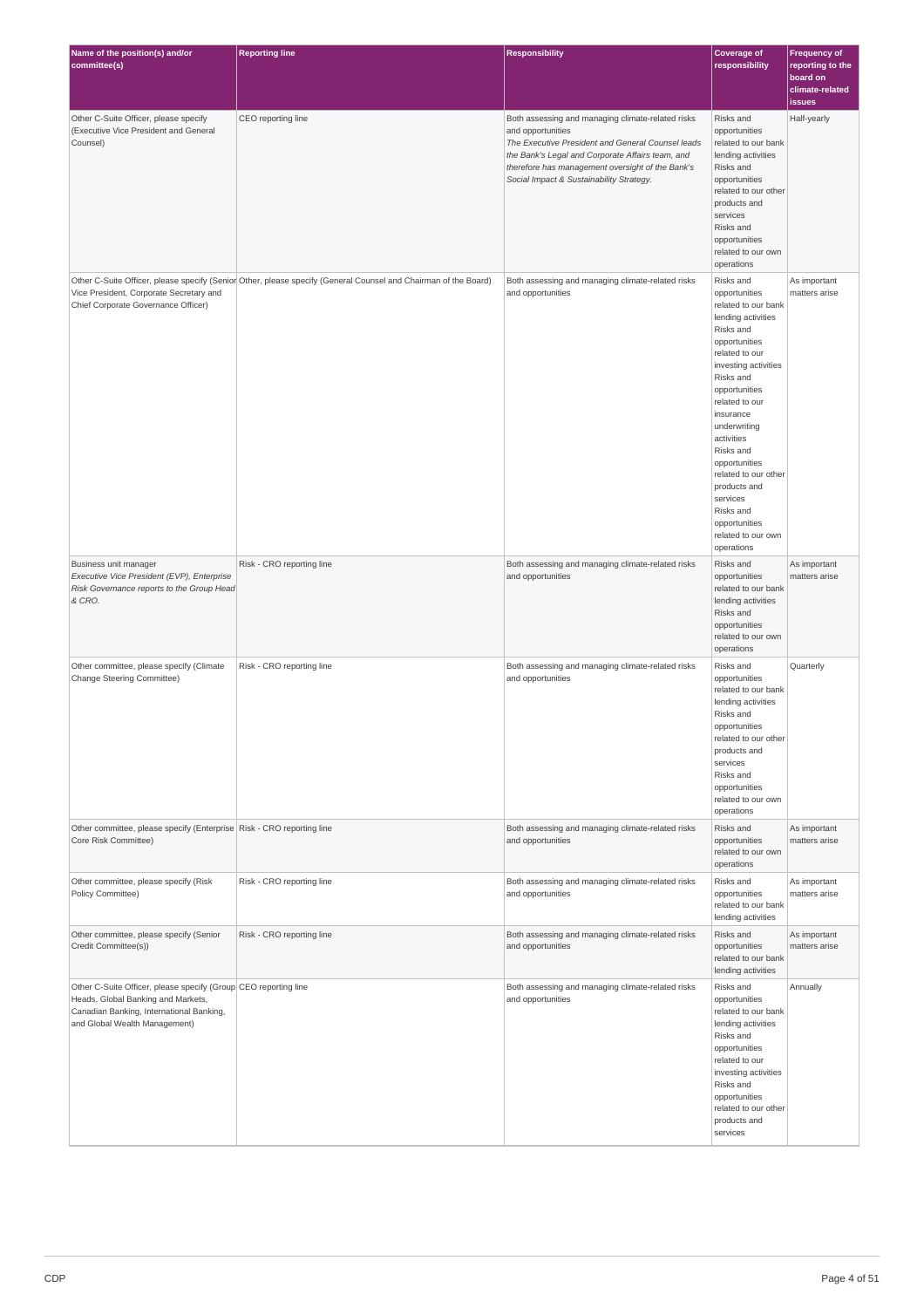| Name of the position(s) and/or<br>committee(s)                                                                                    | <b>Reporting line</b>                                                                                                                                                                                                                                          | <b>Responsibility</b>                                                                                                                                                                                                                    | Coverage of<br>responsibility                                                                                                                                                                                                                                                                                                                                                                  | Frequency of<br>reporting to the<br>board on<br>climate-related<br>issues |
|-----------------------------------------------------------------------------------------------------------------------------------|----------------------------------------------------------------------------------------------------------------------------------------------------------------------------------------------------------------------------------------------------------------|------------------------------------------------------------------------------------------------------------------------------------------------------------------------------------------------------------------------------------------|------------------------------------------------------------------------------------------------------------------------------------------------------------------------------------------------------------------------------------------------------------------------------------------------------------------------------------------------------------------------------------------------|---------------------------------------------------------------------------|
| Business unit manager<br>Senior Vice President, Chief<br>Communications and Social Impact Officer,<br>Legal and Corporate Affairs | Other, please specify (The Senior Vice President, Chief<br>Communications and Social Impact Officer reports to the Executive<br>Vice President and General Counsel, who leads the Bank's Legal and<br>Corporate Affairs team, and reports directly to the CEO) | Both assessing and managing climate-related risks<br>and opportunities                                                                                                                                                                   | Risks and<br>opportunities<br>related to our bank<br>lending activities<br>Risks and<br>opportunities<br>related to our<br>investing activities<br>Risks and<br>opportunities<br>related to our<br>insurance<br>underwriting<br>activities<br>Risks and<br>opportunities<br>related to our other<br>products and<br>services<br>Risks and<br>opportunities<br>related to our own<br>operations | Half-yearly                                                               |
| Business unit manager<br>Senior Vice President, Real Estate                                                                       | Other, please specify (The Senior Vice President of Real Estate reports Both assessing and managing climate-related risks<br>to the Group Head and Chief Human Resources Officer, who has<br>oversight of the Human Resources, Marketing and Real Estate team) | and opportunities<br>The Senior Vice President of Real Estate has oversight related to our own<br>of the Bank's operational GHG emissions and has<br>accountability for the GHG emissions reduction target<br>and Internal Carbon Price. | Risks and<br>opportunities<br>operations                                                                                                                                                                                                                                                                                                                                                       | As important<br>matters arise                                             |
| Business unit manager<br>Senior Vice President & Head, Corporate &<br>Commercial Credit (reports directly to the<br>CRO).         | Risk - CRO reporting line                                                                                                                                                                                                                                      | Both assessing and managing climate-related risks<br>and opportunities                                                                                                                                                                   | Risks and<br>opportunities<br>related to our bank<br>lending activities                                                                                                                                                                                                                                                                                                                        | As important<br>matters arise                                             |

C1.2a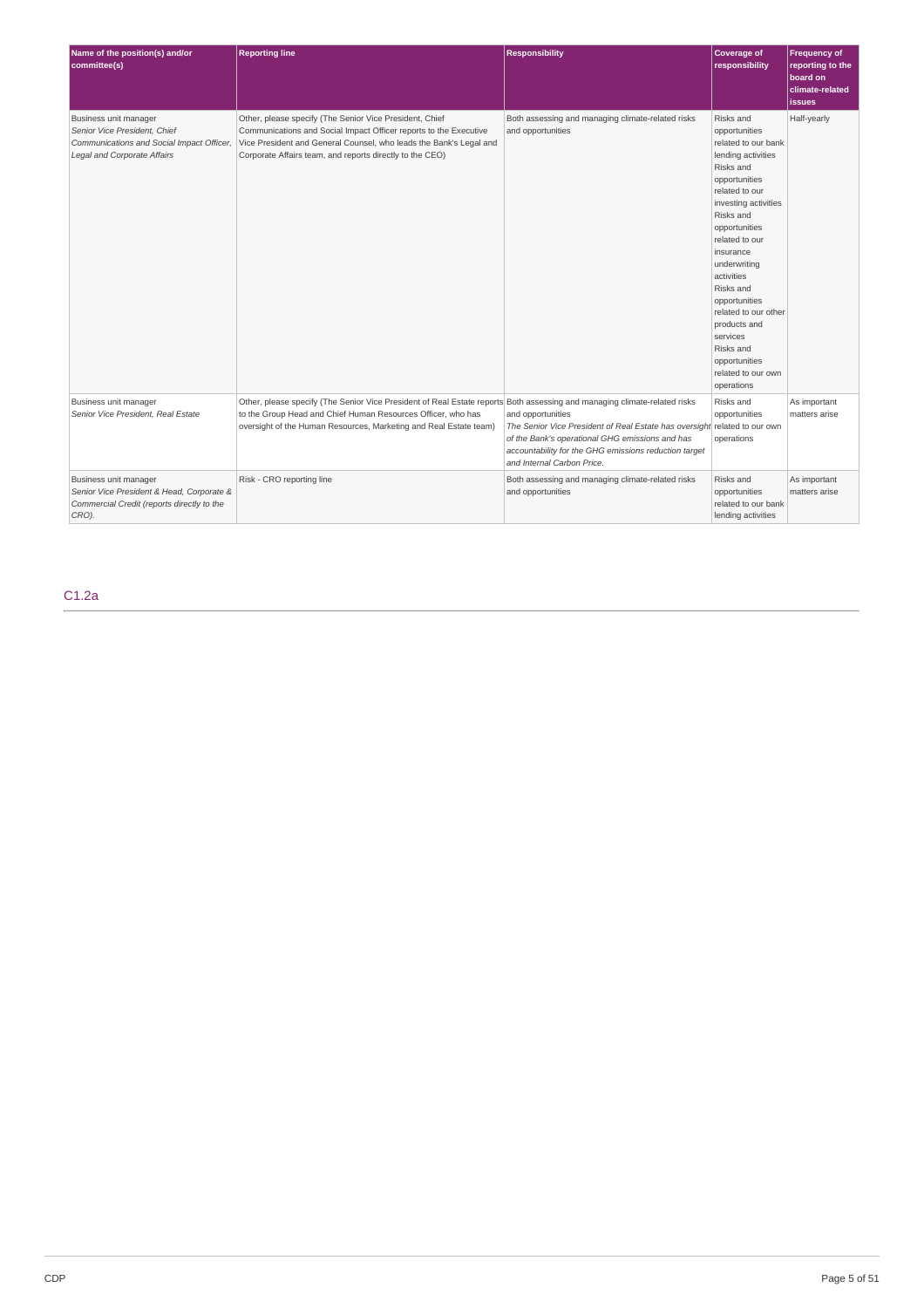#### (C1.2a) Describe where in the organizational structure this/these position(s) and/or committees lie, what their associated responsibilities are, and how climate**related issues are monitored (do not include the names of individuals).**

### **Chief Risk Officer (CRO):**

The CRO sits on the Operating Committee of the Bank (all members report to the CEO), chairs various risk committees, and also has unfettered access to the Risk Committee of the Board (composed entirely of independent directors). The CRO is responsible for global management of risk and communicating the Bank's Risk Policy to the Board. Climate-related risks ultimately managed by the CRO may include operational risk, reputational risk, and credit risk that arise from physical / transition risks. The CRO monitors climate related issues through regular risk committee meetings and from briefings from the Environmental & Social Risk team. This specialized team sits within Global Risk Management and works with non-retail banking and credit teams on reviewing loan deals to ensure E&S issues are considered. Information on climate-related risk is shared with the Risk Committee of the Board through the quarterly Enterprise Risk Management Report, or otherwise as and when needed.

#### **Executive Vice President (EVP) & General Counsel (Legal & Corporate Affairs):**

Our EVP & General Counsel oversees the Bank's Social Impact & Sustainability strategy, the annual ESG Report, and has joint responsibility for Scotiabank's climate change strategy and Climate Commitments, along with the Chief Risk Officer and Group Heads. The EVP & General Counsel reports directly to the CEO.

#### **Climate Change Steering Committee:**

This cross-functional senior executive Committee supports the development and implementation of the Bank's Climate Commitments, which were approved by the Board in late fiscal 2019. Responsibilities include:

1. The Senior Vice President Corporate Secretary & Chief Corporate Governance Officer (Legal & Corporate Affairs) opines on all governance related matters relating to the implementation of the Bank's Climate Commitments, in particular governance and reporting on climate change in the annual ESG Report, Annual Report and Management Proxy Circular.

2. The **Executive Vice President, Enterprise Risk Governance** helps to oversee the achievement of our \$100 billion mobilization commitment and the integration of climate change into risk management processes. This role reports directly to the CRO.

3. The Senior Vice President & Head, Corporate & Commercial Credit helps to oversee the achievement of our \$100 billion mobilization commitment and integration of climate change considerations into non-retail lending. This role reports directly to the CRO.

4. The Senior Vice President, Chief Communications & Social Impact Officer (Legal & Corporate Affairs) oversees the Social Impact & Sustainability team, led by the Vice President, Social Impact & Sustainability. This team produces the Bank's Social Impact & Sustainability strategy and annual ESG Report, including how the Bank manages its response to climate change through the Scotiabank Climate Commitments. This includes the Bank's net-zero strategy development, efforts to decarbonize our own operations, annual disclosures related to the recommendations of the TCFD, and the Climate Change Centre of Excellence.

#### **Enterprise Core Risk Committee (ECRC), Risk Policy Committee & Senior Credit Committee(s):**

The ECRC serves as the most senior point of management that establishes and enhances policies to mitigate operational and compliance risks. It reviews the Bank's top operational and compliance risks globally, including current and emerging trends such as climate change, and the related risk response to ensure appropriate action is taken.

The Risk Policy Committee (chaired by the CEO) is responsible for policies, limits, proposals, and other issues covering credit, market, reputational, legal and operational risk, as well as adjudicating on issues referred by the senior management committees. Environmental risk assessment, including climate-related risk, is also embedded in the Credit Policy Manual.

The Senior Credit Committee (SCC) is a forum to discuss credits recommended to the Senior Vice President & Head for adjudication or referral to Risk Policy Committee, industry limits, portfolio and policy issues, and other credit risk-related matters in each of the respective non-retail portfolios, as stated in the Credit Policy Manual.

#### **Senior Vice President (SVP), Real Estate:**

Among other things in a broad portfolio, the SVP of Real Estate is tasked with lowering the Bank's environmental footprint to ensure efficiency savings across the organization. This includes setting GHG reduction targets and implementing plans to support this, such as the establishment of an internal price on carbon in 2018.

#### **Group Heads: Global Banking & Markets, Canadian Banking, International Banking, and Global Wealth Management:**

All Group Heads of these revenue-generating business lines are responsible for meeting targets related to Scotiabank's Commitment to mobilize \$100 billion by 2025 to reduce the impacts of climate change. All report directly to the CEO.

# C1.3

(C1.3) Do you provide incentives for the management of climate-related issues, including the attainment of targets?

|                | $\bar{\bf s}$ for the management of climate-related issues $\bar{\bf v}$<br><b>Prove</b> |  |
|----------------|------------------------------------------------------------------------------------------|--|
| $\sqrt{$ Row 1 | Y۵<br>ರ<br>___                                                                           |  |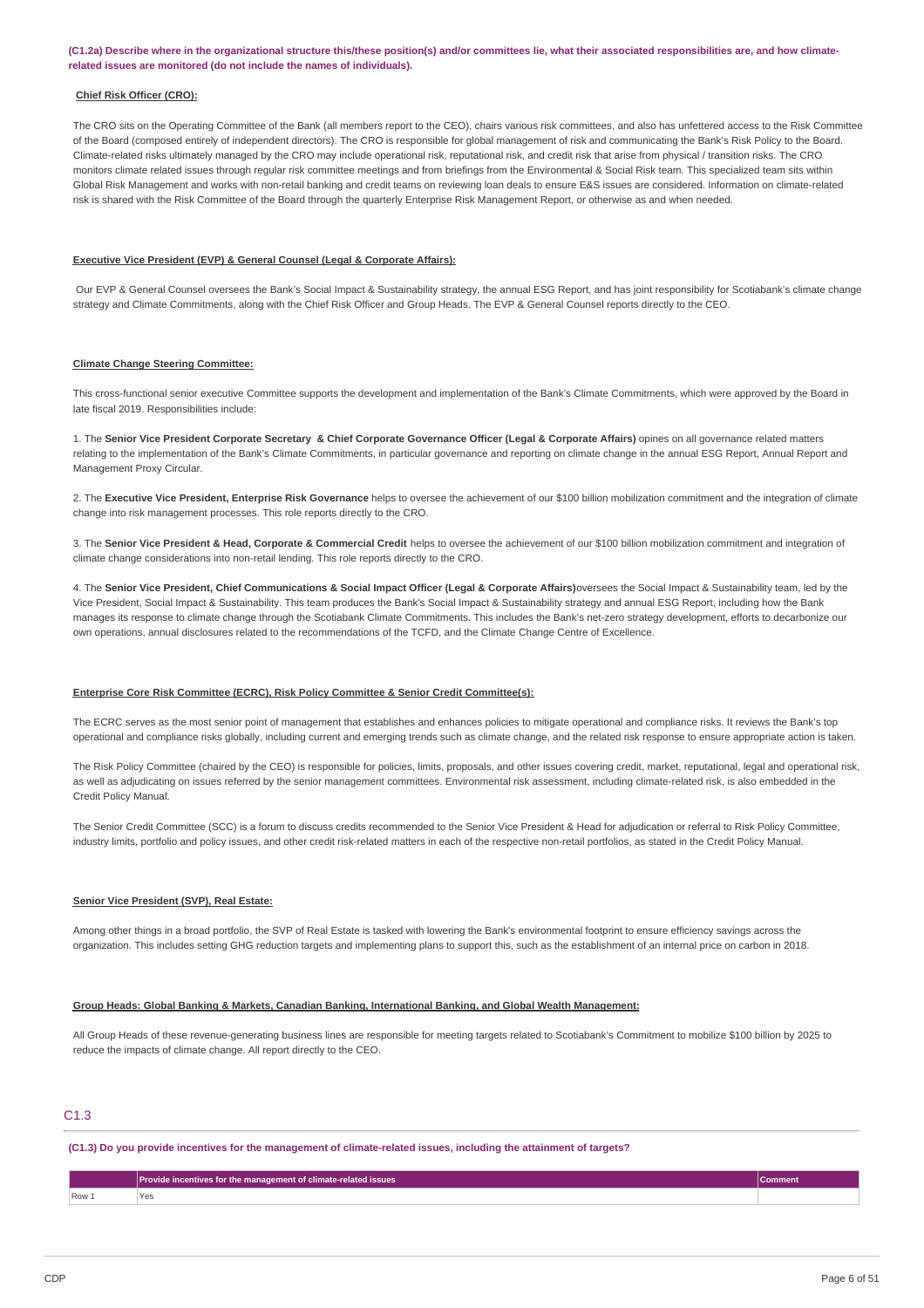#### (C1.3a) Provide further details on the incentives provided for the management of climate-related issues (do not include the names of individuals).

| <b>Entitled to incentive</b>                     | <b>Type of</b><br><b>Incentive</b> | <b>Activity inventivized</b>                                                                                                                                                                                                                  | <b>Comment</b>                                                                                                                                                                                                                                                                                                                                                                                                                                                                                                                                                                                                                                                                                                                                                                                                                                                                                                                                                                |
|--------------------------------------------------|------------------------------------|-----------------------------------------------------------------------------------------------------------------------------------------------------------------------------------------------------------------------------------------------|-------------------------------------------------------------------------------------------------------------------------------------------------------------------------------------------------------------------------------------------------------------------------------------------------------------------------------------------------------------------------------------------------------------------------------------------------------------------------------------------------------------------------------------------------------------------------------------------------------------------------------------------------------------------------------------------------------------------------------------------------------------------------------------------------------------------------------------------------------------------------------------------------------------------------------------------------------------------------------|
| Business unit manager                            | Monetary<br>reward                 | Emissions reduction<br>target                                                                                                                                                                                                                 | Our Senior Vice President of Real Estate has senior-level responsibility for our energy efficiency initiatives and greenhouse gas emission reduction<br>target. As this is part of a job description, fulfilling this task would thus be linked to annual compensation. Established a target to secure 100%<br>electricity from non-emitting sources for Canadian operations by 2025 and on a global basis by 2030                                                                                                                                                                                                                                                                                                                                                                                                                                                                                                                                                            |
| Environment/Sustainability   Monetary<br>manager | reward                             | Emissions reduction<br>project<br><b>Emissions reduction</b><br>target<br>Energy reduction<br>project                                                                                                                                         | The Energy & Sustainability Manager reports to the VP, Real Estate, and is responsible for management of the Bank's absolute global GHG<br>reduction target as well as the ongoing search and implementation of initiatives to support this GHG reduction. As this is part of a job description,<br>fulfilling this task would thus be linked to annual compensation. The Energy and Sustainability Manager is responsible for reviewing the utility data for<br>Canadian and International branches/offices and calculating the EUI (Energy Use Intensity) and other metrics to complete benchmarking (comparing<br>energy efficiency status of locations with ENERGYSTAR or other median EUI numbers). This will provide the Real Estate team with a better<br>understanding of the locations with poor energy efficiency, allowing them to focus on these locations and implement energy projects to reduce<br>energy consumption that will lead to reduced GHG emissions. |
| Facilities manager                               | Monetary<br>reward                 | Energy reduction<br>project                                                                                                                                                                                                                   | The Real Estate Facility Manager is responsible for the selection and analysis of facilities initiatives and vendors which uses energy savings as a<br>criterion.                                                                                                                                                                                                                                                                                                                                                                                                                                                                                                                                                                                                                                                                                                                                                                                                             |
| Environment/Sustainability   Monetary<br>manager | reward                             | against a climate-<br>related sustainability<br>index<br>Other (please specify)<br>(The Vice President of<br>Social Impact &<br>Sustainability has<br>responsibility for the<br><b>Bank's Social Impact</b><br>& Sustainability<br>Strategy.) | Company performance The Vice President of Social Impact & Sustainability has responsibility for the Bank's Social Impact & Sustainability Strategy and the delivery of the<br>Bank's enterprise-wide climate change strategy. In relation to climate change, this includes managing the development of the Bank's net-zero<br>strategy (a key focus in fiscal 2021). This role also includes ensuring: annual publication of the ESG Report, annual submission to CDP and ensuring<br>performance relative to peers, and annual submission to the Dow Jones Sustainability Index, tracking of the Bank's sustainable finance activity and<br>performance relative to peers (which has a strong focus on climate change). The VP also serves as secretary for the Climate Change Steering<br>Committee. These responsibilities are part of the VP's annual performance goals and thus linked to compensation.                                                                  |
| Other C-Suite Officer                            | Monetary<br>reward                 | Emissions reduction<br>project                                                                                                                                                                                                                | The Executive Vice President & General Counsel reports directly to the CEO and is on the Bank's highest operating committee. As part of a suite of<br>responsibilities, the EVP has responsibility for delivering the Bank's climate strategy, including the Bank's net-zero strategy, as well as overall ESG<br>strategy.                                                                                                                                                                                                                                                                                                                                                                                                                                                                                                                                                                                                                                                    |

# C-FS1.4

(C-FS1.4) Does your organization offer its employees an employment-based retirement scheme that incorporates ESG principles, including climate change?

|       | We offer an employment-based retirement scheme that incorporates ESG principles, including climate change. | Comment |
|-------|------------------------------------------------------------------------------------------------------------|---------|
| Row 1 | No, but we plan to do so in the next two vears                                                             |         |

# C2. Risks and opportunities

# C2.1

(C2.1) Does your organization have a process for identifying, assessing, and responding to climate-related risks and opportunities? Yes

# C2.1a

**(C2.1a) How does your organization define short-, medium- and long-term time horizons?**

|             | <b>From (years)</b> | To (years) | <b>Comment</b>                                 |
|-------------|---------------------|------------|------------------------------------------------|
| Short-term  |                     |            |                                                |
| Medium-term |                     |            |                                                |
| Long-term   |                     | 100        | Anything above 5 years is considered long-term |

# C2.1b

**(C2.1b) How does your organization define substantive financial or strategic impact on your business?**

For CDP reporting, Scotiabank considers a substantive financial impact as one that has a material impact on any business line over a defined time period.

# C2.2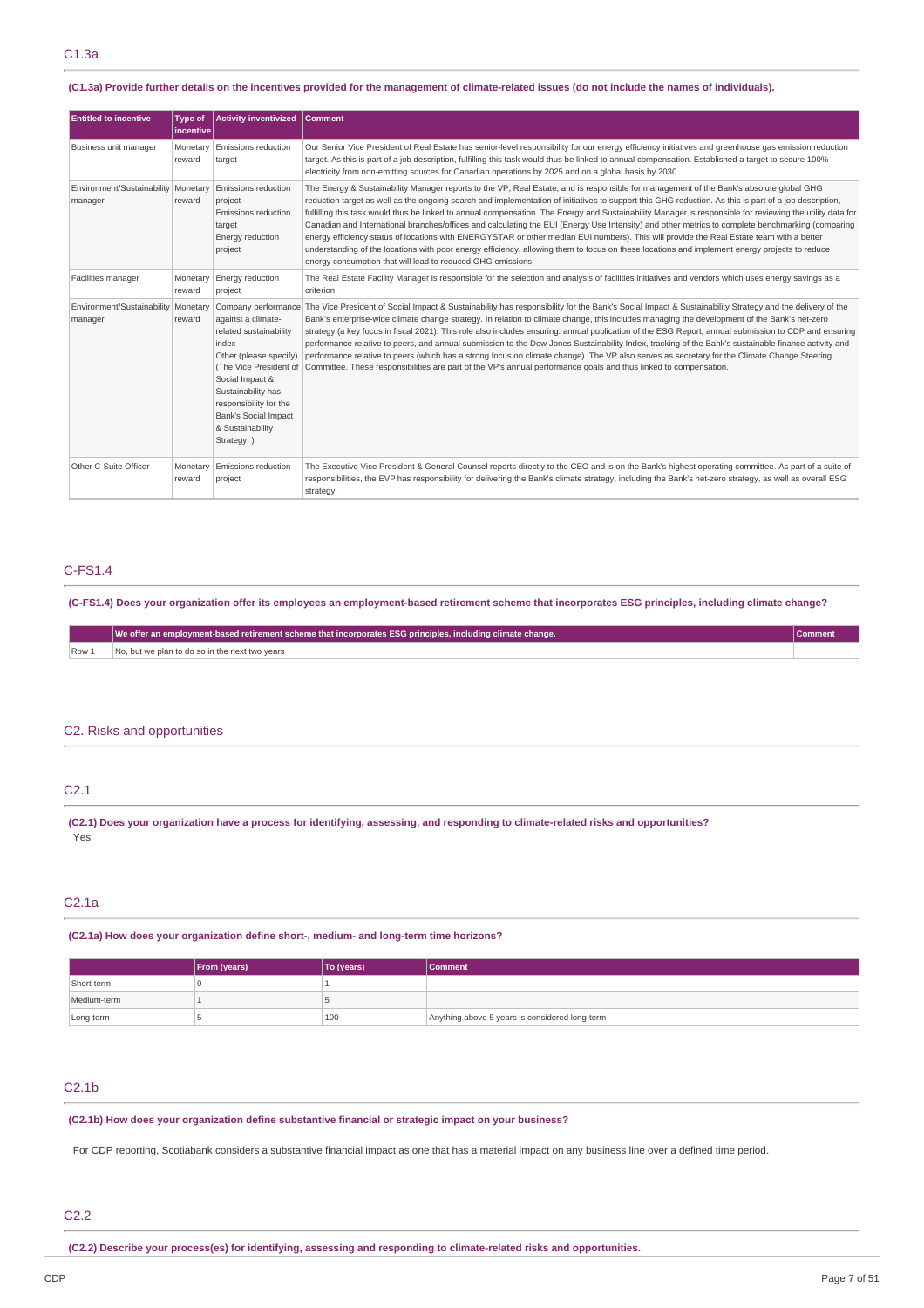#### **Value chain stage(s) covered** Downstream

#### **Risk management process**

Integrated into multi-disciplinary company-wide risk management process

**Frequency of assessment** More than once a year

### **Time horizon(s) covered**

Short-term Medium-term Long-term

#### **Description of process**

The Bank considers climate risk as a top and emerging risk, as well as a type of environmental risk to be managed (as detailed on page 89 of the 2020 Annual Report) Climate risk refers to the possibility that climate change issues associated with Scotiabank or its customers could ultimately affect Bank performance by giving rise to credit, reputational, operational or legal risk. As the impacts of climate change increase in prominence, so too does the need for the Bank to understand whether, and to what degree, its customers may be vulnerable to climate-related risks. In alignment with best practices, as the industry moves toward adoption of the recommendations of the Taskforce for Climate related Financial Disclosures (TCFD), the Bank has an obligation to understand, assess, mitigate and publicly disclose these climate-related risks. The Bank has a robust process in place for assessing and managing our client-related (downstream) climate risks. As a financial institution, we need to be aware of and understand credit risk stemming from the climate change risks posed to our clients' businesses, which may affect their ability to repay their financing. Climate change risks are assessed as to whether they could pose a material risk to the client's business and their ability to pay back their commitments to the Bank. For the Bank's business banking clients, a Climate Change Risk Assessment (CCRA) is part of the normal due diligence process. These reviews outline the climate change risks (transition and physical) associated with the specific industry. The Climate Change Risk Assessment (CCRA) evaluates both the physical (acute and chronic) and transition (reputational, market, technology, legal and compliance) risks a client may face. It also assesses a client's awareness of, and response to, such risks as an indicator of the quality of management. The CCRA was made a mandatory part of business banking due diligence in November 2019 and is undertaken at least annually. This enables the Bank to effectively understand, mitigate and manage climate change risks across sectors and geographies and to support stress testing and scenario planning of our business banking loan book. The CCRA is conducted at the borrower level in order to ensure that climate-related risk is factored into each credit decision As part of the ongoing CCRA training provided for banking officers and credit adjudicators, a module on climate-related risk was delivered in the annual mandatory environmental risk training. A detailed series of climate-specific questions helps to facilitate the assessment of actual and potential impacts on a borrower. An internal guidance document is to be used by Bankers and Credit officers to assess a company's management of its environmental and climate change risks. The risks raised by this due diligence document, and their mitigants, are summarized under the Key Risks and Mitigants section of the Credit Presentation. As a case study, a Scotiabank client in the Energy sector may face significant climate-related transition risk as a result of emerging climate change policies and regulations that could have a meaningful, negative financial impact on its business. Having completed Scotiabank's climate-related risk training, a banker will engage the client to answer a series of transition-related questions to assess the borrower's fossil fuel dependency and their level of emissions. Should the borrower demonstrate a significant reliance on fossil fuels, the borrower would receive a "high" transition-risk rating. This information would be documented in the Scotiabank Credit Presentation. Similarly, a Scotiabank client with operations in a region often impacted by hurricanes would face significant physical risks as a result of increased frequency and severity of extreme weather events. As part of the Bank's proprietary CCRA process, a banker would engage the client to learn more about how the borrower's business or operations have been impacted by severe weather events in recent years. If the borrower's operations have been affected by severe weather events, the borrower would be assigned a medium or high climate-risk rating, contingent upon the severity of impact. This information would be documented in the Scotiabank Credit Presentation The CCRA process will also support data collection to enable the Bank to effectively mitigate and manage risk across sectors and will support stress testing and scenario planning of our loan book. At the industry-level, commentary and assessment of environmental and climate change risk is a standard part of each annual industry review. The CCRA and climate sector vulnerability methodology have been included within industry reviews to assess climate risk drivers and determine their potential materiality. In addition to the CCRA, the Bank utilizes a comprehensive environmental risk management process where the identification, assessment and management of climate change risk is done through due diligence as part of the overall existing environmental risk assessment and credit adjudication processes. To safeguard the Bank and its stakeholders against climate-related risks, Scotiabank has several policies approved by the Board and integrated into a multi-disciplinary company-wide risk identification, assessment, and management process. The Environmental Policy guides day-to-day operations, lending practices, supplier agreements, management of real estate holdings and external reporting. Climate change risks associated with the Bank's non-retail clients are governed by the Credit Risk Policy and are identified, assessed and managed through the Bank's credit risk and environmental risk due diligence and adjudication processes. Material issues are raised to related risk committees and reported quarterly in the Enterprise Risk Report to the Risk Committee of the Board.

**Value chain stage(s) covered** Upstream

#### **Risk management process**

A specific climate-related risk management process

**Frequency of assessment** Not defined

#### **Time horizon(s) covered**

Short-term Medium-term Long-term

# **Description of process**

It is important that Scotiabank's Suppliers reflect our own core values of respect, integrity, passion, and accountability and that our Suppliers comply with applicable laws. This is important to ensure Scotiabank's reputation is not compromised or put at-risk by the suppliers we work with. Scotiabank's Supplier Code of Conduct outlines an obligation for suppliers to conduct their business and operation in an environmentally responsible way. Through the Supplier Code, Suppliers are encouraged to track and mitigate their greenhouse gas (GHG) emissions and to incorporate climate change risk assessments into their risk management procedures. The Supplier Code is reviewed formally every two years and it was updated in Late 2020 to reflect the Bank's renewed environmental, climate and corporate sustainability commitments.

#### **Value chain stage(s) covered** Direct operations

**Risk management process**

Integrated into multi-disciplinary company-wide risk management process

**Frequency of assessment** Annually

**Time horizon(s) covered** Short-term Medium-term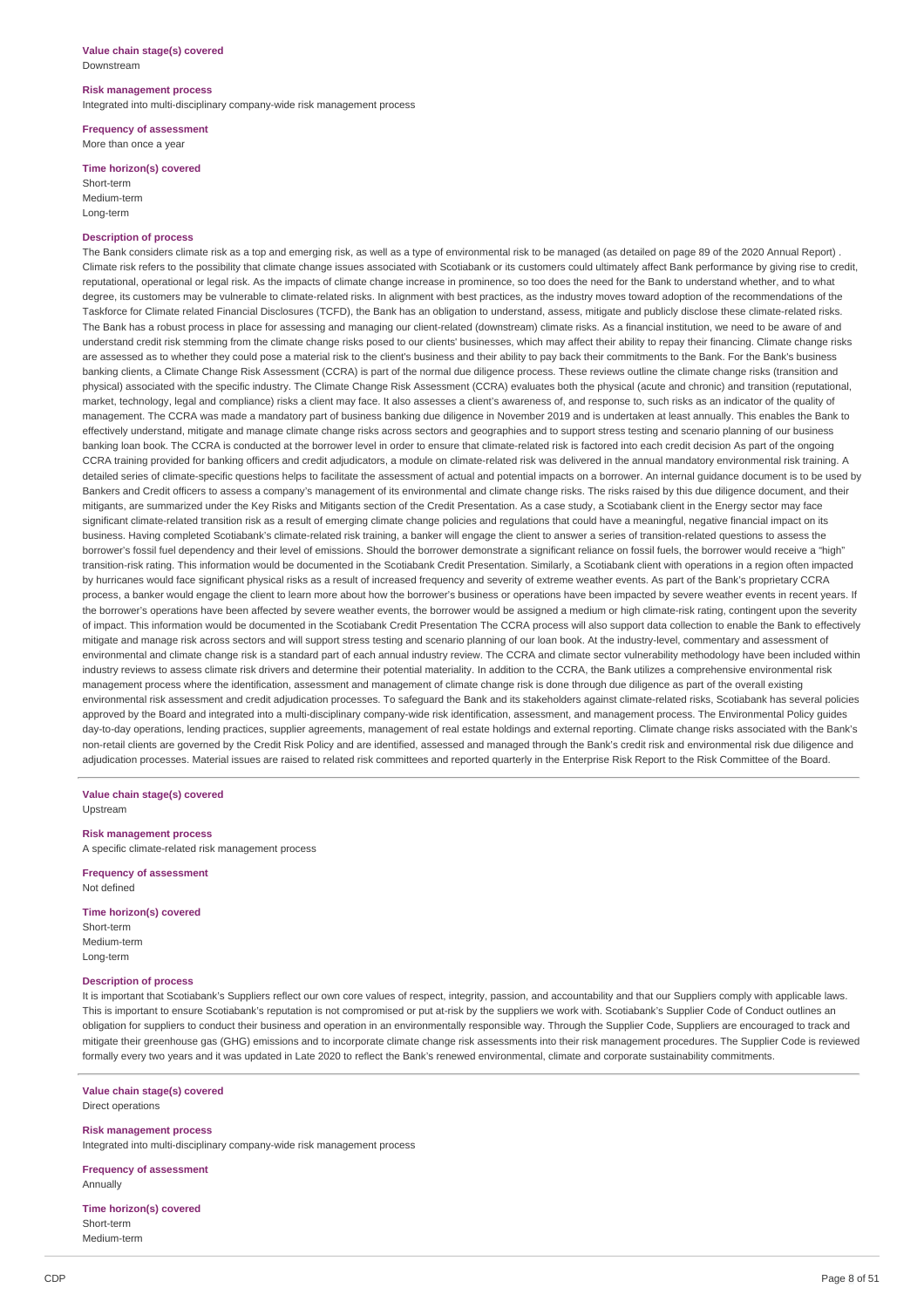# **Description of process**

Climate change risks associated with the Bank's operational footprint are governed by the Operational Risk Management Framework. These risks are identified, assessed and managed through the Bank's Global Operational Risk team. Material issues are raised to related risk committees and reported monthly in the Enterprise Risk Report to the Risk Committee of the Board. For the Bank's own operations, the main climate related risks are from severe weather events such as hurricanes. These severe weather event risks (physical risks) are highest in the Caribbean region of the Bank's operational footprint due to the increasing number, frequency and severity of hurricanes in this region. These physical risks to the Bank's operations have been identified as a short, medium and long-term climate related risk with risk probability and severity increasing over time. Severe weather events have had a damaging impact on the Bank's physical assets in the Caribbean region impacted by hurricanes. Scotiabank operates 259 branches and office locations in Central America and the Caribbean. In 2020, branches and offices in these regions experienced 9 hurricanes and tropical storms that resulted in very little physical damage but no closure.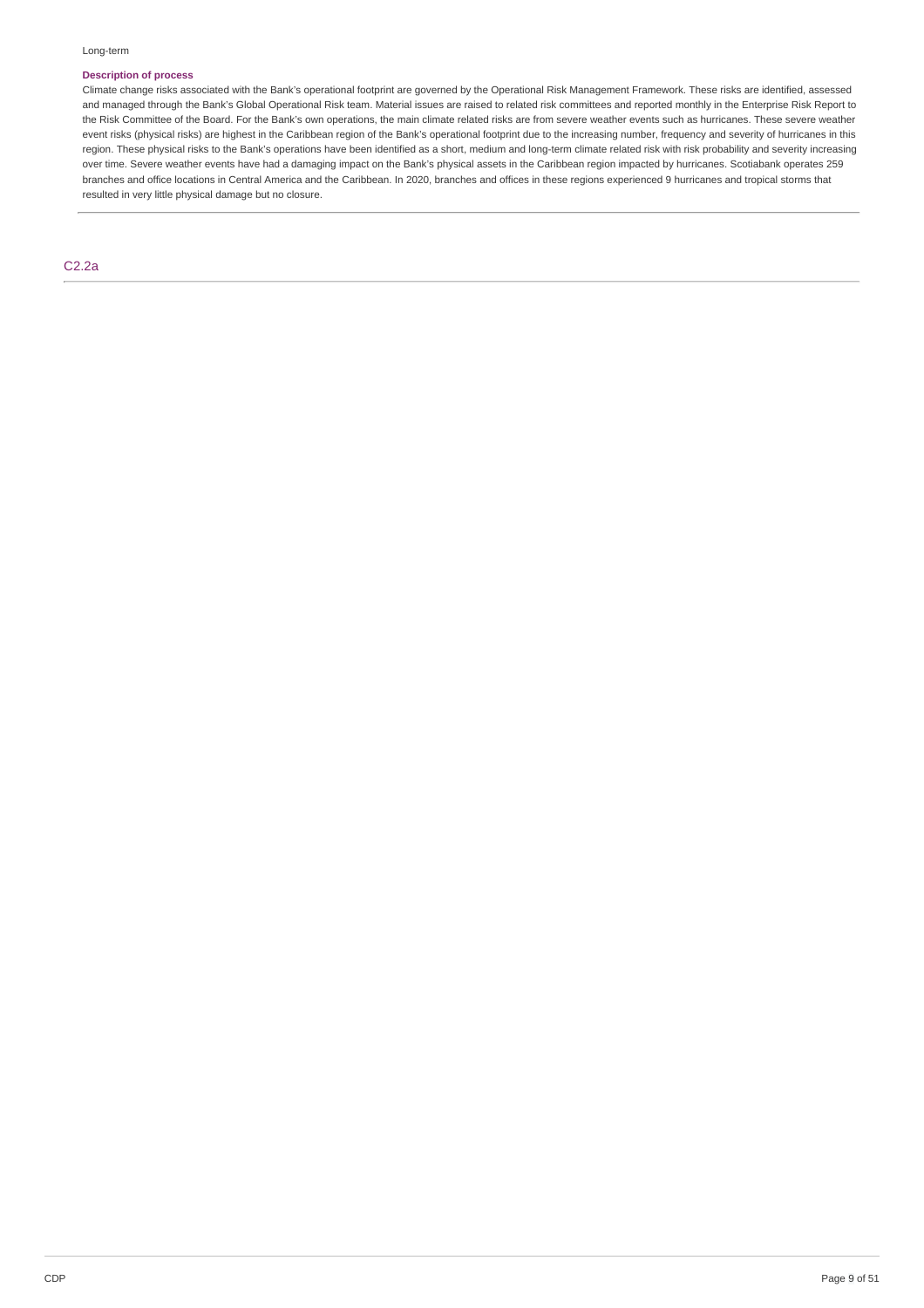# **(C2.2a) Which risk types are considered in your organization's climate-related risk assessments?**

|                        |                                 | Relevance Please explain                                                                                                                                                                                                                                                                                                                                                                                                                                                                                                                                                                                                                                                                                                                                                                                                                                                                                                                                                                                                                                                                                                                                                                                                                                                                                                                                                                                                                                                                                                                                                                                                                                                                                                                                                                                                                                                                                                                                                                                                                                                                                                                                                                                                                                                                                                                                                                                                                                                                                                                                      |
|------------------------|---------------------------------|---------------------------------------------------------------------------------------------------------------------------------------------------------------------------------------------------------------------------------------------------------------------------------------------------------------------------------------------------------------------------------------------------------------------------------------------------------------------------------------------------------------------------------------------------------------------------------------------------------------------------------------------------------------------------------------------------------------------------------------------------------------------------------------------------------------------------------------------------------------------------------------------------------------------------------------------------------------------------------------------------------------------------------------------------------------------------------------------------------------------------------------------------------------------------------------------------------------------------------------------------------------------------------------------------------------------------------------------------------------------------------------------------------------------------------------------------------------------------------------------------------------------------------------------------------------------------------------------------------------------------------------------------------------------------------------------------------------------------------------------------------------------------------------------------------------------------------------------------------------------------------------------------------------------------------------------------------------------------------------------------------------------------------------------------------------------------------------------------------------------------------------------------------------------------------------------------------------------------------------------------------------------------------------------------------------------------------------------------------------------------------------------------------------------------------------------------------------------------------------------------------------------------------------------------------------|
|                        | &<br>inclusion                  |                                                                                                                                                                                                                                                                                                                                                                                                                                                                                                                                                                                                                                                                                                                                                                                                                                                                                                                                                                                                                                                                                                                                                                                                                                                                                                                                                                                                                                                                                                                                                                                                                                                                                                                                                                                                                                                                                                                                                                                                                                                                                                                                                                                                                                                                                                                                                                                                                                                                                                                                                               |
| Current<br>regulation  | Relevant,<br>always<br>included | Current climate-related requlation is relevant and included in the risk assessment because the Bank is exposed to credit and reputational risk from requlatory pressures on suppliers and<br>clients. For example, in Canada, the proposed Net-Zero Emissions Accountability Act (Bill C-12) may affect the Bank's value chain. This piece of legislation requires the Government of<br>Canada to set national targets for reducing GHG emissions and establishes process with the aim of achieving net-zero emissions by 2050. Business Banking clients are subject to an<br>assessment of climate change risks and opportunities as part of the overall due diligence process. An internal quidance document is also to be used by Bankers and Credit officers to<br>assess a company's management of its environmental and climate change risks. The risks raised by this due diligence document, and their mitigants, are to be summarized under the Key<br>Risks and Mitigants section of the Credit Presentation. Scotiabank has also implemented a mandatory climate change credit risk assessment (CCRA), a process which evaluates both the<br>physical (acute and chronic) and transition (reputational, market, technology, legal and compliance) risks a client may face, and their awareness level of such risks. As part of the<br>implementation, bankers and credit officers are receiving mandatory enhanced climate change training as part of the existing environmental risk training in order to further guide their<br>climate change assessments.                                                                                                                                                                                                                                                                                                                                                                                                                                                                                                                                                                                                                                                                                                                                                                                                                                                                                                                                                                                      |
| Emerging<br>regulation | Relevant.<br>always<br>included | The Bank's clients could be impacted by changes in government policies around extracting, transporting, refining and distributing of fossil fuels. The Bank's Government Affairs group<br>maintains contact with several levels of government in Canada and across our operational footprint. They monitor any proposed changes to government policies, quidelines or regulations.<br>Our international offices maintain contact with government in their respective country and monitor for proposed changes to policies that may have an impact on local operations and<br>business. The Bank's Global Banking and Markets group maintains regular contact with existing and potential clients about proposed changes that could impact the client's business or<br>operations. An example of emerging regulation that may affect the Bank includes Peru's recently approved Climate Change Framework Law "Ley Marco sobre Cambio Climático", intended<br>to combat climate change in the country. The Framework has the potential to affect the expansion of branches or offices in Peru (for instance sustainable building development may result in<br>higher costs to expand operations). Additionally this regulation could impact our customers. The Bank's Environmental and Social Risk team and Sustainability team utilize their network of<br>contacts with governments and NGOs for information about proposed changes to government policies, guidelines or regulations that could impact the Bank's clients' business or the<br>Bank's own operations. Scotiabank has also implemented a mandatory climate change risk assessment (CCRA), a process which evaluates both the physical (acute and chronic) and<br>transition (reputational, market, technology, legal, and compliance) risks a client may face, and their awareness level of such risks. As part of the implementation, bankers and credit<br>officers are receiving mandatory enhanced climate change training as part of the existing environmental risk training in order to further guide their climate change assessments.                                                                                                                                                                                                                                                                                                                                                                                                                                                |
| Technology Relevant,   | always<br>included              | Technology risks are relevant in the context of climate change to the extent that the transition towards the low-carbon economy could represent different types of client risks. Emerging<br>innovations and low-carbon technologies (for example: renewable energy) may challenge clients for market share, potentially leading to increased credit or investment risk for the Bank.<br>Business banking clients are subject to an assessment of climate change risks and opportunities as part of the overall due diligence process. An internal guidance document is to be used<br>by Bankers and Credit officers to assess a company's management of its environmental and climate change risks. The risks raised by this due diligence document, and their mitigants, are<br>to be summarized under the Key Risks and Mitigants section of the Credit Presentation. Scotiabank has also implemented a mandatory climate change credit risk assessment (CCRA), a<br>process which evaluates both the physical (acute and chronic) and transition (reputational, market, technology, legal and compliance) risks a client may face, and their awareness level of<br>such risks. As part of the implementation, bankers and credit officers are receiving mandatory enhanced climate change training as part of the existing environmental risk training in order to<br>further guide their climate change assessments.                                                                                                                                                                                                                                                                                                                                                                                                                                                                                                                                                                                                                                                                                                                                                                                                                                                                                                                                                                                                                                                                                                                                     |
| Legal                  | Relevant,<br>always<br>included | From the client perspective, climate-related litigations may present credit risk. Large emitting companies in Canada are subject to the Greenhouse Gas Pollution Pricing Act (GGPPA). If<br>companies decide not to comply with this carbon pricing legislation or do not properly report on their emissions, this could result in litigation or financial penalty, which places increasing<br>limitations on their financial condition. Business Banking clients are subject to an assessment of climate change risks and opportunities as part of the overall due diligence process. An<br>internal guidance document is also to be used by Bankers and Credit officers to assess a company's management of its environmental and climate change risks. The risks raised by this<br>due diligence document, and their mitigants, are to be summarized under the Key Risks and Mitigants section of the Credit Presentation. Scotiabank has also implemented a mandatory<br>climate change credit risk assessment (CCRA), a process which evaluates both the physical (acute and chronic) and transition (reputational, market, technology, legal and compliance)<br>risks a client may face, and their awareness level of such risks. As part of the implementation, bankers and credit officers are receiving mandatory enhanced climate change training as<br>part of the existing environmental risk training in order to further guide their climate change assessments.                                                                                                                                                                                                                                                                                                                                                                                                                                                                                                                                                                                                                                                                                                                                                                                                                                                                                                                                                                                                                                                                                |
| Market                 | Relevant,<br>always<br>included | Shifts in the supply and demand for green products is one example that represents a risk for the Bank. At Scotiabank, market risks are considered within the climate change risk<br>assessment (CCRA) and due diligence processes for Business Banking clients. We continue to adapt our product and service offerings in response to and anticipation of climate-related<br>market shifts. In fiscal 2020, we launched a dedicated Sustainable Finance Group in our Global Banking and Markets segment in direct response to the growing need for ESG advisory<br>services and solutions for our corporate, financial, public sector and institutional clients. Further, the Canadian Standards Association (CSA) Group is currently leading the development of<br>a "Transition Finance Taxonomy". This work was initiated based on the recommendations put forward in the Government of Canada's Expert Panel on Sustainable Finance Final Report<br>dated June 2019. This development will have market implications for key stakeholders, including: . Companies in Canada seeking capital for transition-oriented activities (e.g. reducing<br>greenhouse gas emissions and their environmental footprint while advancing new technologies). • Institutional and retail investors who require assurance that their investments support the<br>transition to a lower carbon economy. • Canadian financial institutions providing credit solutions, advisory services or access to capital markets to enable the transition to a low-carbon<br>economy while also helping clients manage transition risk.                                                                                                                                                                                                                                                                                                                                                                                                                                                                                                                                                                                                                                                                                                                                                                                                                                                                                                                                                  |
| Reputation             | Relevant,<br>always<br>included | Reputational Risk is assessed by several players across the Bank including Corporate Sustainability, Environmental and Social Risk, Legal, and Communications. Reputational risks could<br>arise if the Bank does not make meaningful and transparent commitments to address climate change, or if the Bank fails in meeting its own internal commitments, such as the Bank's<br>Climate Commitments. This could prompt external stakeholders such as ENGOs to speak out against the Bank for not being accountable or committed, which could damage the Bank's<br>brand value and stakeholder relationships. In February 2018, Scotiabank announced its support of the TCFD Recommendations, which led to TCFD-aligned disclosures in both our 2018,<br>2019 and 2020 Annual Reports. In addition, the Bank is aware of the risks arising from exposure to high carbon projects. As such, Scotiabank has committed to establishing bank-wide,<br>quantitative, time-bound targets for reducing GHG emissions associated with our underwriting and lending activities. Such plans will include a quantitative analysis of the GHG intensity of<br>the bank's loan book and underwriting activities to establish a baseline, research on pathways to net zero for a bank, development of options for quantitative targets for reducing GHG<br>emissions and creation of a report outlining GHG emission reduction plans, targets and timelines. Once such targets are established, the bank will report annually on plans and progress<br>towards achieving these targets. Both the net zero targets and TCFD reporting are examples that have also been raised by investors. The Bank met these two obligations to help minimize<br>reputational risk.                                                                                                                                                                                                                                                                                                                                                                                                                                                                                                                                                                                                                                                                                                                                                                                                        |
| Acute<br>physical      | Relevant<br>always<br>included  | In certain regions, extreme weather events such as hurricanes and floods can represent acute physical risks to the infrastructure of bank branches, the safety of employees and clients,<br>and the accessibility of suppliers. For example, Scotiabank has a significant number of branches and office locations in Central America and the Caribbean. These regions are<br>geographically exposed to tropical storms, severe weather, hurricanes and floods. Experts are predicting that the number, frequency and intensity of severe weather of events in Central<br>America and the Caribbean is increasing as a result of climate change. As a result, an increase in extreme weather events is expected to increase in the operational risks associated with<br>these areas. Scotiabank operates 259 branches and office locations in Central America and the Caribbean in 14 countries, which is down from 325 branches and offices in 14 countries. In<br>2020, branches and offices in these regions experienced 9 hurricanes and tropical storms that resulted in very little physical damage with no closure. The Bank's Real Estate and<br>Operational Risk teams have detailed and comprehensive protocols for enhancing preparedness: • International Master Construction Specifications are being updated for hurricane prone<br>areas which include: Caribbean, Mexico, Costa Rica and Panama. In addition, Seismic Standards are being updated for earthquakes prone regions. • Real Estate is engaging a Climate<br>Resiliency Consultant to complete a four-step approach to enhancing the Bank's preparedness for physical impacts of climate change. From a lending perspective, Business Banking<br>clients are subject to a climate change risk assessment (CCRA) as part of the overall due diligence process. An internal guidance document is to be used by Bankers and Credit officers to<br>assess a company's management of its environmental and climate change risks. The risks raised by this due diligence document, and their mitigants, are to be summarized under the Key<br>Risks and Mitigants section of the Credit Presentation. The CCRA evaluates both the physical (acute and chronic) and transition risks a client may face, and their awareness level of such<br>risks. As part of the implementation, bankers and credit officers are receiving mandatory enhanced climate change training as part of the existing environmental risk training in order to<br>further guide their climate change assessments. |
| Chronic<br>physical    | Relevant,<br>always<br>included | With its global footprint, Scotiabank is exposed to the chronic physical risks of climate change both directly and through our clients. For example, sea-level rise, the increase in frequency<br>and duration of heat waves, and impacts on water availability and sanitation all could impact our employees and customers. Chronic impacts related to water availability and biodiversity<br>loss may also impact our non-retail clients. For example, in Peru, El Nino-related seasonal weather patterns have impacted our clients within the fisheries (due to change in water<br>temperature) and agricultural industries in this region. As El Nino becomes more frequent, this is increasingly impacting our business. Business Banking clients are subject to an<br>assessment of climate change risks and opportunities as part of the overall due diligence process. An internal guidance document is also to be used by Bankers and Credit officers to<br>assess a company's management of its environmental and climate change risks. The risks raised by this due diligence document, and their mitigants, are to be summarized under the Key<br>Risks and Mitigants section of the Credit Presentation. Scotiabank has also implemented a mandatory climate change credit risk assessment (CCRA), a process which evaluates both the<br>physical (acute and chronic) and transition risks a client may face, and their awareness level of such risks. As part of the implementation, bankers and credit officers are receiving<br>mandatory enhanced climate change training as part of the existing environmental risk training in order to further guide their climate change assessments.                                                                                                                                                                                                                                                                                                                                                                                                                                                                                                                                                                                                                                                                                                                                                                                                                                                    |

C-FS2.2b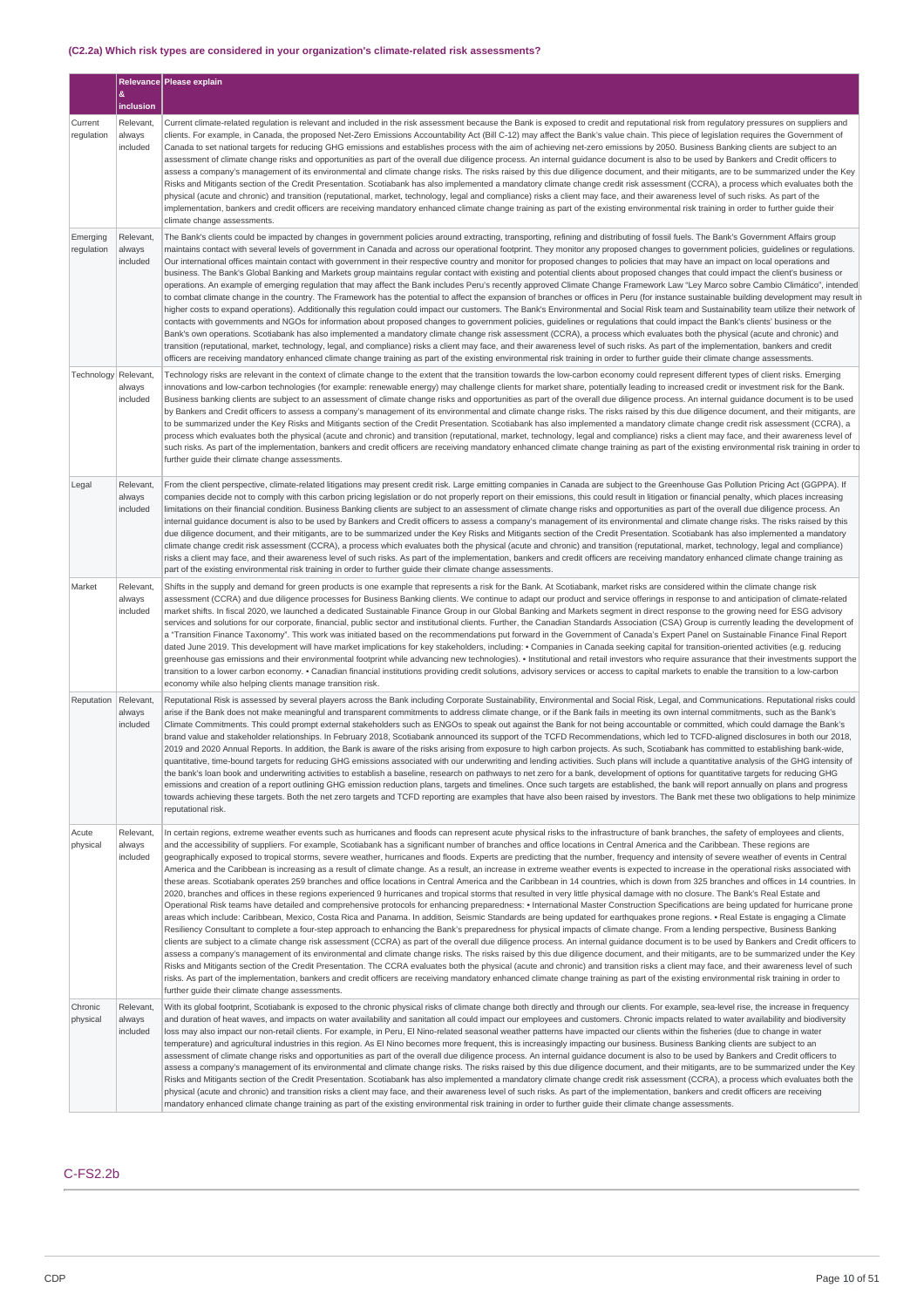# **(C-FS2.2b) Do you assess your portfolio's exposure to climate-related risks and opportunities?**

|                                                                | lwe<br>assess<br>the<br>portfolio's<br>exposure | Please explain                                                                                                                                                                                                                                                                                                                                                                                                                                                                                                                                                                                                                                                                                                                                                                                                                                                                                                                                                                                                                                                                                                                                                                                                                                                                                                                                                                                                                                                                                                                                                                                                                                                                                                                                                                                                                                                                                                                                                                                                                                                                                                                                                                                                                                                                                             |
|----------------------------------------------------------------|-------------------------------------------------|------------------------------------------------------------------------------------------------------------------------------------------------------------------------------------------------------------------------------------------------------------------------------------------------------------------------------------------------------------------------------------------------------------------------------------------------------------------------------------------------------------------------------------------------------------------------------------------------------------------------------------------------------------------------------------------------------------------------------------------------------------------------------------------------------------------------------------------------------------------------------------------------------------------------------------------------------------------------------------------------------------------------------------------------------------------------------------------------------------------------------------------------------------------------------------------------------------------------------------------------------------------------------------------------------------------------------------------------------------------------------------------------------------------------------------------------------------------------------------------------------------------------------------------------------------------------------------------------------------------------------------------------------------------------------------------------------------------------------------------------------------------------------------------------------------------------------------------------------------------------------------------------------------------------------------------------------------------------------------------------------------------------------------------------------------------------------------------------------------------------------------------------------------------------------------------------------------------------------------------------------------------------------------------------------------|
| Bank<br>lending<br>(Bank)                                      | Yes                                             | Scotiabank needs to be aware of and understand the climate change risks posed to our clients' businesses, which may affect their ability to repay their financing. For the Bank's non-retail<br>clients, a climate change risk assessment (CCRA) is part of the normal due diligence process. Climate change risks are assessed as to whether they could pose a material risk to the<br>client's business and their ability to pay back their commitments to the Bank. In 2020, we have assessed our exposure to the sectors with the highest vulnerability to physical and<br>transition climate risk drivers to inform our risk management approach. These sectors most vulnerable to both physical and transition climate-related risks (Agriculture, Energy, Mining,<br>Metals, Chemicals, Transportation, Forest products and Utilities) are disclosed in our 2020 ESG Report along with a corresponding physical risk rating, transition risk rating, overall climate<br>risk rating and the % of net loans and acceptances for each sector. In terms of our retail client base, environmental site assessments are factored into the Bank's mortgage lending<br>policies, which mainly focus on identifying land or groundwater contamination for certain types of properties.                                                                                                                                                                                                                                                                                                                                                                                                                                                                                                                                                                                                                                                                                                                                                                                                                                                                                                                                                                                                                      |
| Investing<br>(Asset<br>manager)                                | Yes                                             | 1832 Asset Management (1832): 1832 incorporates ESG issues, including climate-related risks and opportunities, into the investment analysis and decision-making processes. 1832's<br>deep, bottom-up fundamental investment processes analyse scenarios that include energy prices, technology innovation, physical environmental changes, regulatory evolution and other<br>factors to make investment decisions. At the portfolio level, the dedicated Investment Risk Team has developed portfolio reports on ESG factors using MSCI data. 1832 is currently<br>developing portfolio reports on carbon intensity and climate-related risks. Overall assessment of climate-related risks and opportunities may involve, but is not limited to, fundamental<br>bottom-up analysis using proprietary and/or third-party tools and data, company engagements, and information requests. Jarislowsky Fraser (JF): As with all material investment risks,<br>climate risk is integrated into JF's bottom-up, fundamental analysis by the in-house research team and supplemented by external research from a variety of sources. JF's focus has<br>generally been on the risks and opportunities that are material to its investment thesis for individual companies and broader portfolios related to a transition to a low-carbon economy.<br>Potential regulatory and technological advancements, where material, are actively debated during regularly scheduled sector reviews and when assessing new and existing securities. In<br>order to systematically integrate material climate-related risks and opportunities into investment decisions, JF leverages a variety of internal proprietary tools, conducts climate-related<br>scenario analyses, and tracks several climate-related metrics including the weighted average carbon intensity and portfolio carbon footprint. MD Financial Management (MD): MD<br>incorporates ESG issues, including climate-related risks and opportunities, into the investment analysis and decision-making processes. MD specifically assesses climate change risk by<br>leveraging MSCI data to raise awareness of the risk exposures and then engage, directly and indirectly, with investee companies for opportunities to improve climate-related outcomes. |
| Investing<br>(Asset<br>owner)                                  | $<$ Not<br>Applicable<br>$\mathbf{r}$           | <not applicable=""></not>                                                                                                                                                                                                                                                                                                                                                                                                                                                                                                                                                                                                                                                                                                                                                                                                                                                                                                                                                                                                                                                                                                                                                                                                                                                                                                                                                                                                                                                                                                                                                                                                                                                                                                                                                                                                                                                                                                                                                                                                                                                                                                                                                                                                                                                                                  |
| Insurance<br>underwriting Applicable<br>(Insurance<br>company) | $<$ Not<br>∣>                                   | <not applicable=""></not>                                                                                                                                                                                                                                                                                                                                                                                                                                                                                                                                                                                                                                                                                                                                                                                                                                                                                                                                                                                                                                                                                                                                                                                                                                                                                                                                                                                                                                                                                                                                                                                                                                                                                                                                                                                                                                                                                                                                                                                                                                                                                                                                                                                                                                                                                  |
| Other<br>products<br>and<br>services,<br>please<br>specify     | Yes                                             | Environmental and climate-related risks are integrated across the Bank's operations. The Bank's Operational Risk Management Framework outlines the Bank's structured approach for<br>effective management of enterprise-wide operational risk. Operational risk management tools and programs are in place to support the identification and assessment of operational risk<br>with each having their defined methodology and/or standards. We programmatically and systematically assess environmental and climate risk as part of the Bank's Operational Risk<br>Management Framework. The key tools include Risk and Control Self-Assessments (RCSA) and the New Initiatives Risk Assessment (NIRA) process. The RCSA includes formal reviews<br>of significant units, operations and processes to identify and assess operational risks. This program provides a basis for management to ensure that key environmental and climate-<br>related risks have been identified and that controls are functioning effectively. We use the NIRA tool to assess environmental and climate-related risks for any material new product,<br>program or process, as well as for third party vendor checks. Further, environmental and climate-related risks are a factor in our regularly updated business continuity plans for every<br>operating unit in the Bank.                                                                                                                                                                                                                                                                                                                                                                                                                                                                                                                                                                                                                                                                                                                                                                                                                                                                                                                                               |

# C-FS2.2c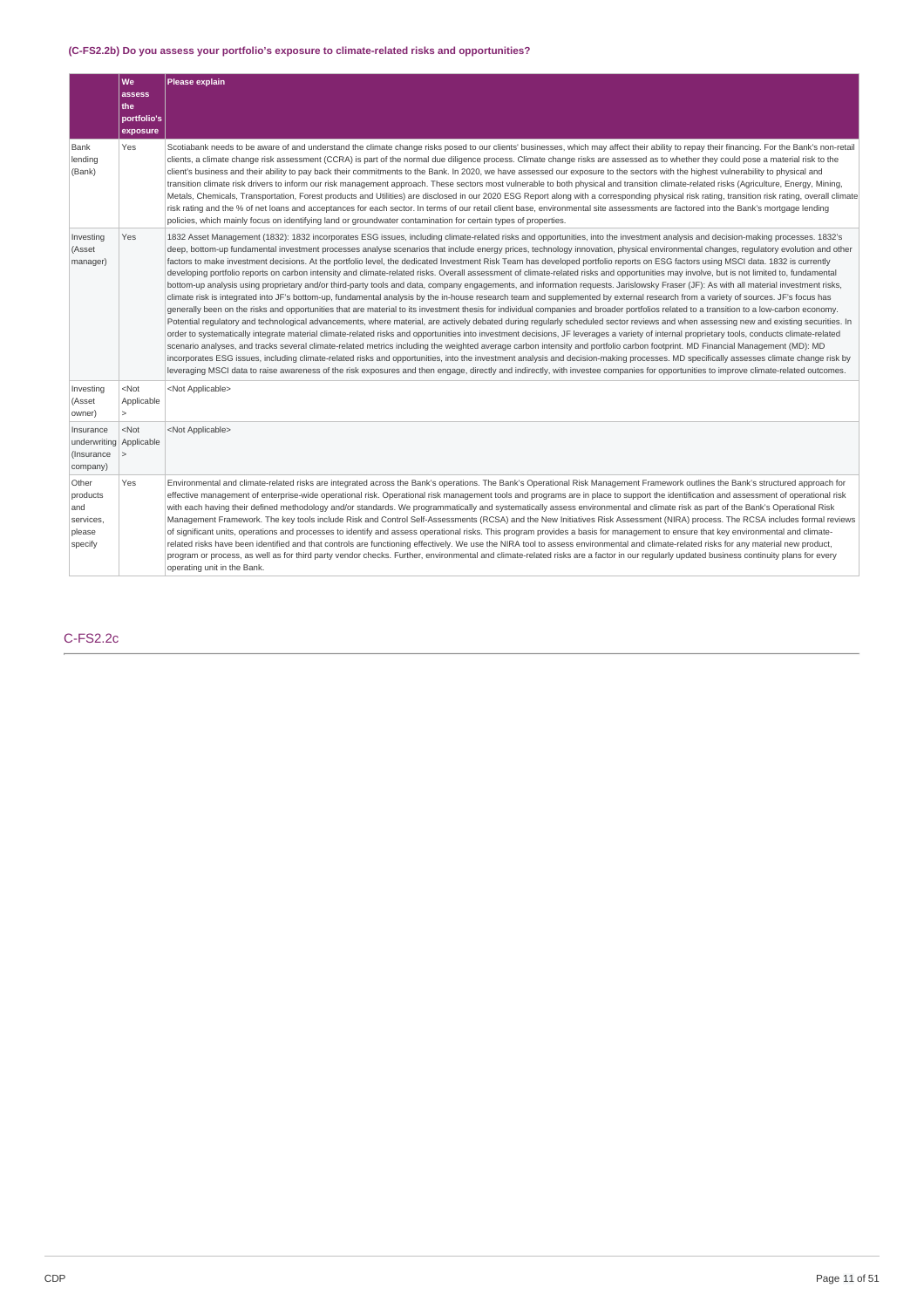# **(C-FS2.2c) Describe how you assess your portfolio's exposure to climate-related risks and opportunities.**

|                                                            |                                  | Portfolio   Assessment   Description |                                                                                                                                                                                                                                                                                                                                                                                                                                                                                                                                                                                                                                                                                                                                                                                                                                                                                                                                                                                                                                                                                                                                                                                                                                                                                                                                                                                                                                                                                                                                                                                                                                                                                                                                                                                                                                                                                                                                                                                                                                                                                                                                                                                                                                                                                                                                                                                                                                                                                                                                                                                                                                                                                                                                                                                                                                                                                                                                                                                                                                                                                                                                                                                                                                                                                                                                                                                                                                                                                                                                                                                                                                                                                                                                                                                                                                                                                                                                                                                                                                                                                                                                                                                                                                                                                                                                                                                                                                                                                                                                                                                                                                                                                                                                                                                                                                                                                                                                                                                                                                                                                                                                                                                                                                                                    |
|------------------------------------------------------------|----------------------------------|--------------------------------------|--------------------------------------------------------------------------------------------------------------------------------------------------------------------------------------------------------------------------------------------------------------------------------------------------------------------------------------------------------------------------------------------------------------------------------------------------------------------------------------------------------------------------------------------------------------------------------------------------------------------------------------------------------------------------------------------------------------------------------------------------------------------------------------------------------------------------------------------------------------------------------------------------------------------------------------------------------------------------------------------------------------------------------------------------------------------------------------------------------------------------------------------------------------------------------------------------------------------------------------------------------------------------------------------------------------------------------------------------------------------------------------------------------------------------------------------------------------------------------------------------------------------------------------------------------------------------------------------------------------------------------------------------------------------------------------------------------------------------------------------------------------------------------------------------------------------------------------------------------------------------------------------------------------------------------------------------------------------------------------------------------------------------------------------------------------------------------------------------------------------------------------------------------------------------------------------------------------------------------------------------------------------------------------------------------------------------------------------------------------------------------------------------------------------------------------------------------------------------------------------------------------------------------------------------------------------------------------------------------------------------------------------------------------------------------------------------------------------------------------------------------------------------------------------------------------------------------------------------------------------------------------------------------------------------------------------------------------------------------------------------------------------------------------------------------------------------------------------------------------------------------------------------------------------------------------------------------------------------------------------------------------------------------------------------------------------------------------------------------------------------------------------------------------------------------------------------------------------------------------------------------------------------------------------------------------------------------------------------------------------------------------------------------------------------------------------------------------------------------------------------------------------------------------------------------------------------------------------------------------------------------------------------------------------------------------------------------------------------------------------------------------------------------------------------------------------------------------------------------------------------------------------------------------------------------------------------------------------------------------------------------------------------------------------------------------------------------------------------------------------------------------------------------------------------------------------------------------------------------------------------------------------------------------------------------------------------------------------------------------------------------------------------------------------------------------------------------------------------------------------------------------------------------------------------------------------------------------------------------------------------------------------------------------------------------------------------------------------------------------------------------------------------------------------------------------------------------------------------------------------------------------------------------------------------------------------------------------------------------------------------------------------|
|                                                            | coverage type                    |                                      |                                                                                                                                                                                                                                                                                                                                                                                                                                                                                                                                                                                                                                                                                                                                                                                                                                                                                                                                                                                                                                                                                                                                                                                                                                                                                                                                                                                                                                                                                                                                                                                                                                                                                                                                                                                                                                                                                                                                                                                                                                                                                                                                                                                                                                                                                                                                                                                                                                                                                                                                                                                                                                                                                                                                                                                                                                                                                                                                                                                                                                                                                                                                                                                                                                                                                                                                                                                                                                                                                                                                                                                                                                                                                                                                                                                                                                                                                                                                                                                                                                                                                                                                                                                                                                                                                                                                                                                                                                                                                                                                                                                                                                                                                                                                                                                                                                                                                                                                                                                                                                                                                                                                                                                                                                                                    |
| Bank<br>lending<br>(Bank)                                  | Majority<br>of the<br>portfolio  | Qualitative<br>and<br>quantitative   | We have selected "Majority of the portfolio" as the Bank has For the Bank's business clients, a climate change risk assessment (CCRA) which is part of the normal due<br>diligence process for Bank's business clients. These reviews outline the climate change risks (Transition and Physical) associated with the specific industry. An internal<br>quidance document is to be used by Bankers and Credit officers to assess a Company's management of its environmental and climate change risks. The risks raised by this<br>due diligence document, and their mitigants, are to be summarized under the Key Risks and Mitigants section of the Credit Presentation. As stated in our 2020 ESG Report,<br>in November 2019 we developed a mandatory enhanced due diligence process for assessing the risks our corporate and commercial clients may face due to climate<br>change. The climate change risk assessment (CCRA) process evaluates both the physical (acute and chronic) and transition (reputational, market, technology, legal and<br>compliance) risks a client may face, and their awareness level of such risks. The CCRA is conducted at the transaction level and helps to inform credit decisions. Banking<br>officers and credit adjudicators participated in mandatory training on assessing climate-related risk to ensure effective implementation of the CCRA. This process will also<br>support data collection to enable the Bank to effectively mitigate and manage risk across sectors and will support stress testing and scenario planning of our loan book. The<br>Bank is also developing a methodology for stress testing the business loan portfolio according to various internationally recognized climate change scenarios and models.                                                                                                                                                                                                                                                                                                                                                                                                                                                                                                                                                                                                                                                                                                                                                                                                                                                                                                                                                                                                                                                                                                                                                                                                                                                                                                                                                                                                                                                                                                                                                                                                                                                                                                                                                                                                                                                                                                                                                                                                                                                                                                                                                                                                                                                                                                                                                                                                                                                                                                                                                                                                                                                                                                                                                                                                                                                                                                                                                                                                                                                                                                                                                                                                                                                                                                                                                                                                                                                                                  |
| Investing<br>(Asset<br>manager)                            | Majority<br>of the<br>portfolio  | Qualitative<br>and<br>quantitative   | In this case, the portfolio coverage refers to the combined assets of 1832 Asset Management, Jarislowsky Fraser, and MD Financial Management, where climate-related<br>risks and opportunities are assessed using the respective methods of each firm. We have selected majority of the portfolio because a small portion of our portfolios (which<br>represent less than 15% of AUM) are held by sub-advisors. Although we engage and confirm that partners have appropriate processes for management climate-related<br>exposure, however we cannot directly assess that exposure in real time in every case. Climate-related risks, along with overall risk exposure is part of the periodic oversight<br>process of our subadvisors. 1832 Asset Management (1832): As part of the fundamental investment process 1832 analyses the ability of a company to adapt their business<br>model to various climate-related scenarios over time, including its ability to generate revenue and manage its costs, using excel models and comparative fundamental<br>assessments A key part of the process is direct management team engagement to assess their company's strategies and plans to handle climate change. 1832<br>differentiates companies based on whether they have a coherent and credible strategy to manage evolving regulatory and energy price scenarios. Where relevant, 1832<br>incorporates MSCI ESG research and data into the fundamental assessment of companies. The ESG Investment Committee supports each of the portfolio management<br>teams in integrating ESG and other risks into their respective investment processes. Jarislowsky Fraser (JF): JF has developed proprietary tools to ensure that climate-<br>related risks and opportunities, where material, are systematically integrated into the investment process across all names approved for investment within both equity and<br>fixed income asset classes: - In addition to the summary report and financial model, analysts include a Business Practice Scorecard that summarizes relative and absolute<br>assessments of common ESG factors that may or may not be noted explicitly in other analyses. Emissions management strategy, CDP disclosure and other indicators of<br>emissions strategy and efficiency are examples of the items assessed. - JF's proprietary portfolio-level ESG&F heatmap records a variety of environmental, social,<br>governance and financial indicators of quality. Companies' CDP Scores are included in this heatmap. Companies that do not disclose to CDP are flagged and assessed for<br>potential engagement, depending on the materiality of climate risk to the business model. - Included as part of the internal quarterly risk review, the portfolio carbon footprint<br>compares both overall and sector level emissions vs. benchmarks, as well as a listing of the highest emitting companies. The goal of the risk review is to inform the firm's<br>investment oversight body, the Investment Strategy Committee, of the risk exposures in each portfolio, and to potentially trigger a discussion of a company's overall<br>emissions-management strategy, the expected future direction, relative risk exposure to current and future regulatory changes, and how that risk is reflected in the<br>assessment of the risk-adjusted returns for the company. Analysts and portfolio managers include each company's carbon intensity on weekly earnings monitors alongside<br>financial metrics and ratios. JF also tracks other portfolio climate-related metrics, including, but not limited to, the weighted average carbon intensity (Scope 1 and 2 tons of<br>CO2e per \$M US Sales) and exposure to carbon-related assets (fossil fuel reserves and stranded assets). The weighted average carbon intensity is the primary carbon<br>metric used internally to track portfolio exposure to carbon intensive companies and industries, and to compare portfolio intensities to that of their respective index. This<br>metric is also used for client reporting. Lastly, JF uses a variety of climate-related scenario analyses to better understand the resilience of its investments and portfolios. The<br>use of scenarios is particularly prevalent in the analysis of energy-related and more energy-intense industries where the price of energy is an important input into the<br>individual company forecasts. Over time managers may make adjustments to the portfolio based on, but not exclusively, a bottom-up view of the prospects for existing and<br>future technologies, physical changes to the environment, public policy, and regulations related to climate change and carbon emissions. MD Financial Management (MD):<br>Using MSCI ESG data, MD applies a scorecard approach for all equity holdings in MD Funds. This measurement and assessment process of companies allows MD to focus<br>on specific ESG issues uniquely important to its Canadian Physician clients and engage with companies that score poorly relative to the industry. A negative screening<br>approach is deployed in the management of the MD Fossil Fuel Free Bond and MD Fossil Fuel Free Equity Funds. |
| Investing<br>(Asset<br>owner)                              | $<$ Not<br>Applicabl<br>e        | $<$ Not<br>Applicable>               | <not applicable=""></not>                                                                                                                                                                                                                                                                                                                                                                                                                                                                                                                                                                                                                                                                                                                                                                                                                                                                                                                                                                                                                                                                                                                                                                                                                                                                                                                                                                                                                                                                                                                                                                                                                                                                                                                                                                                                                                                                                                                                                                                                                                                                                                                                                                                                                                                                                                                                                                                                                                                                                                                                                                                                                                                                                                                                                                                                                                                                                                                                                                                                                                                                                                                                                                                                                                                                                                                                                                                                                                                                                                                                                                                                                                                                                                                                                                                                                                                                                                                                                                                                                                                                                                                                                                                                                                                                                                                                                                                                                                                                                                                                                                                                                                                                                                                                                                                                                                                                                                                                                                                                                                                                                                                                                                                                                                          |
| Insurance<br>underwriting<br>(Insurance<br>company)        | <not<br>Applicabl<br/>e</not<br> | $<$ Not<br>Applicable>               | <not applicable=""></not>                                                                                                                                                                                                                                                                                                                                                                                                                                                                                                                                                                                                                                                                                                                                                                                                                                                                                                                                                                                                                                                                                                                                                                                                                                                                                                                                                                                                                                                                                                                                                                                                                                                                                                                                                                                                                                                                                                                                                                                                                                                                                                                                                                                                                                                                                                                                                                                                                                                                                                                                                                                                                                                                                                                                                                                                                                                                                                                                                                                                                                                                                                                                                                                                                                                                                                                                                                                                                                                                                                                                                                                                                                                                                                                                                                                                                                                                                                                                                                                                                                                                                                                                                                                                                                                                                                                                                                                                                                                                                                                                                                                                                                                                                                                                                                                                                                                                                                                                                                                                                                                                                                                                                                                                                                          |
| Other<br>products<br>and<br>services,<br>please<br>specify | Please<br>select                 | Please select                        |                                                                                                                                                                                                                                                                                                                                                                                                                                                                                                                                                                                                                                                                                                                                                                                                                                                                                                                                                                                                                                                                                                                                                                                                                                                                                                                                                                                                                                                                                                                                                                                                                                                                                                                                                                                                                                                                                                                                                                                                                                                                                                                                                                                                                                                                                                                                                                                                                                                                                                                                                                                                                                                                                                                                                                                                                                                                                                                                                                                                                                                                                                                                                                                                                                                                                                                                                                                                                                                                                                                                                                                                                                                                                                                                                                                                                                                                                                                                                                                                                                                                                                                                                                                                                                                                                                                                                                                                                                                                                                                                                                                                                                                                                                                                                                                                                                                                                                                                                                                                                                                                                                                                                                                                                                                                    |

# C-FS2.2d

# **(C-FS2.2d) Do you assess your portfolio's exposure to water-related risks and opportunities?**

|                                                                | lwe<br>assess<br>l the<br>portfolio's<br>exposure | <b>Portfolio</b><br>coverage    | Please explain                                                                                                                                                                                                                                                                                                                                                                                                                                                                                                                                                                                                                                                                                                                                                                                                                                                    |
|----------------------------------------------------------------|---------------------------------------------------|---------------------------------|-------------------------------------------------------------------------------------------------------------------------------------------------------------------------------------------------------------------------------------------------------------------------------------------------------------------------------------------------------------------------------------------------------------------------------------------------------------------------------------------------------------------------------------------------------------------------------------------------------------------------------------------------------------------------------------------------------------------------------------------------------------------------------------------------------------------------------------------------------------------|
| Bank<br>lending<br>(Bank)                                      | Yes                                               | Minority<br>of the<br>portfolio | Environmental risks associated with the business operations of each borrower and any real property offered as security are considered in the Bank's credit evaluation<br>procedures. These risks may include water-related risks. The credit evaluation includes an environmental risk assessment where applicable, and commentary on the potential<br>impact on the borrower. More specifically, during the due diligence process, an internal quidance document is to be used by Bankers and Credit managers to assess a<br>Company's management of its environmental and climate change risks, which may include water-related risks.                                                                                                                                                                                                                          |
| Investing<br>(Asset<br>manager)                                | Yes                                               | Majority<br>of the<br>portfolio | 1832 Asset Management (1832): Where relevant, 1832's fundamental investment processes analyse a company's ability to access water necessary for their processes such as<br>mining and energy producers, and industrial manufacturers. Risks related to potential water contamination or water shortages are part of the fundamental assessment of these<br>companies. Where water-related factors are included in MSCI research and data, those factors are incorporated into the fundamental process. Jarislowsky Fraser (JF): To the<br>extent it is seen as material for individual companies, industries or regions it invests in, JF monitors and assesses operations for metrics such as water use and waste disposal<br>practices. MD Financial Management (MD): The assessment approach is based on all ESG factors and may include water-related issues. |
| Investing<br>(Asset<br>owner)                                  | $<$ Not<br>Applicable Applicabl                   | $<$ Not<br>e >                  | <not applicable=""></not>                                                                                                                                                                                                                                                                                                                                                                                                                                                                                                                                                                                                                                                                                                                                                                                                                                         |
| Insurance<br>underwriting Applicable<br>(Insurance<br>company) | $<$ Not                                           | $<$ Not<br>Applicabl<br>e >     | <not applicable=""></not>                                                                                                                                                                                                                                                                                                                                                                                                                                                                                                                                                                                                                                                                                                                                                                                                                                         |
| Other<br>products<br>and<br>services,<br>please<br>specify     | Not<br>applicable                                 | $<$ Not<br>Applicabl<br>e       | Not applicable                                                                                                                                                                                                                                                                                                                                                                                                                                                                                                                                                                                                                                                                                                                                                                                                                                                    |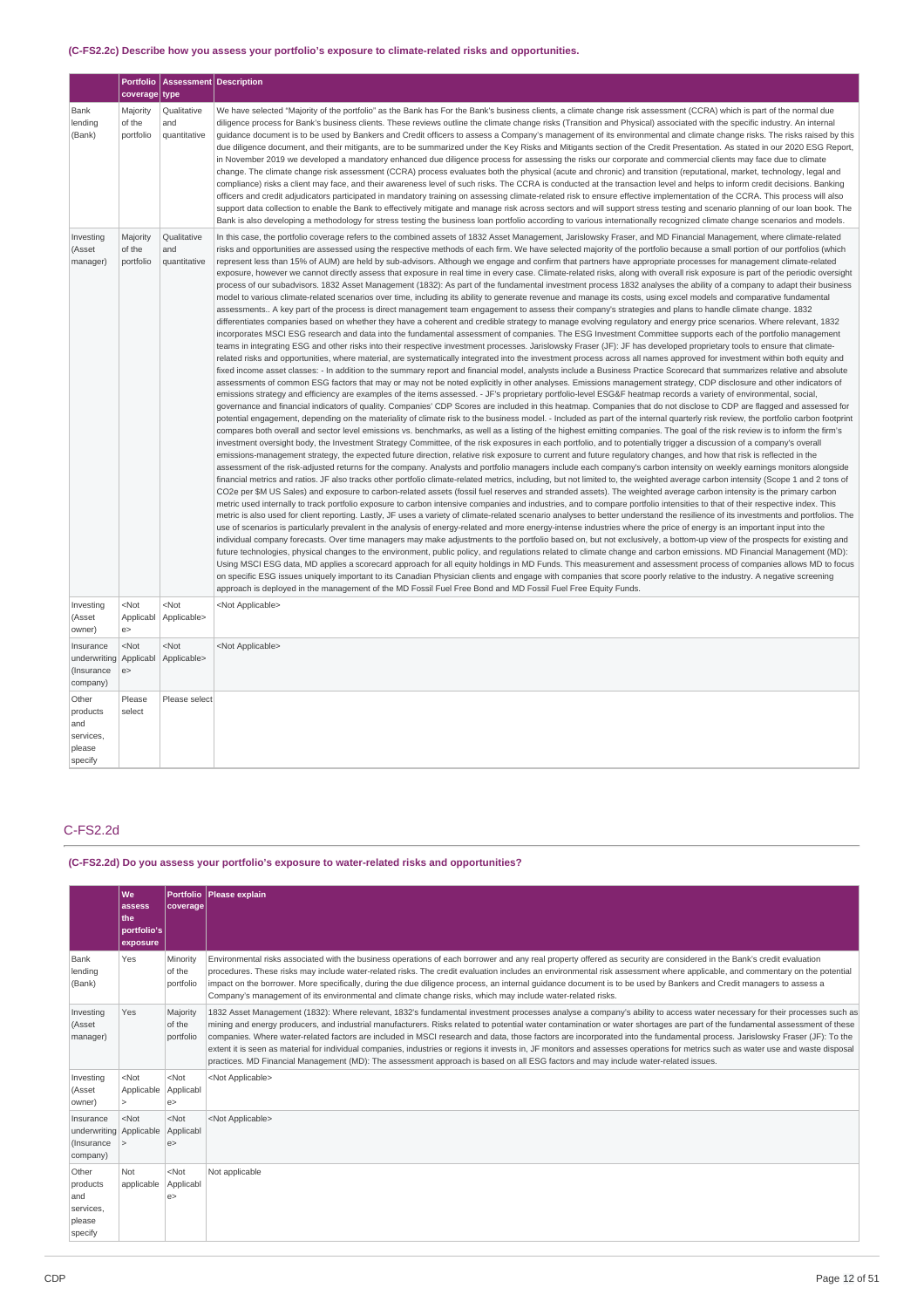# **(C-FS2.2e) Do you assess your portfolio's exposure to forests-related risks and opportunities?**

|                                                                | lwe:<br>assess<br>lthe:<br>portfolio's<br>exposure                          | coverage                        | Portfolio Please explain                                                                                                                                                                                                                                                                                                                                                                                                                                                                                                                                                                                                                                                                                                                                                                                                                                                                             |
|----------------------------------------------------------------|-----------------------------------------------------------------------------|---------------------------------|------------------------------------------------------------------------------------------------------------------------------------------------------------------------------------------------------------------------------------------------------------------------------------------------------------------------------------------------------------------------------------------------------------------------------------------------------------------------------------------------------------------------------------------------------------------------------------------------------------------------------------------------------------------------------------------------------------------------------------------------------------------------------------------------------------------------------------------------------------------------------------------------------|
| Bank<br>lending<br>(Bank)                                      | No, but we <not<br>plan to do<br/>so in the<br/>next two<br/>years</not<br> | Applicabl<br>e                  | Environmental risks associated with the business operations of each borrower and any real property offered as security are considered in the Bank's credit evaluation<br>procedures.                                                                                                                                                                                                                                                                                                                                                                                                                                                                                                                                                                                                                                                                                                                 |
| Investing<br>(Asset<br>manager)                                | Yes                                                                         | Majority<br>of the<br>portfolio | 1832 Asset Management (1832): Where relevant, 1832's fundamental investment processes analyze a company's ability to access water necessary for their processes such as<br>mining and energy producers, and industrial manufacturers. Risks related to potential water contamination or water shortages are part of the fundamental assessment of these<br>companies. Where water-related factors are included in MSCI research and data, those factors are incorporated into the fundamental process. Jarislowsky Fraser (JF): To the<br>extent it is seen as material for individual companies, industries or regions it invests in, JF monitors and assesses operations for issues such as sustainable forestry practices,<br>land rights and supply chain transparency. MD Financial Management (MD): The assessment approach is based on all ESG factors and may include forest-related issues. |
| Investing<br>(Asset<br>owner)                                  | $<$ Not<br>Applicable<br>$\mathbf{L}$                                       | $<$ Not<br>Applicabl<br>e       | <not applicable=""></not>                                                                                                                                                                                                                                                                                                                                                                                                                                                                                                                                                                                                                                                                                                                                                                                                                                                                            |
| Insurance<br>underwriting Applicable<br>(Insurance<br>company) | $<$ Not<br>∣>                                                               | $<$ Not<br>Applicabl<br>e >     | <not applicable=""></not>                                                                                                                                                                                                                                                                                                                                                                                                                                                                                                                                                                                                                                                                                                                                                                                                                                                                            |
| Other<br>products<br>and<br>services,<br>please<br>specify     | Not<br>applicable                                                           | $<$ Not<br>Applicabl<br>e >     | Not applicable                                                                                                                                                                                                                                                                                                                                                                                                                                                                                                                                                                                                                                                                                                                                                                                                                                                                                       |

# C-FS2.2f

# (C-FS2.2f) Do you request climate-related information from your clients/investees as part of your due diligence and/or risk assessment practices?

|                                                                 | climate-<br>related<br><i>information</i> | We request Please explain                                                                                                                                                                                                                                                                                                                                                                                                                                                                                                                                                                                                                                                                                                                                                                                                                                                                                                                                                                                                                                                                                                                                                                                                                                                                                                                                                                                                                                                                                                                                                                                                                                                                                                                                                                                                                                                                                                                                                                                                                                                                                          |
|-----------------------------------------------------------------|-------------------------------------------|--------------------------------------------------------------------------------------------------------------------------------------------------------------------------------------------------------------------------------------------------------------------------------------------------------------------------------------------------------------------------------------------------------------------------------------------------------------------------------------------------------------------------------------------------------------------------------------------------------------------------------------------------------------------------------------------------------------------------------------------------------------------------------------------------------------------------------------------------------------------------------------------------------------------------------------------------------------------------------------------------------------------------------------------------------------------------------------------------------------------------------------------------------------------------------------------------------------------------------------------------------------------------------------------------------------------------------------------------------------------------------------------------------------------------------------------------------------------------------------------------------------------------------------------------------------------------------------------------------------------------------------------------------------------------------------------------------------------------------------------------------------------------------------------------------------------------------------------------------------------------------------------------------------------------------------------------------------------------------------------------------------------------------------------------------------------------------------------------------------------|
| Bank<br>lending<br>(Bank)                                       | Yes                                       | Since 2019, the Bank standardized the process of performing Climate Change Risk Assessments (CCRAs) for all business borrowers. Banking officers and credit adjudicators are to<br>collect information in consultation with borrowers based on a series of specific questions that evaluate both the physical and transition risks a borrower may face, and their awareness<br>level of such risks. The CCRA is thus conducted at the transaction level and helps to inform credit decisions. Banking officers and credit adjudicators participated in mandatory training<br>on assessing climate-related risk to ensure effective implementation of the CCRA.                                                                                                                                                                                                                                                                                                                                                                                                                                                                                                                                                                                                                                                                                                                                                                                                                                                                                                                                                                                                                                                                                                                                                                                                                                                                                                                                                                                                                                                     |
| Investing<br>(Asset<br>manager)                                 | Yes, for<br>some                          | 1832 Asset Management (1832): As part of 1832's fundamental engagement with corporate management teams, they discuss their exposure to carbon emissions and their strategies to<br>manage evolving regulatory aspects of climate change, where relevant. 1832 continues to encourage issuers to enhance their disclosure of climate-related data and information during<br>their engagements. The ESG Investment Committee continues to support each of the portfolio management teams with the incorporation of ESG factors into their fundamental process,<br>and the enhancement of the documentation of their assessment of these factors. Jarislowsky Fraser (JF): Analysts routinely engage with management teams on matters related to<br>climate risk. This includes discussions around emissions management strategies, carbon pricing, and business resiliency. JF also leverages CDP Scores for its proprietary portfolio-level<br>Environment, Social and Governance (ESG) heatmap, and flags companies that do not disclose to CDP for potential engagement. The investment team advocates for CDP-equivalent<br>disclosure and progress towards TCFD-aligned reporting, while constructively engaging with outliers to implement best practices. Engagements are documented but the prioritization,<br>form and tactics of the engagement are left up to the analyst. The use of the information collected depends on the materiality of climate-related risks and opportunities to each individual<br>company and an evaluation of systemic risk exposure of the portfolios. MD Financial Management (MD): MD actively engages with investees, either directly or indirectly, on identified<br>climate change issues and opportunities for improvement. In addition, as part of MD's Fund oversight and Investment Management process, on an annual basis, MD collects and<br>reviews the sustainability investment approach of all appointed Fund Advisors. These sustainability investment approaches may include specific assessment information on climate-<br>related risks and opportunities. |
| Investing<br>(Asset<br>owner)                                   | $<$ Not<br>Applicable>                    | <not applicable=""></not>                                                                                                                                                                                                                                                                                                                                                                                                                                                                                                                                                                                                                                                                                                                                                                                                                                                                                                                                                                                                                                                                                                                                                                                                                                                                                                                                                                                                                                                                                                                                                                                                                                                                                                                                                                                                                                                                                                                                                                                                                                                                                          |
| Insurance<br>underwriting Applicable><br>(Insurance<br>company) | $<$ Not                                   | <not applicable=""></not>                                                                                                                                                                                                                                                                                                                                                                                                                                                                                                                                                                                                                                                                                                                                                                                                                                                                                                                                                                                                                                                                                                                                                                                                                                                                                                                                                                                                                                                                                                                                                                                                                                                                                                                                                                                                                                                                                                                                                                                                                                                                                          |
| Other<br>products<br>and<br>services,<br>please<br>specify      | Not<br>applicable                         | Not applicable                                                                                                                                                                                                                                                                                                                                                                                                                                                                                                                                                                                                                                                                                                                                                                                                                                                                                                                                                                                                                                                                                                                                                                                                                                                                                                                                                                                                                                                                                                                                                                                                                                                                                                                                                                                                                                                                                                                                                                                                                                                                                                     |

# C2.3

(C2.3) Have you identified any inherent climate-related risks with the potential to have a substantive financial or strategic impact on your business? Yes

# C2.3a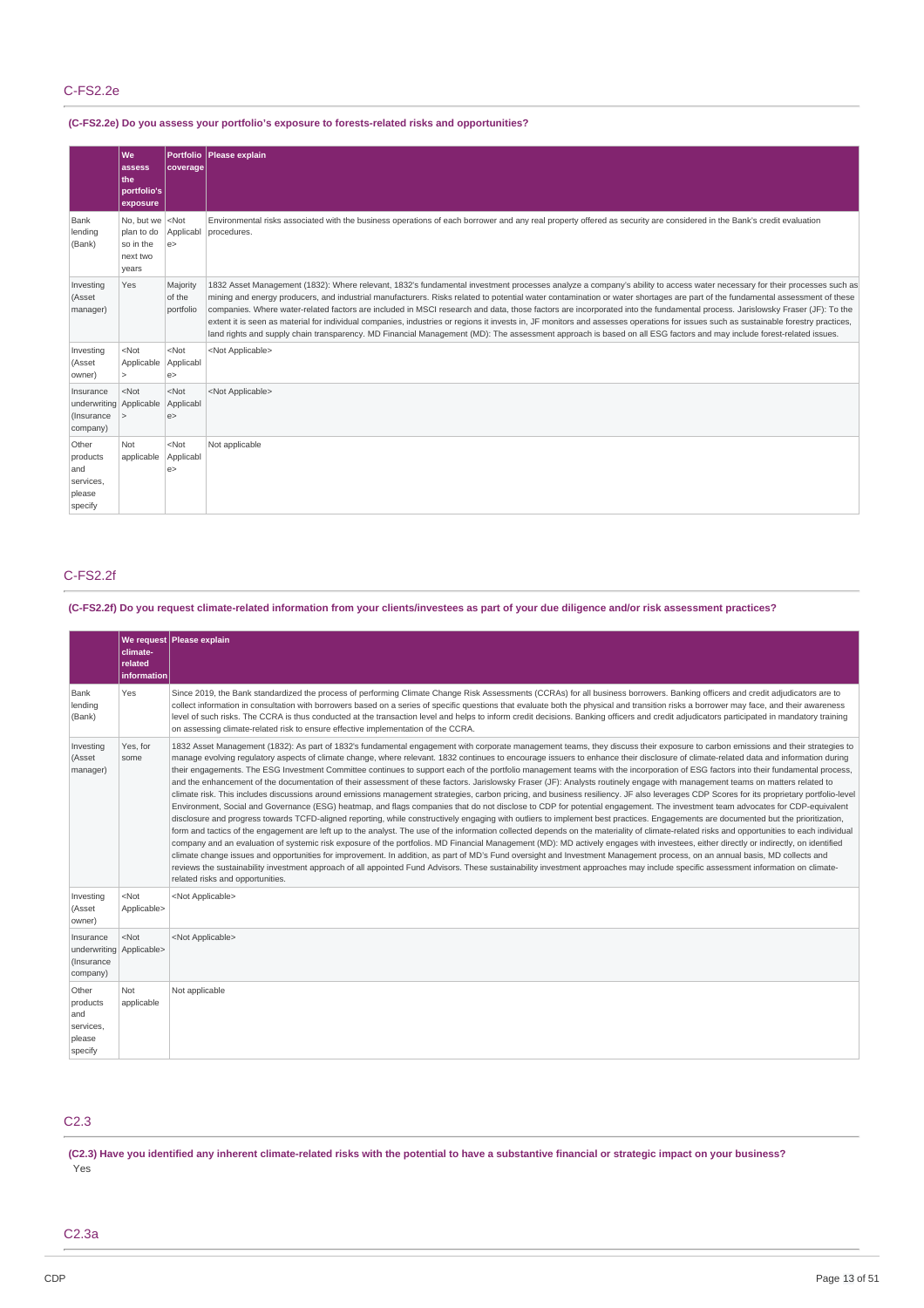#### (C2.3a) Provide details of risks identified with the potential to have a substantive financial or strategic impact on your business.

### **Identifier**

Risk 1

**Where in the value chain does the risk driver occur?**

Direct operations

# **Risk type & Primary climate-related risk driver**

**Reputation** Increased stakeholder concern or negative stakeholder feedback

#### **Primary potential financial impact**

Decreased access to capital

**Climate risk type mapped to traditional financial services industry risk classification** Reputational risk

#### **Company-specific description**

Maintaining the trust of stakeholders is critical to the long-term success of our Bank. We recognize that climate change is one of the most pressing issues of our time. As an international financial institution, we have both the responsibility and opportunity to act. Inaction could lead to harm to the Bank's brand and reputation, which potentially would make the Bank a less attractive investment and could increase the cost of capital from investors. As both the physical and transitional impacts associated with a changing climate becomes increasingly material, there is increasing pressure on financial institutions to develop robust climate strategies, enhance transparency on climate impacts and risks, and directly contribute to reducing the impacts of climate change, including through financing and lending activities. Increasingly, our investors are engaging with us actively on the topic of climate change. For example, in 2020 the Corporate Sustainability team was asked to participate in over 15 calls with investors to support ESG and climate-themed discussions in fiscal 2020. Over the past few years, Scotiabank has received several shareholder proposals related to how the Bank was addressing climate change and related risks, indicating shareholder interest in climate-related risk management and decarbonization, as detailed in our annual Management Proxy Circular reports.

**Time horizon** Short-term

**Likelihood**

Very likely

**Magnitude of impact** Low

**Are you able to provide a potential financial impact figure?** No, we do not have this figure

**Potential financial impact figure (currency)** <Not Applicable>

**Potential financial impact figure – minimum (currency)** <Not Applicable>

**Potential financial impact figure – maximum (currency)** <Not Applicable>

#### **Explanation of financial impact figure**

It is difficult to estimate a financial impact figure associated with the potential reputational risks of climate change.

**Cost of response to risk** 1000000

#### **Description of response and explanation of cost calculation**

Through our Climate Commitments, we have committed to ensuring robust climate-related governance and transparency in our reporting to meet growing shareholder interest and demand. We continually review our disclosures with a view to evolving expectations and requirements, with the goal of mitigating reputational risk. The Bank maintains frequent dialogue with current and potential institutional investors to better understand their management expectations. External ESG ratings and assessments are one example of how strong ESG transparency and performance can contribute to a positive reputation on climate change and improve visibility to and relationships with investors. In 2020, Scotiabank had a goal to improve shareholder visibility into our ESG performance. To help achieve this goal, we recognized the influence of external ESG ratings; for example the need to perform well in order to be eligible for inclusion in ESG-themed investment indices as well as their value in helping investors understand and compare company-to-company ESG performance. We took action to ensure our robust ESG policies and performance were being clearly communicated through our annual ESG report and directly to ESG rating agencies to ensure investors understood the investment and commitment Scotiabank was making to ESG. Since 2017, Scotiabank's focus on increased and robust transparency on ESG has led to several ESG ratings improvements including inclusion on the DJSI North America, an improved ISS ESG rating to "Prime" status, an upgraded ESG rating to the highest level of AAA offered by MSCI, and in 2020 we were proud to achieve an A- grade from CDP for climate disclosures. The estimated cost of response is based on the cost preparing ESG disclosures and content for investors (such as our Annual ESG Report and TCFD disclosures) and time spent engaging with and responding to shareholder and investor queries on ESG and climate change. Producing these materials for investors requires internal resources and when needed, the use of external subject matter experts and consultants. To further manage reputational risk with investors, the Bank has both a dedicated Investor Relations team and a Corporate Governance team to proactively engage investors and respond to inquiries should they arise, including on the topic of climate change. We also have increasingly begun engaging with rating agencies on climate and the impact of ESG and climate risks on credit ratings.

#### **Comment**

**Identifier**

Risk 2

**Where in the value chain does the risk driver occur?** Direct operations

**Risk type & Primary climate-related risk driver**

Acute physical Increased severity and frequency of extreme weather events such as cyclones and floods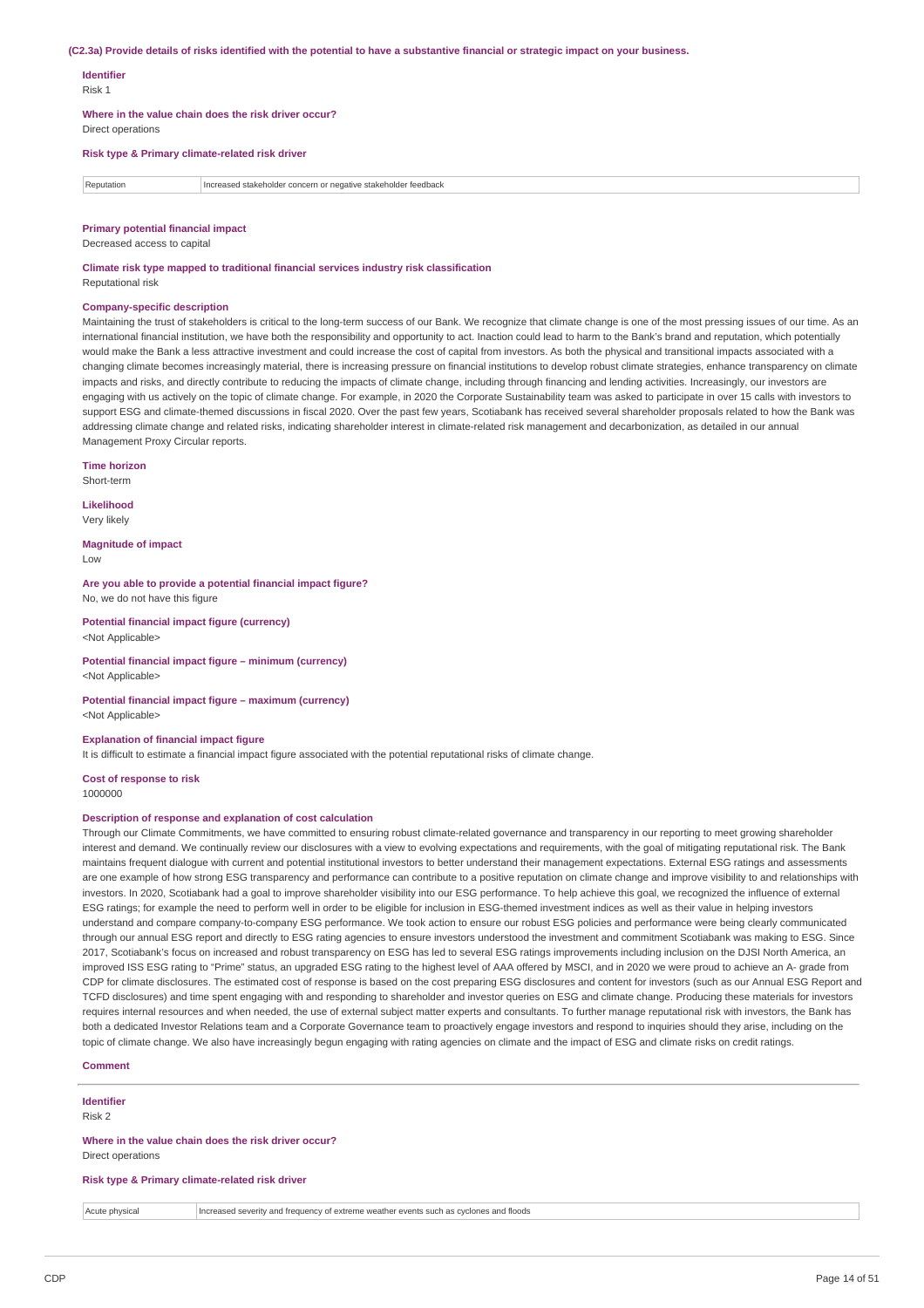Increased indirect (operating) costs

#### **Climate risk type mapped to traditional financial services industry risk classification** Operational risk

#### **Company-specific description**

Scotiabank's operations are vulnerable to the physical impacts of climate change. According to the Intergovernmental Panel on Climate Change (IPCC), as global average temperatures trend upwards, scientists predict a rise in the number, frequency and intensity of extreme weather events and severe weather conditions. Severe weather, such as floods, wildfires, hurricanes and extreme cold or heat, present a growing physical risk for the Bank. Severe weather events can damage Bank properties and disrupt operations, thereby negatively impacting Scotiabank's ability to conduct business and resulting in additional capital costs due to damage to physical assets. Examples could include broken windows, wall and roof damage, flooding, power and infrastructure damage. We operate 3,104 locations, of which some are particularly vulnerable to the physical impacts of climate change, extreme weather and corresponding damage may impede the accessibility of our branches to our customers. In 2020, Scotiabank's operations experienced nine natural disaster events related to extreme weather. Though in 2020, these events did not result any branch or office closures, extreme weather events could impact operations in future years. Importantly, Scotiabank has a significant number of branches and office locations in Central America and the Caribbean. These regions are geographically exposed to tropical storms, severe weather and hurricanes. Experts are predicting that the number, frequency and intensity of severe weather of events in Central America and the Caribbean is increasing as a result of climate change. As a result, an increase in extreme weather events is expected to increase in the operational risks associated with these areas. Scotiabank operates 259 branches and office locations in Central America and the Caribbean. In 2020, branches and offices in these regions experienced nine hurricanes and tropical storms that resulted in little physical damage but no closure.

**Time horizon** Long-term

**Likelihood**

Virtually certain

**Magnitude of impact**

Low

**Are you able to provide a potential financial impact figure?** Yes, an estimated range

**Potential financial impact figure (currency)** <Not Applicable>

**Potential financial impact figure – minimum (currency)** 500000

**Potential financial impact figure – maximum (currency)** 15000000

#### **Explanation of financial impact figure**

The potential financial impact of a severe weather event in the Central American and Caribbean regions depends on the severity of the event. We understand that extreme weather events are expected to increase in frequency and severity and could occur now and into the future. Based on recent experience, property damage occurring as a result of a weather events can cause minimal (\$500,000) or extensive damage (\$15,000,000). As such, we believe the range of property damage on annual basis is 500,000 (cost of minor repairs, fix broken windows, flood damage, etc) to 15,000,000 (cost of repairing major structural damage, rebuilding office or branch buildings etc).

#### **Cost of response to risk** 1000000

#### **Description of response and explanation of cost calculation**

Scotiabank's operations are vulnerable to the physical impacts of climate change. With growing frequency and severity of severe weather events, the Bank is faced with a growing operational risk that could result in physical property damage and interruptions to the provision of service to customers. Particularly, with a significant presence in Central America and the Caribbean, the Bank expects to be impacted by hurricanes and tropical storms that are intensifying in this region. To manage this growing operational risk, the Bank's Real Estate and Operational Risk teams have detailed and comprehensive protocols for enhancing preparedness for the physical impacts of climate change. To further mitigate risk, the Bank's International Master Construction Specifications have been updated to enhance building requirements for hurricane prone areas which include: Caribbean, Mexico, Costa Rica and Panama. In addition, Seismic Standards are being updated for earthquakes prone regions. Scotiabank is currently completing a vulnerability assessment study that examines the entire global portfolio of physical assets by geography, using historical weather/seismic data and estimated future environmental impacts. The goal is to identify locations requiring a more detailed review and/or future mitigation and adaptation strategies. The assessment covers most of our Real Estate assets. Locations with a medium to high risk rating based on geographic location will undergo a secondary assessment which includes climate-related scenarios at a regional level (i.e. impact on the existing vulnerabilities in certain weather events). The assessment started in the Fall of 2020 and results of the secondary assessment are expected in June 2021. The results of the assessment will enable Scotiabank to better understand the risk that climate change poses to its physical operations and take sets to mitigate these risks (building upgrade, storm protection, branch relocations, etc). By implementing these recommendations, the Bank is poised to enhance the resiliency of its operations in the face of the impacts of a changing climate. The preliminary estimates of the cost to conduct a climate resiliency study of our entire network (as described above) in order to help us manage climate change risks is \$1,000,000 CAD. This cost is based on engaging a Climate Resiliency Consultant to complete a four-step approach to enhancing the Bank's preparedness for physical impacts of climate change.

**Comment**

**Identifier** Risk 3 **Where in the value chain does the risk driver occur?** Downstream **Risk type & Primary climate-related risk driver** Market **Uncertainty in market signals Primary potential financial impact** Increased credit risk

**Climate risk type mapped to traditional financial services industry risk classification** Credit risk

**Company-specific description**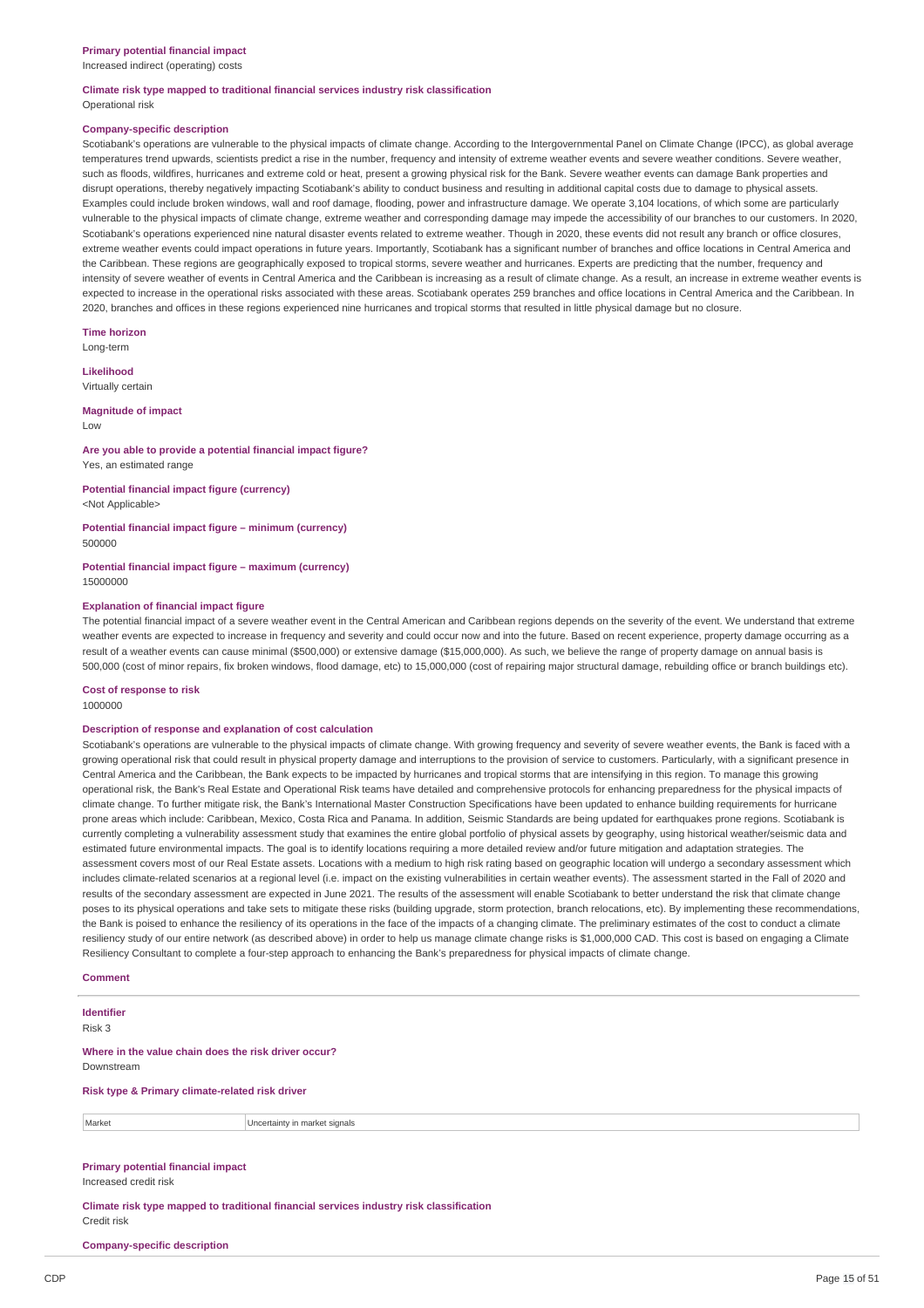Scotiabank considers environmental risk (including climate-related risks) as a principal risk type. Climate-related risk refers to the possibility that climate change issues associated with our customers could ultimately affect Bank performance by giving rise to credit risk. Climate change risk is the risk a Borrower faces in potential revenue losses, cost increases, liability exposures and/or asset impairment that threaten their viability based on physical and transition risks associated with climate change. Examples of physical risk considerations include severe weather (e.g. floods, hurricanes, extreme cold or heat). Examples of transition risk considerations include policy/regulatory actions such as subsidies, taxes or increased fuel costs, as well as changing market conditions. Climate change has the potential to impact the Bank's business banking profitability through credit losses. Scotiabank is exposed to a variety of different sectors and types of borrowers experiencing varying degrees of climaterelated risk. As outlined on page 18 of our 2020 ESG Report, we have assessed and disclosed our exposure to the sectors with the highest vulnerability to physical and transition climate risk drivers to inform our risk management approach. The Agriculture, Energy, Mining, Metals, Chemicals and Utilities sectors carry the highest climaterelated risk and make up 2.36%, 1.98%, 1.02%, 0.36%, 0.28% and 2.65% of our net loans and acceptances respectively. As the impacts of climate change increase in prominence, so does the Bank's need to understand whether, and to what degree, its customers may be vulnerable to climate-related risks.

#### **Time horizon**

Medium-term

**Likelihood**

About as likely as not

### **Magnitude of impact**

Low

**Are you able to provide a potential financial impact figure?** No, we do not have this figure

**Potential financial impact figure (currency)**

<Not Applicable>

**Potential financial impact figure – minimum (currency)** <Not Applicable>

**Potential financial impact figure – maximum (currency)** <Not Applicable>

#### **Explanation of financial impact figure**

In setting our allowance for credit losses, we account for a variety of different credit risks, including climate-related risk. However, in our 2020 ESG Report, we have assessed and disclosed our exposure to the sectors with the highest vulnerability to physical and transition climate risk drivers to inform our risk management approach.

**Cost of response to risk** 500000

#### **Description of response and explanation of cost calculation**

For over a decade, the Bank has utilized and refined a comprehensive environmental risk management process. The identification, assessment and management of climate change risk is done through due diligence as part of the existing environmental risk assessment and credit adjudication processes. In fiscal 2019, we developed an enhanced due diligence process for assessing the risks our corporate and commercial clients may face due to climate change. At the borrower-level, the Climate Change Risk Assessment (CCRA) evaluates both the physical (acute and chronic) and transition (reputational, market, technology, legal and compliance) risks a client may face. It also assesses a client's awareness of, and response to, such risks. The CCRA was made a mandatory part of business banking due diligence in November 2019 and is undertaken at least annually. This enables the Bank to effectively understand, mitigate and manage climate change risks across sectors and geographies and to support stress testing and scenario planning of our business banking loan book. At the industry-level, commentary and assessment of environmental and climate change risk is a standard part of each annual industry review. The CCRA and climate sector vulnerability methodology have been included within industry reviews to assess climate risk drivers and determine their potential materiality. As a case study, a Scotiabank client in the Energy sector may face significant climate-related transition risk as a result of emerging climate change policies and regulations that could have a meaningful, negative financial impact on its business. As part of the Bank's proprietary CCRA process, a banker would engage the client to understand how the borrower's business or operations may be impacted by climate-related risk. Having completed the Scotiabank climate-related risk training, a banker engages the client to answer a series of transition-related questions to assess the borrower's fossil fuel dependency and their level of emissions. Should the borrower demonstrate a significant reliance on fossil fuels, the borrower would receive a "high" transition-risk rating. This information would be documented in the Scotiabank Credit Presentation. The estimated cost of management of this risk (\$500,000) is based on a high-level estimate and relevant assumptions related to annual human resource costs of the Environment and Social Risk team, (i.e. the annual salaries and benefits for several full-time employees).

### **Comment**

# C2.4

(C2.4) Have you identified any climate-related opportunities with the potential to have a substantive financial or strategic impact on your business? Yes

#### C<sub>2</sub> Aa

(C2.4a) Provide details of opportunities identified with the potential to have a substantive financial or strategic impact on your business.

**Identifier** Opp1

**Where in the value chain does the opportunity occur?** Direct operations

**Opportunity type** Resource efficiency

**Primary climate-related opportunity driver** Move to more efficient buildings

**Primary potential financial impact** Reduced indirect (operating) costs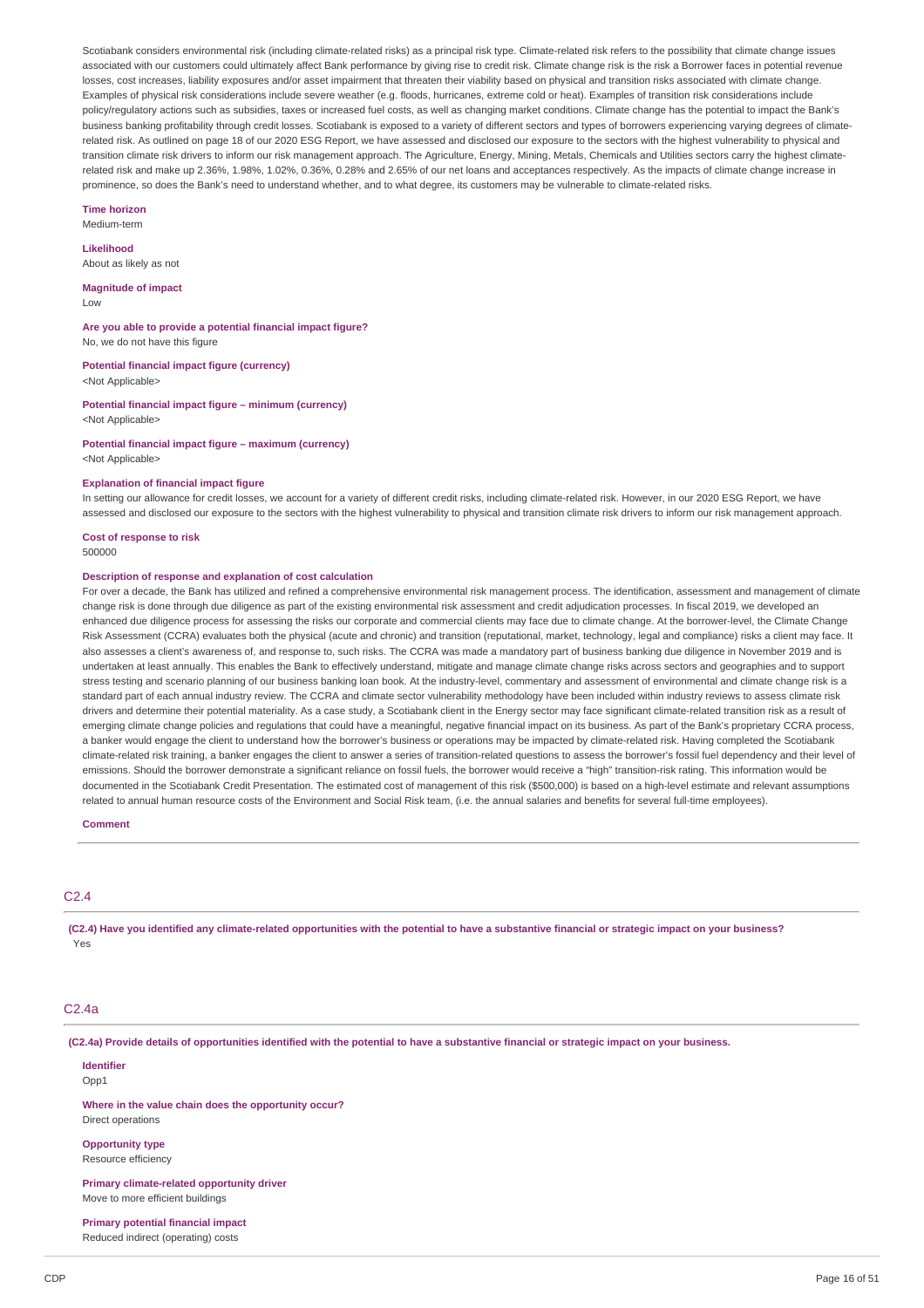#### **Company-specific description**

As stated by the Scotiabank Climate Commitments, the Bank works to address climate change mitigation and adaptation by decarbonizing our operations through energy efficiency and innovation. The Bank realizes that there is a significant opportunity to lower our operating costs by improving energy and resource efficiency at the buildings where we conduct business. In fiscal 2020, the Bank owned or leased 950 retail locations, and occupied space in 119 office buildings across Canada, representing approximately 1,044,472 square metres. Internationally, we operated 1,824 owned and leased retail locations and occupied space in 135 office buildings outside of Canada, representing approximately 1,187,715 square metres. Supplying electricity, power and water to these retail and office locations confers a significant operating cost for the Bank. By implementing energy reduction initiatives, such as HVAC retrofits, building system upgrades and lighting retrofit projects, the Bank is poised to operate its buildings more efficiently, thereby reducing its operating expenditures, such as water, heating and electricity. In addition to renovations and retrofits, the Bank realizes that it can further streamline its operations by densifying office spaces through the adoption of new workplace strategies that provide flexible office spaces. These strategies enable greater workforce flexibility while also reducing the space needed per employee by 40%, conferring both cost and resource savings.

#### **Time horizon**

Short-term

**Likelihood** Virtually certain

#### **Magnitude of impact**

Medium-low

**Are you able to provide a potential financial impact figure?** Yes, a single figure estimate

**Potential financial impact figure (currency)** 1832000

**Potential financial impact figure – minimum (currency)** <Not Applicable>

**Potential financial impact figure – maximum (currency)** <Not Applicable>

### **Explanation of financial impact figure**

The potential financial impact figure describes the annualized energy savings calculated based on the instalment and implementation of energy reduction initiatives in fiscal 2020. The financial impact figure was calculated by totalling the anticipated savings that will result from the Bank's energy efficiency initiatives (such as HVAC upgrades), lighting retrofit projects in Peru and renewable energy projects (such as solar installations) for fiscal 2020. We project that the financial benefit of these energy efficiency initiatives will be approximately \$1,832,000 on an annualized basis.

# **Cost to realize opportunity**

4744000

### **Strategy to realize opportunity and explanation of cost calculation**

To realize this opportunity, the Bank has implemented an emissions reduction target and an internal price on carbon to incentivize investment in energy efficiency and renewable energy projects. In fiscal 2019, we set a new target to reduce our greenhouse gas emissions by 25% (from a 2016 baseline), after we achieved our previous target two years early. In 2018, we set an internal price on our Scope 1 and 2 emissions from our capital expenditure budget. In 2020, we have doubled our internal carbon price from \$15 to \$30 per tonne of CO2e, and it will rise again to \$60 by 2022. As our internal price on carbon incrementally increases, we have a growing pool of capital to re-invest to support the decarbonization of our operations and improve our operating efficiency. In fiscal 2020, Scotiabank's internal price on carbon raised nearly CAD\$3.4 million, to be re-invested in a variety of renewable energy and efficiency projects across our footprint. The Bank's Real Estate group has dedicated resources for identifying and implementing energy reduction initiatives. For example, site-by-site comparisons and monthly consumption audits are conducted to identify consumption anomalies and high-use locations. This information is used to investigate potential payback of retrofits or new projects that would reduce consumption. In fiscal 2020, the Bank undertook a variety of efficiency initiatives that contributed to our overall resource efficiency. These included air-conditioning (HVAC) retrofits in our international locations, we could save \$1,318,000 and reduce our emissions by 2,143 tonnes CO2e annually. In fiscal 2020, the Bank spent approximately \$4,744,000 on the instalment and implementation of energy reduction initiatives in order to meet our emissions reductions target and realize the opportunity of enhancing our energy efficiency to lower the Bank's operating costs. The cost to realize the opportunity was calculated by totalling the Bank's energy efficiency initiatives (such as HVAC upgrades), lighting retrofit projects in Peru and renewable energy projects (such as solar installations) for fiscal 2020.

### **Comment**

**Identifier** Opp2

**Where in the value chain does the opportunity occur?**

# **Opportunity type**

Markets

Downstream

### **Primary climate-related opportunity driver**

The development of new revenue streams from new/emerging environmental markets and products

# **Primary potential financial impact**

Other, please specify (Increased integration of climate considerations and value creation for clients )

## **Company-specific description**

Recognizing the critical role that the financial services sector plays in the transition to a low-carbon, more resilient and prosperous future, we launched the Scotiabank Climate Commitments to support clients in the transition to a low-carbon economy. As part of our climate commitments, we have committed to mobilize \$100 billion by 2025 to reduce the impacts of climate change. To support this goal, we continue our work across all business lines to grow markets for low-carbon and climate-resilient solutions and direct funding towards supporting the goals of the Paris Agreement. Our Global Banking and Markets (GBM) business line provides corporate clients with lending and transaction services, investment banking advice and access to capital markets. GBM is a full-service wholesale bank in the Americas, with operations in 21 countries, serving clients across Canada, the United States, Latin America, Europe and Asia-Pacific. GBM at Scotiabank has demonstrated leadership in green bond financing, having acted as a Bookrunner on more than \$10 billion of green, social, sustainability and sustainability-linked bonds since January 1, 2014. Recognizing our unique opportunity and responsibility as a global financial organization to advance climate transition and promote sustainable economic growth, in June 2020, Scotiabank announced the formation of its Sustainable Finance Group within its GBM division. The Sustainable Finance Group complements Scotiabank's expertise in ESG, working closely with Scotiabank partner teams to provide financial solutions and advice across sustainable finance products to corporate, financial, public sector and institutional clients across our global footprint. The Sustainable Finance team at Scotiabank is an active participant with the Canadian Standards Association (CSA) in its development of a "Canadian Transition Finance Taxonomy", a tool aimed at enabling high-emission sectors pivot towards a low-carbon future at an accelerated pace. At the international level, the Sustainable Finance team acted as key member in the development of a Transition Finance Handbook published December 9, 2020 by the International Capital Markets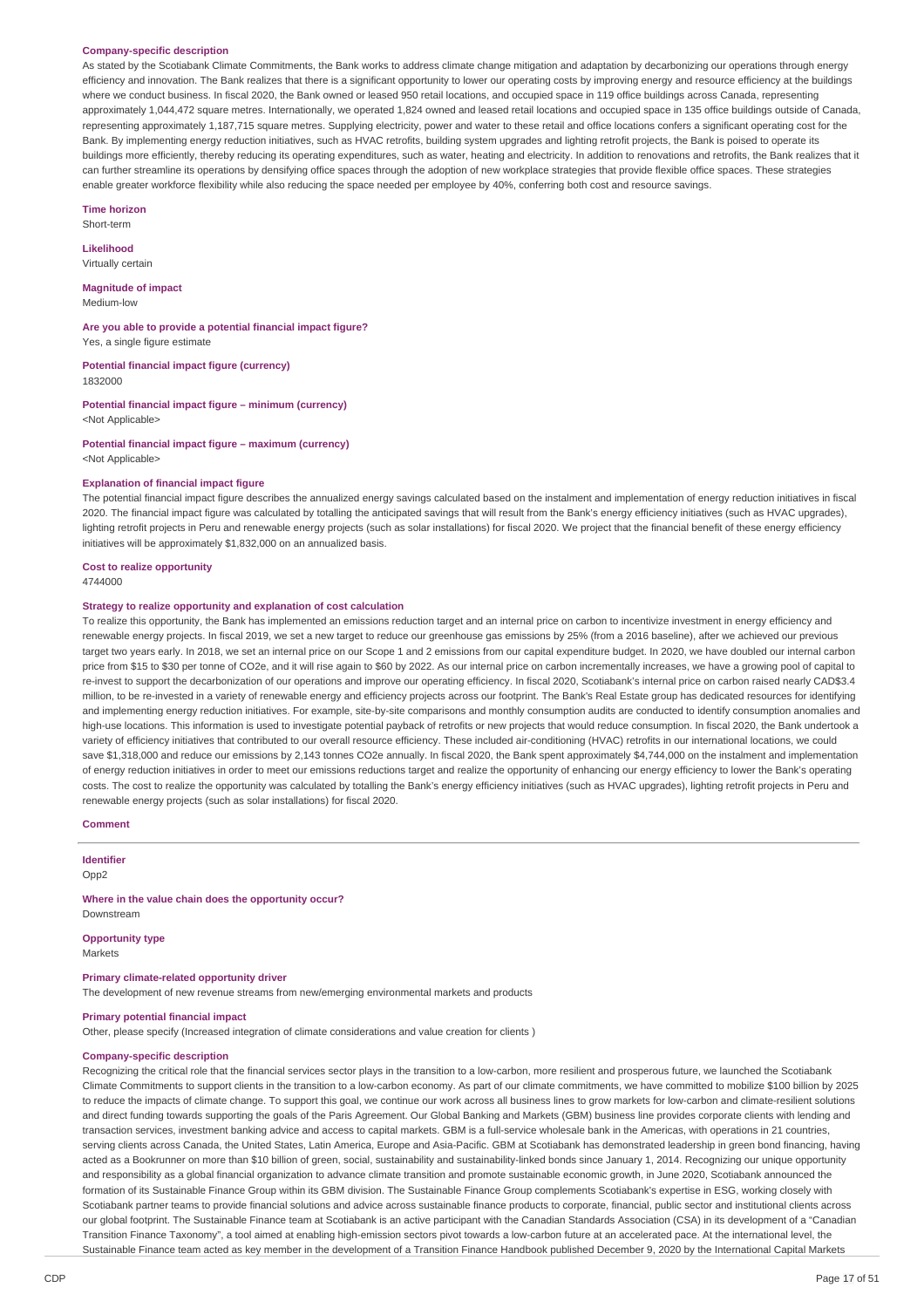Association. This, combined with the Bank's involvement with the CSA Transition Finance initiative, demonstrates the priority we place on developing internationally recognized standards to accelerate the funding of the transition to a low carbon economy.

# **Time horizon**

Medium-term

**Likelihood** Virtually certain

**Magnitude of impact** High

## **Are you able to provide a potential financial impact figure?**

Yes, a single figure estimate

#### **Potential financial impact figure (currency)** 100000000000

# **Potential financial impact figure – minimum (currency)**

<Not Applicable>

#### **Potential financial impact figure – maximum (currency)** <Not Applicable>

#### **Explanation of financial impact figure**

Scotiabank is committed to mobilizing \$100 billion by 2025 to reduce the impacts of climate change. This includes lending, investing, financing and advisory, contributions to the Bank's direct operations and support for communities where it operates to reduce climate-related impacts. It also includes the creation of new products and services that will enable capital to be directed toward climate change mitigation and adaptation initiatives. At the end of fiscal 2020, Scotiabank has mobilized over \$28 billion toward this commitment.

### **Cost to realize opportunity**

#### **Strategy to realize opportunity and explanation of cost calculation**

Scotiabank's GBM division has a team of financial professionals and sector experts dedicated to supporting the renewable energy sector around the world. Scotiabank recently launched a Sustainable Finance Group within GBM to help further the Climate Commitments, working closely with partner teams to provide financial solutions and advice across sustainable finance products to corporate, financial, public sector and institutional clients across our global footprint. Scotiabank is committed to mobilizing \$100 billion by 2025 to reduce the impacts of climate change. This includes lending, investing, financing and advisory, contributions to the Bank's direct operations and support for communities where it operates to reduce climate-related impacts. It also includes the creation of new products and services that will enable capital to be directed toward climate change mitigation and adaptation initiatives. At the end of fiscal 2020, Scotiabank has mobilized over \$28 billion toward this commitment. This includes lending, finance and advisory services aligned to our Green and Transition Taxonomy, which covers renewable energy, green buildings and clean transportation, among other categories. Scotiabank's Sustainable Finance Group provides advice and solutions to corporate, financial, public sector and institutional clients around the world. Throughout 2020, working closely with teams across the GBM division, Scotiabank maintained a leading position as a top Canadian dealer of sustainability bonds. As a case study, in June 2020, Scotiabank realized an opportunity to work with a Real Estate Investment Trust to act as the Joint Bookrunner and Green Structuring Advisor for the client's inaugural \$500 million seven-year Green Bond. Proceeds will be used to finance and/or refinance eligible projects, for example green buildings, resource efficiency, clean transportation and renewable energy. See pg 21 of our 2020 ESG Report for other examples. Scotiabank has not assigned an additional cost to realize this opportunity as the Sustainable Finance team is viewed as part of Scotiabank's commitment to sustainability and is embedded as part of the Bank's overall strategy to integrate ESG across all facets of our business. Scotiabank views this as a unique opportunity and responsibility as a global financial organization to support its clients in advancing their own organizational ESG commitments, including climate transition strategies and sustainable economic growth.

#### **Comment**

**Identifier**

Opp3

#### **Where in the value chain does the opportunity occur?** Downstream

**Opportunity type**

Products and services

#### **Primary climate-related opportunity driver** Ability to diversify business activities

# **Primary potential financial impact**

Increased revenues resulting from increased demand for products and services

#### **Company-specific description**

As a leading Bank in the Americas with strong market position in Canada and the Pacific Alliance growth markets of Mexico, Peru, Chile and Colombia, Scotiabank acknowledges the unique role we can play in transitioning to a low-carbon, more resilient economy by accelerating climate solutions through our core business activities. Guided by the Scotiabank Climate Commitments, we aim to play an active role in supporting the transition to a low-carbon, more resilient economy by accelerating climate solutions through our core business activities and enabling our customers, employees and communities to thrive. We also continue to innovate and develop new products and services to support clients in the transition to a low-carbon future. Shifts in the supply and demand for green products represents an opportunity for Scotiabank. Launched in June 2019, Scotiabank's Green Bond Framework enabled Scotiabank to develop green products to support climate change and energy transition in line with the internationally recognized Green Bond Principles. In fiscal 2019, we issued our inaugural 3.5 year USD\$500 million Green Bond and in fiscal 2020, we published our first annual Green Bond Report. As part of our climate commitments, we have committed to mobilize \$100 billion by 2025 to reduce the impacts of climate change. We have also committed to establishing a Climate Change Centre of Excellence to mobilize collaboration, dialogue and information-sharing and contribute to the global conversation on climate change. In doing this, we are strengthening our position to offer green products and services, thereby supporting the transition to a low carbon economy across our international footprint.

#### **Time horizon**

Short-term

**Likelihood** Virtually certain

# **Magnitude of impact**

Medium-high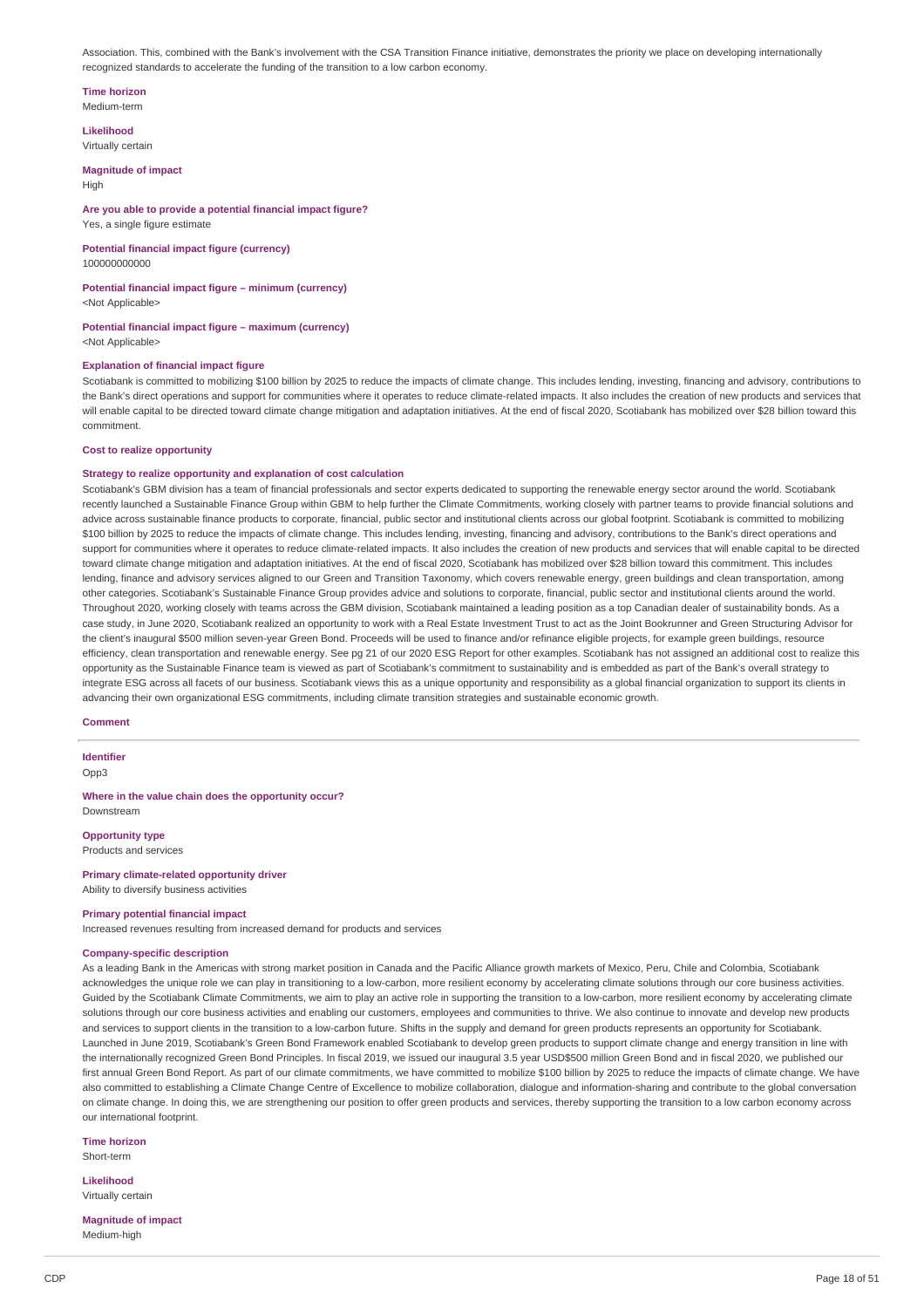#### **Are you able to provide a potential financial impact figure?** Yes, a single figure estimate

#### **Potential financial impact figure (currency)** 651509254

# **Potential financial impact figure – minimum (currency)**

<Not Applicable>

**Potential financial impact figure – maximum (currency)** <Not Applicable>

### **Explanation of financial impact figure**

This figure is the amount of net Green Bond proceeds in CAD, equivalent to the USD\$500 million issued on July 18, 2019 (settlement date), using the USD-CAD exchange rate on this date. The net proceeds from the Green Bond were used to refinance and allocated to eligible green assets, which refer to new or existing assets, businesses or projects that meet the Scotiabank Green Bond Framework Eligibility Criteria.

#### **Cost to realize opportunity** 500000

#### **Strategy to realize opportunity and explanation of cost calculation**

As demand grows for products and services aligned with a low carbon economy, there is a growing opportunity to offer financial products and services. In launching the Scotiabank Climate Commitments, we have committed to mobilizing \$100 billion by 2025 to reduce the impacts of climate change. In June 2019, Scotiabank engaged clients and industry members by hosting its inaugural ESG Conference in Toronto, Canada in order to contribute to the dialogue on ESG within capital markets. The conference included topics such as how conscious investing can create a better society; climate change, energy transition, and environmental stewardship in a global context; and theory and practices of ESG while investing for alpha. In order to respond to growing demand for products and services aligned with a low carbon economy, Scotiabank continues to develop new product and service offerings. in June 2019, Scotiabank's Green Bond Framework was developed in line with the International Capital Market Association's (ICMA) Green Bond Principles. Scotiabank's Green Bond Framework allows Scotiabank to utilize the debt capital markets for climate change and energy transition solutions in line with the internationally recognized Green Bond Principles, doing our part to building a sustainable future. In July 2019, Scotiabank issued its inaugural USD\$500 million Green Bond, of which proceeds were used to fund assets aligned to the Scotiabank Green Bond Framework, including the categories of Clean Transportation and Green Buildings. The net proceeds from the Green Bond were used to refinance and allocated to eligible green assets, which refer to new or existing assets, businesses or projects that meet the Scotiabank Green Bond Framework Eligibility Criteria. Scotiabank's loan share of the green building category includes approximately 1,350,995 square feet of certified green real estate space (LEED® Gold or Platinum) across Canada that, once completed and operational, will lead to an estimated: 20,735 eMWh of energy saved annually – the equivalent of powering 800 households in Canada and 2,511 tonnes of CO2e emissions avoided annually. The estimated cost of management of this opportunity (\$500,000) is based on a high-level estimate and relevant assumptions related to the cost of issuing our Scotiabank Green Bond (external consultant, Framework development, impact reporting).

**Comment**

#### C3. Business Strategy

# C3.1

**(C3.1) Have climate-related risks and opportunities influenced your organization's strategy and/or financial planning?** Yes, and we have developed a low-carbon transition plan

## C3.1a

(C3.1a) Is your organization's low-carbon transition plan a scheduled resolution item at Annual General Meetings (AGMs)?

| Is your low-carbon transition plan a<br>scheduled resolution item at AGMs? | Comment                                                                                                                                                    |
|----------------------------------------------------------------------------|------------------------------------------------------------------------------------------------------------------------------------------------------------|
| Row No, and we do not intend it to become a                                | Our stakeholders have not requested this type of resolution. However, we continue to engage with our stakeholders on various governance matters, including |
| scheduled resolution item within the next two                              | ESG issues, in order to help inform our governance practices and disclosure and we continue to monitor further developments in the governance landscape.   |
| years                                                                      |                                                                                                                                                            |

# C3.2

**(C3.2) Does your organization use climate-related scenario analysis to inform its strategy?** Yes, qualitative and quantitative

# C3.2a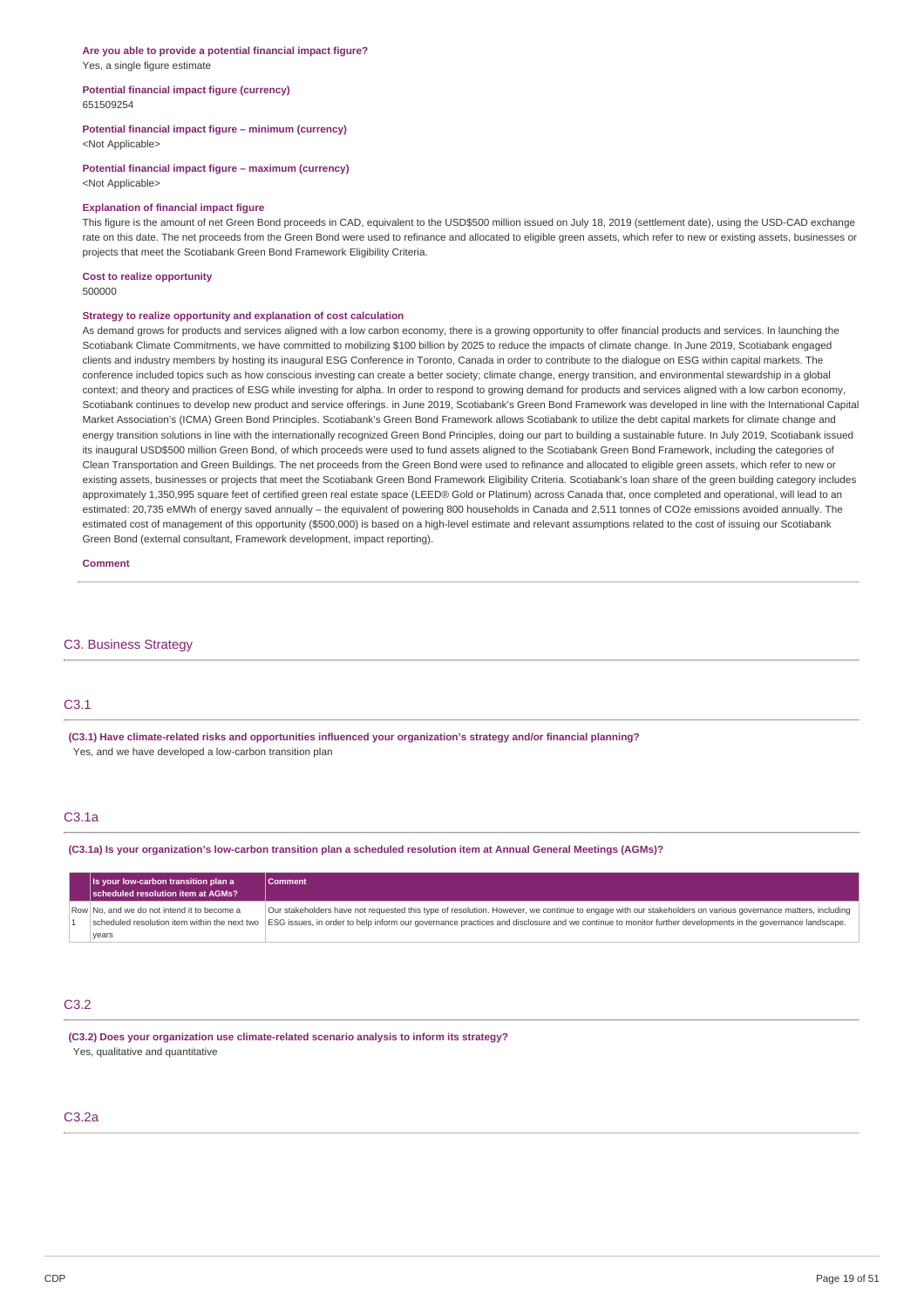# **(C3.2a) Provide details of your organization's use of climate-related scenario analysis.**

| Climate-<br>related<br>scenarios<br>and models<br>applied                                                       | Details                                                                                                                                                                                                                                                                                                                                                                                                                                                                                                                                                                                                                                                                                                                                                                                                                                                                                                                                                                                                                                                                                                                                                                                                                                                                                                                                                                                                                                                                                                                                                                                                                                                                                                                                                                                                                                                                                                                                                                                                                                                                                                                                                                                                                                                      |
|-----------------------------------------------------------------------------------------------------------------|--------------------------------------------------------------------------------------------------------------------------------------------------------------------------------------------------------------------------------------------------------------------------------------------------------------------------------------------------------------------------------------------------------------------------------------------------------------------------------------------------------------------------------------------------------------------------------------------------------------------------------------------------------------------------------------------------------------------------------------------------------------------------------------------------------------------------------------------------------------------------------------------------------------------------------------------------------------------------------------------------------------------------------------------------------------------------------------------------------------------------------------------------------------------------------------------------------------------------------------------------------------------------------------------------------------------------------------------------------------------------------------------------------------------------------------------------------------------------------------------------------------------------------------------------------------------------------------------------------------------------------------------------------------------------------------------------------------------------------------------------------------------------------------------------------------------------------------------------------------------------------------------------------------------------------------------------------------------------------------------------------------------------------------------------------------------------------------------------------------------------------------------------------------------------------------------------------------------------------------------------------------|
| Other, please<br>specify<br>(Internal<br>propietary<br>methodology)                                             | The Bank has begun to use climate-related scenario analysis, most notably in two ways: 1. Internal sector sensitivity assessment: We have applied an internally-developed methodology to assess<br>climate risk in our non-retail portfolio. The analysis was completed at the sector-level and considered both current and potential future exposure to climate risks. We are currently focused on applying<br>more defined criteria for assessing climate risk at the borrower-level. For instance, in 2019, we developed the Climate Change Risk Assessment (CCRA), an enhanced due diligence process for<br>assessing the climate-related risks our corporate and commercial clients. This process will also support data collection to enable the Bank to effectively mitigate and manage risk across sectors and<br>will support stress testing and scenario planning of our loan book. 2. UNEP FI TCFD Pilot: Scotiabank's participation in the UNEP FI TCFD Stage 3 pilot is focused on harmonizing industry-wide<br>approaches for climate scenario analysis in bank lending portfolios. This project explored how to quantify the bank's portfolio exposure to transition and physical risks by suggesting amendments to<br>existing credit risk ratings to incorporate a weighted climate loss given default rate. Participation in the pilot will help us shape and harmonize best practices for scenario analysis as we plan to add<br>climate factors into our stress testing models. The Bank is leveraging the data collected from the CCRA and the knowledge gained from participating in the UNEP FI Stage 2 and 3 pilots to develop a<br>methodology for stress testing business and retail banking portfolios at the sector and borrower level according to various internationally recognized climate change scenarios and models.                                                                                                                                                                                                                                                                                                                                                                                                      |
| <b>IEA</b><br>Sustainable<br>development<br>scenario<br>Other, please<br>specify (IEA<br>STEPS, IEA<br>NZE2050. | Jarislowsky Fraser is a bottom-up, fundamental, active manager. Our approach to assessing and managing climate-related issues reflects our quality-focused philosophy, as well as the concentrated<br>nature of our portfolios. As such, it is important to note that top-down scenario analysis is not a key input in our stock selection or portfolio construction process. However, due to the systemic and<br>wide-ranging nature of climate change, we believe a unified understanding of possible climate outcomes can be a useful tool for the purpose of risk identification and management. To inform our<br>company-specific discussions and track potential outcomes beyond our typical investment horizon (beyond ten years), we reference several well-established climate scenarios (IEA STEPS, IEA<br>SDS, IEA NZE2050, and UN IPR FPS). We monitor various elements through both company-specific and broader sustainability research to assess the relative likelihood and representativeness of<br>the different scenarios. These scenarios are not meant to be the definitive forecasts of the future. Rather, they represent a reasonable range of possible futures constrained by long-term<br>assumptions. The outputs and assumptions for many of the scenarios are most relevant in the energy and transportation industries, but may ultimately have read-through impacts on other industries<br>or the broader economy. For example, one of the climate scenarios used by JF is the UN IPR FPS model. This model is based on the expectations that the review of Paris Agreement commitments<br>UN IPR FPS) in 2023 will drive an upward ratchet in requlations by the signatory parties in 2025. This model expects wide and imminent adoption of carbon pricing and bans on coal and ICE in the developing<br>world. It also anticipates peak oil demand by 2026-2028 and estimated average global warming of ~1.65OC. Through this, and other scenario analyses, in addition to other risk and opportunity<br>identification and monitoring efforts, JF believes that its current portfolios would be resilient in a reasonable range of scenarios ranging from current policy implementation to global net zero<br>attainment. |

# C3.3

# **(C3.3) Describe where and how climate-related risks and opportunities have influenced your strategy.**

|                                             | related risks<br>and<br>opportunities<br>influenced<br>vour strategy<br>in this area? | Have climate- Description of influence                                                                                                                                                                                                                                                                                                                                                                                                                                                                                                                                                                                                                                                                                                                                                                                                                                                                                                                                                                                                                                                                                                                                                                                                                                                                                                                                                                                                                                                                                                                                                                                                                                                                                                                                                                                                                                                                                                                                                                                                                                                                                                                                                                                                                                                                                                                                                                                                                                                                                              |
|---------------------------------------------|---------------------------------------------------------------------------------------|-------------------------------------------------------------------------------------------------------------------------------------------------------------------------------------------------------------------------------------------------------------------------------------------------------------------------------------------------------------------------------------------------------------------------------------------------------------------------------------------------------------------------------------------------------------------------------------------------------------------------------------------------------------------------------------------------------------------------------------------------------------------------------------------------------------------------------------------------------------------------------------------------------------------------------------------------------------------------------------------------------------------------------------------------------------------------------------------------------------------------------------------------------------------------------------------------------------------------------------------------------------------------------------------------------------------------------------------------------------------------------------------------------------------------------------------------------------------------------------------------------------------------------------------------------------------------------------------------------------------------------------------------------------------------------------------------------------------------------------------------------------------------------------------------------------------------------------------------------------------------------------------------------------------------------------------------------------------------------------------------------------------------------------------------------------------------------------------------------------------------------------------------------------------------------------------------------------------------------------------------------------------------------------------------------------------------------------------------------------------------------------------------------------------------------------------------------------------------------------------------------------------------------------|
| Products<br>and<br>services                 | Yes                                                                                   | The opportunity to support the transition to a low-carbon economy is considered significant in the medium to long-term. In 2019, we developed an enterprise wide climate strategy and<br>announced the Bank's five Climate Commitments, including a commitment to mobilize \$100 billion by 2025 to reduce the impacts of climate change. In fiscal 2020, Scotiabank mobilized<br>over \$28 billion toward our commitment. This includes lending, finance and advisory services aligned to our Green and Transition Taxonomy, which covers categories such as renewable<br>energy and green buildings. We recently updated our approach to climate change risk management related to our lending activities. In 2019, we developed a mandatory enhanced due<br>diligence process for assessing the risks our business banking clients may face due to climate change. The Climate Change Risk Assessment (CCRA) process evaluates the physical<br>and transition risks a client may face, and their awareness level of such risks. The CCRA was integrated into the Bank's Credit Policy Manual and is conducted at the transaction level to<br>help inform credit decisions. Banking officers and credit adjudicators participated in mandatory training on assessing climate-related risk to ensure effective implementation of the CCRA.<br>At the industry-level, commentary and assessment of environmental and climate change risk is a standard part of each annual industry review. The CCRA and climate sector<br>vulnerability methodology are included within industry reviews to assess climate risk drivers and determine their potential materiality. The CCRA process will support data collection to<br>enable the Bank to mitigate and manage risk across sectors, plus stress testing and scenario planning of our loan book. The Bank is developing a methodology for stress testing the<br>business loan portfolio according to internationally recognized climate change scenarios and models. The most substantive decision made in fiscal 2020 was the expansion of the Bank's<br>Credit Policy Manual and Handbooks to explicitly address climate risk. These documents centralize all Bank-wide credit policies & procedures and provide the rules that must be<br>followed in business banking lending activities. Examples include our Statement on Financing Coal, our list of businesses to avoid, and our Statement on Financing in the Arctic, which<br>are areas that affect Scotiabank's strategy. |
| Supply<br>chain<br>and/or<br>value<br>chain | Yes                                                                                   | It is important that Scotiabank's Suppliers reflect our own core values of respect, integrity, passion, and accountability and that our Suppliers comply with applicable laws. This is<br>important to ensure Scotiabank's reputation is not compromised or put at-risk by the suppliers we work with. Scotiabank's Supplier Code of Conduct outlines an obligation for suppliers to<br>conduct their business and operation in an environmentally responsible way. Through the Supplier code, suppliers are encouraged to track and mitigate their greenhouse gas (GHG)<br>emissions and to incorporate climate change risk assessments into their risk management procedures.                                                                                                                                                                                                                                                                                                                                                                                                                                                                                                                                                                                                                                                                                                                                                                                                                                                                                                                                                                                                                                                                                                                                                                                                                                                                                                                                                                                                                                                                                                                                                                                                                                                                                                                                                                                                                                                     |
| Investment Yes<br>in R&D                    |                                                                                       | The opportunity of investment in R&D has been moderate. One area of focus has been on measurement and reporting of portfolio carbon exposure in asset management. One of the<br>Bank's primary asset management businesses, 1832 Asset Management, made the strategic decision to leverage data from a third-party data provider and other data sources to<br>produce portfolio-level reporting on carbon emissions data. The portfolio reports are now facilitating discussions and awareness with portfolio managers about the carbon footprint of<br>their portfolios They have produced draft portfolio reports that detail carbon data and intend to develop an active engagement framework with those reports over the coming 12 months.<br>A small investment is needed to acquire data sets. 1832 continues to invest in data management infrastructure and talent to support and enhance portfolio reporting on carbon<br>exposure. Along with continuing to deepen portfolio manager engagement with the portfolio carbon emissions reporting, resources are being invested to develop TCFD-compliant<br>reporting for stakeholders, along with scenario analysis. 1832 has already made the necessary data investment to support the development of TCFD reporting.                                                                                                                                                                                                                                                                                                                                                                                                                                                                                                                                                                                                                                                                                                                                                                                                                                                                                                                                                                                                                                                                                                                                                                                                                                                      |
| Operations Yes                              |                                                                                       | Scotiabank's Climate Commitments quide our approach to climate change. We are committed to decarbonizing our own operations and finding innovative solutions to reduce the Bank's<br>impact on the climate. We incorporate climate-related physical risks in assessing potential impacts to our operations and continue to build resilience to protect our assets, business and<br>communities where we operate. We have set a target to reduce our Scope 1 and 2 emissions by 25% by 2025 (from 2016). In fiscal 2020, we reduced our greenhouse gas emissions<br>by 20% from a 2016 baseline. A key strategic decision on our path to decarbonization was implementing an internal carbon price (ICP) in 2018. After consultations with external experts<br>and a thorough peer review, we established an ICP of CAD\$15 per tonne of CO2 for our global Scope 1 and 2 emissions. In 2020, we doubled our ICP to \$30 per tonne of CO2e, and it<br>will rise again to \$60 by 2022. This allows us to fairly compare projects that require higher upfront costs (but delivered longer term energy savings), with those that were more cost-<br>effective but short-term solutions. In order to further Scotiabank's decarbonization efforts in light of factors outside of our own control (such as regional energy mix), Scotiabank<br>developed a strategy and established a target to secure 100% of electricity from non-emitting sources for Canadian operations by 2025 and on a global basis by 2030. In order to<br>achieve this goal in Canada, Scotiabank is actively sourcing in Alberta Solar VPPA. In 2020, Scotiabank's share of non-emitting electricity on a global basis was 61%. To increase<br>resiliency, we are conducting assessments to better understand the vulnerabilities of our operations to the impacts of climate change. In 2020, we updated our International Master<br>Construction Specifications for hurricane prone areas. which include: Caribbean, Mexico, Costa Rica and Panama. Additionally, Scotiabank is also completing a vulnerability assessment<br>study that examines the entire global portfolio of physical assets by geography, using historical weather/seismic data and estimated future environmental impacts. This will identify<br>locations requiring a more detailed review and/or future mitigation and adaptation strategies. The assessment covers most of our Real Estate assets.                                                                                  |

C3.4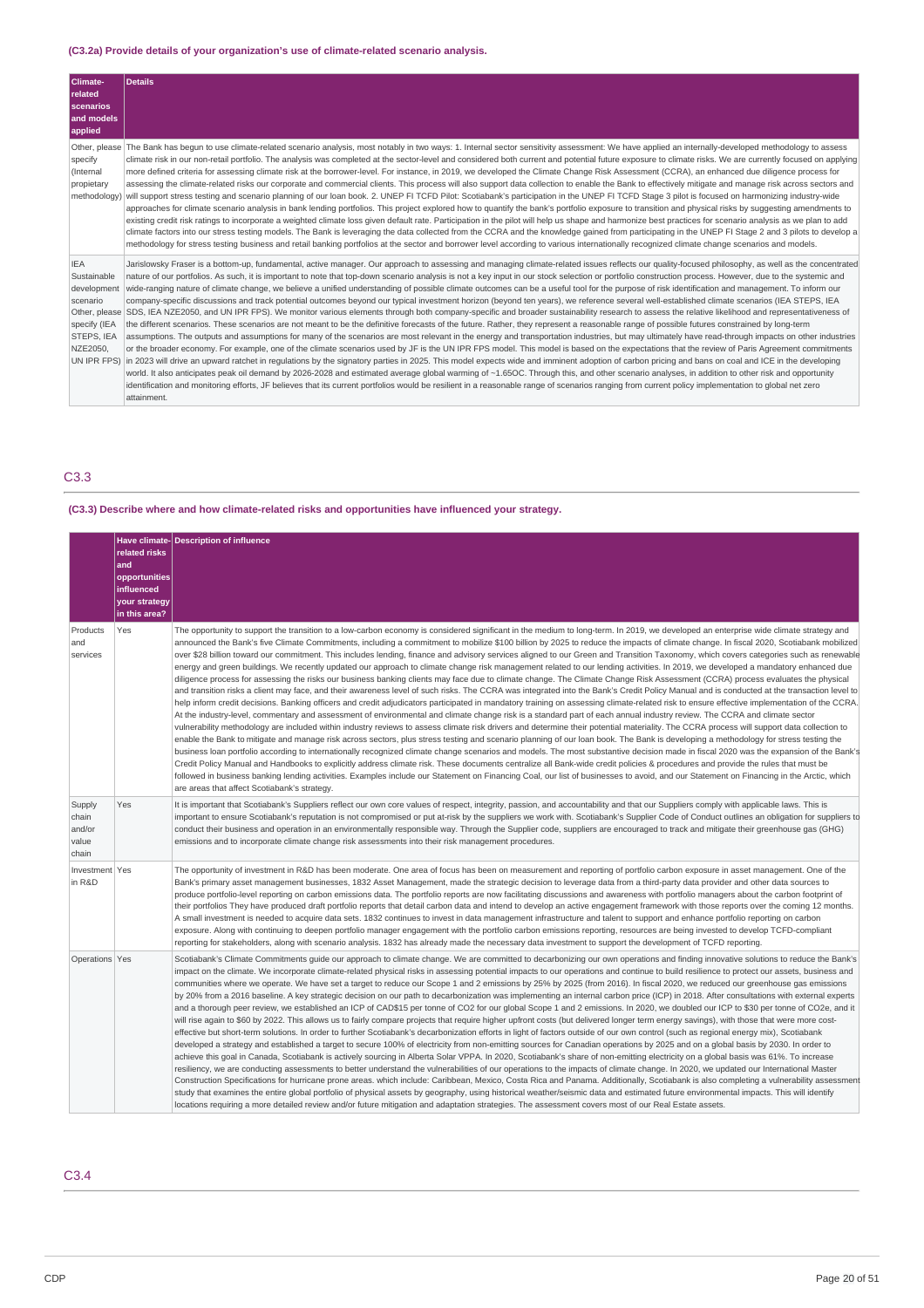### **(C3.4) Describe where and how climate-related risks and opportunities have influenced your financial planning.**

| Financial<br>planning                                               | <b>Description of influence</b>                                                                                                                                                                                                                                                                                                                                                                                                                                                                                                                                                                                                                                                                                                                                                                                                                                                                                                                                                                                                                                                                                                                                                                                                                                                                                                                                                                                                                                                                                                                                                                                                                                                                                                                                                                                                                                                                                                                                                                                                                                                                                                                                                                                                                                                                                                                                                                                                                                                                                                                                                                                                                                                                                                                                                                                                                                                                                                                                                                                                                                                                                                                                                                                                                                                                                                                                                                                                                                                                                    |
|---------------------------------------------------------------------|--------------------------------------------------------------------------------------------------------------------------------------------------------------------------------------------------------------------------------------------------------------------------------------------------------------------------------------------------------------------------------------------------------------------------------------------------------------------------------------------------------------------------------------------------------------------------------------------------------------------------------------------------------------------------------------------------------------------------------------------------------------------------------------------------------------------------------------------------------------------------------------------------------------------------------------------------------------------------------------------------------------------------------------------------------------------------------------------------------------------------------------------------------------------------------------------------------------------------------------------------------------------------------------------------------------------------------------------------------------------------------------------------------------------------------------------------------------------------------------------------------------------------------------------------------------------------------------------------------------------------------------------------------------------------------------------------------------------------------------------------------------------------------------------------------------------------------------------------------------------------------------------------------------------------------------------------------------------------------------------------------------------------------------------------------------------------------------------------------------------------------------------------------------------------------------------------------------------------------------------------------------------------------------------------------------------------------------------------------------------------------------------------------------------------------------------------------------------------------------------------------------------------------------------------------------------------------------------------------------------------------------------------------------------------------------------------------------------------------------------------------------------------------------------------------------------------------------------------------------------------------------------------------------------------------------------------------------------------------------------------------------------------------------------------------------------------------------------------------------------------------------------------------------------------------------------------------------------------------------------------------------------------------------------------------------------------------------------------------------------------------------------------------------------------------------------------------------------------------------------------------------------|
| <b>elements</b><br>that have<br> been                               |                                                                                                                                                                                                                                                                                                                                                                                                                                                                                                                                                                                                                                                                                                                                                                                                                                                                                                                                                                                                                                                                                                                                                                                                                                                                                                                                                                                                                                                                                                                                                                                                                                                                                                                                                                                                                                                                                                                                                                                                                                                                                                                                                                                                                                                                                                                                                                                                                                                                                                                                                                                                                                                                                                                                                                                                                                                                                                                                                                                                                                                                                                                                                                                                                                                                                                                                                                                                                                                                                                                    |
| l influenced                                                        |                                                                                                                                                                                                                                                                                                                                                                                                                                                                                                                                                                                                                                                                                                                                                                                                                                                                                                                                                                                                                                                                                                                                                                                                                                                                                                                                                                                                                                                                                                                                                                                                                                                                                                                                                                                                                                                                                                                                                                                                                                                                                                                                                                                                                                                                                                                                                                                                                                                                                                                                                                                                                                                                                                                                                                                                                                                                                                                                                                                                                                                                                                                                                                                                                                                                                                                                                                                                                                                                                                                    |
| Row Indirect<br>costs<br>Capital<br>Capital<br>allocation<br>Assets | Capital allocation: In 2019, we developed an enterprise-wide climate strategy and announced the Bank's five Climate Commitments, including a commitment to mobilize \$100 billion by 2025 to<br>reduce the impacts of climate change. As at October 31 2020, Scotiabank has mobilized over \$28 billion toward our commitment of \$100 billion. This includes lending, finance and advisory<br>services aligned to our Green and Transition Taxonomy, which covers renewable energy, green buildings and clean transportation, among other categories. In addition, Scotiabank recently<br>expenditures   launched a new Sustainable Finance Group within GBM to help further the Climate Commitments, working closely with Scotiabank partner teams to provide financial solutions and advice across<br>sustainable finance products to corporate, financial, public sector and institutional clients across our global footprint. Capital expenditures: To meet our internal greenhouse gas reduction targets<br>and reduce the risks associated with rising energy costs / demands that will result from a changing climate, we set an internal carbon price in 2018. We implemented an internal carbon price in 2018.<br>CAD\$15 per tonne of CO2 from our global Scope 1 and 2 emissions in 2018. In 2020, we have doubled our internal carbon price from \$15 to \$30 per tonne of CO2e, and it will rise again to \$60<br>by 2022. In fiscal 2020, Scotiabank's internal price on carbon raised nearly CAD\$3.4 million, to be re-invested in a variety of renewable energy and efficiency projects across our footprints.<br>These renewable and energy efficiency projects help us to increase our organizational resilience while simultaneously lowering our greenhouse gas consumption (thereby reducing our operating<br>costs). The internal carbon price serves as internal financial incentive to prioritize projects to support the decarbonization of our operations, going beyond our greenhouse gas reduction target.<br>The carbon price uses the financial planning process to allocate funds for energy efficiency projects on an annual basis. Assets: In addition to the internal carbon price, the Bank's Real Estate<br>group has dedicated resources for identifying and implementing energy reduction initiatives. For example, site-by-site comparisons and monthly consumption audits are conducted to identify<br>consumption anomalies and high-use locations. This information is used to investigate potential payback of retrofits or new projects that would reduce consumption. In fiscal 2020, the Bank<br>undertook a variety of efficiency initiatives that contributed to our overall resource efficiency (such as conducting HVAC upgrades at International branches). In fiscal 2020, the Bank invested<br>\$4,744,000 in energy efficiency and renewable energy installations. These investments lower our carbon footprint, lower operating costs and mitigates the risk of rising energy costs. Indirect<br>costs: As of fiscal 2020, the Bank's Real Estate team has dedicated resources in order ensure we reach our goal of securing 100% of electricity from non-emitting sources for Canadian<br>operations by 2025 and on a global basis by 2030. Achieving this goal will require a combination of reducing energy requirements to operate the bank, sourcing emission-free power where<br>locally available and finally purchase offsets for the remaining. |

# C3.4a

(C3.4a) Provide any additional information on how climate-related risks and opportunities have influenced your strategy and financial planning (optional).

# Not applicable

# C-FS3.6

**(C-FS3.6) Are climate-related issues considered in the policy framework of your organization?** Yes, both of the above

# C-FS3.6a

# **(C-FS3.6a) In which policies are climate-related issues integrated?**

|                                                            | <b>Type of policy</b>                                                           |                           | Portfolio Description                                                                                                                                                                                                                                                                                                                                                                                                                                                                                                                                                                                                                                                                                                                                                                                                                                                                                                                                                                                                                                                                                                                                                                                                                                                                                                                                                                                                                                                                                                                                                                                                                                                                                                                                                                                                  |
|------------------------------------------------------------|---------------------------------------------------------------------------------|---------------------------|------------------------------------------------------------------------------------------------------------------------------------------------------------------------------------------------------------------------------------------------------------------------------------------------------------------------------------------------------------------------------------------------------------------------------------------------------------------------------------------------------------------------------------------------------------------------------------------------------------------------------------------------------------------------------------------------------------------------------------------------------------------------------------------------------------------------------------------------------------------------------------------------------------------------------------------------------------------------------------------------------------------------------------------------------------------------------------------------------------------------------------------------------------------------------------------------------------------------------------------------------------------------------------------------------------------------------------------------------------------------------------------------------------------------------------------------------------------------------------------------------------------------------------------------------------------------------------------------------------------------------------------------------------------------------------------------------------------------------------------------------------------------------------------------------------------------|
|                                                            |                                                                                 | coverage<br>of policy     |                                                                                                                                                                                                                                                                                                                                                                                                                                                                                                                                                                                                                                                                                                                                                                                                                                                                                                                                                                                                                                                                                                                                                                                                                                                                                                                                                                                                                                                                                                                                                                                                                                                                                                                                                                                                                        |
| Bank<br>lending<br>(Bank)                                  | Credit policy<br>Risk policy<br>Other, please specify<br>(Environmental Policy) | All of the<br>portfolio   | To safequard the Bank and its stakeholders against climate-related risks, Scotiabank has several policies approved by the Board and integrated into a multi-<br>disciplinary company-wide risk identification, assessment, and management process. Environmental Risk is a principle risk type and is therefore included in the<br>Bank's Enterprise-Wide Risk Management Framework. Climate change risk is a component of Environmental Risk. The principles that the Bank applies when<br>managing matters arising from environmental considerations, are embedded in a variety of management-level policies, including the Environmental Policy. The<br>Environmental Policy quides initiatives to promote operational efficiency, lending and investing practices, supplier agreements, the management of real estate<br>holdings, and external reporting practices. Climate change risks associated with the Bank's non-retail clients are governed by the Credit Risk Policy and are<br>identified, assessed and managed through the Bank's credit risk and environmental risk due diligence and adjudication processes. Material issues are raised to<br>related risk committees and reported quarterly in the Enterprise Risk Report to the Risk Committee of the Board. In fiscal 2020, the Bank's Credit Policy Manual<br>and Handbooks were expanded to explicitly address climate risk. These documents centralize all Bank-wide credit policies and procedures and provide the rules<br>that must be followed in business banking lending activities.                                                                                                                                                                                                                                                     |
| Investing<br>(Asset<br>manager)                            | Sustainable/Responsible All of the<br><b>Investment Policy</b>                  | portfolio                 | 1832 Asset Management (1832): 1832's Responsible Investment Policy formalizes the incorporation of Environment, Social and Governance (ESG) issues into<br>the investment process and aligns with the Principles for Responsible Investment. The policy defines environmental factors as "issues impacting the natural<br>environment, including climate change, greenhouse gas emissions, resource depletion and water scarcity, waste and pollution, biodiversity and deforestation,<br>among others." The policy covers all portfolios managed by 1832 across all asset classes, sectors and countries in which it invests. Jarislowsky Fraser (JF): JF's<br>Sustainable Investment Policy articulates the firm's approach to ESG integration as part of its bottom-up, fundamental investment process. Sustainable investing<br>is consistent with the firm's overall investment philosophy, as long-term investors in quality businesses, and thus the policy applies to all assets managed by JF.<br>MD Financial Management (MD): MD's Responsible Investment Policy formalizes the incorporation of Environment, Social and Governance (ESG) issues into the<br>investment process and is aligned with the Principles for Responsible Investment. The policy defines environmental factors as "issues impacting the natural<br>environment, including climate change, greenhouse gas emissions, resource depletion and water scarcity, waste and pollution, biodiversity and deforestation,<br>among others." The policy covers all portfolios managed by MD across all asset classes, sectors and countries in which they invest. MD offers their Canadian<br>Physician clients two Fossil Fuel Free Funds as investment opportunities for those clients seeking to reduce their investment carbon footprint. |
| Investing<br>(Asset<br>owner)                              | <not applicable=""></not>                                                       | $<$ Not<br>Applicabl<br>e | <not applicable=""></not>                                                                                                                                                                                                                                                                                                                                                                                                                                                                                                                                                                                                                                                                                                                                                                                                                                                                                                                                                                                                                                                                                                                                                                                                                                                                                                                                                                                                                                                                                                                                                                                                                                                                                                                                                                                              |
| Insurance<br>underwriting<br>(Insurance<br>company)        | <not applicable=""></not>                                                       | $<$ Not<br>Applicabl<br>e | <not applicable=""></not>                                                                                                                                                                                                                                                                                                                                                                                                                                                                                                                                                                                                                                                                                                                                                                                                                                                                                                                                                                                                                                                                                                                                                                                                                                                                                                                                                                                                                                                                                                                                                                                                                                                                                                                                                                                              |
| Other<br>products<br>and<br>services,<br>please<br>specify | Please select                                                                   | Please<br>select          | Not applicable                                                                                                                                                                                                                                                                                                                                                                                                                                                                                                                                                                                                                                                                                                                                                                                                                                                                                                                                                                                                                                                                                                                                                                                                                                                                                                                                                                                                                                                                                                                                                                                                                                                                                                                                                                                                         |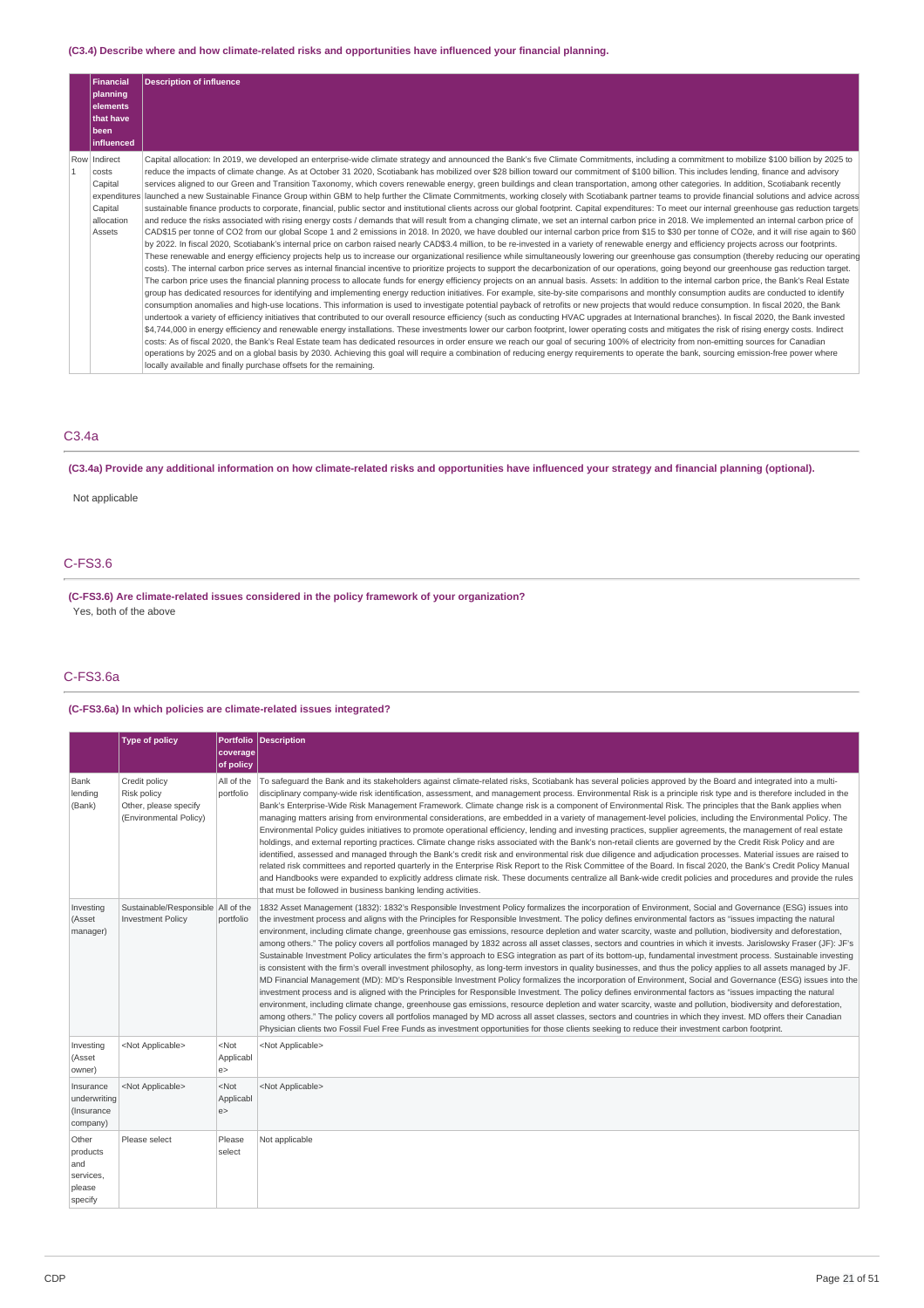### (C-FS3.6b) Describe your exclusion policies related to industries and/or activities exposed or contributing to climate-related risks.

| <b>Type of</b><br>exclusion<br>policy |                              | Portfolio Application                                 | <b>Description</b>                                                                                                                                                                                                                                                                                                                                                                                                                                                                                                                                                                                                                                                                                                                                                                                                                                                                                                                                                                                                                                                                                                                                                                                                                                                                                                                                                                                                                                                                                                                                                                                                                                                                                                                                                                                                                                                                                                                                                                                                                                                             |
|---------------------------------------|------------------------------|-------------------------------------------------------|--------------------------------------------------------------------------------------------------------------------------------------------------------------------------------------------------------------------------------------------------------------------------------------------------------------------------------------------------------------------------------------------------------------------------------------------------------------------------------------------------------------------------------------------------------------------------------------------------------------------------------------------------------------------------------------------------------------------------------------------------------------------------------------------------------------------------------------------------------------------------------------------------------------------------------------------------------------------------------------------------------------------------------------------------------------------------------------------------------------------------------------------------------------------------------------------------------------------------------------------------------------------------------------------------------------------------------------------------------------------------------------------------------------------------------------------------------------------------------------------------------------------------------------------------------------------------------------------------------------------------------------------------------------------------------------------------------------------------------------------------------------------------------------------------------------------------------------------------------------------------------------------------------------------------------------------------------------------------------------------------------------------------------------------------------------------------------|
| All fossil<br>fuels                   | Investing Existing<br>(Asset | manager) for existing projects                        | 1832 Asset Management (1832): 1832 currently has a small number of mandates that specifically exclude fossil fuels in their investment objectives. 1832 does not<br>business/investment currently have any formal policies across their mandates related to exclusions. The firm's philosophical view is that engagement with corporate management teams is<br>the preferred approach to driving change and improved company behaviour. Available through Scotiabank's branch network, our Scotia Low Carbon Funds suite was<br>launched in 2020 and is intended for environmentally conscious investors seeking a diversified portfolio of high-quality investments with lower carbon intensity than the<br>broader market. The suite of funds applies a negative screen to heavy carbon emitters.                                                                                                                                                                                                                                                                                                                                                                                                                                                                                                                                                                                                                                                                                                                                                                                                                                                                                                                                                                                                                                                                                                                                                                                                                                                                            |
| All fossil<br>fuels                   | Investing Existing<br>(Asset | manager) for existing projects                        | Jarislowsky Fraser (JF): Within its full ESG integration approach, JF also manages investments on behalf of clients with a variety of unique values-based considerations,<br>business/investment which can include using exclusionary screens. Included in this is JF's approach to managing its Fossil Fuel Free Strategies, which cover a select portion of the total<br>AUM. The JF Fossil Fuel Free Funds, implemented in 2017, further respond to the emerging needs of investors with a core, actively-managed, quality investment vehicle<br>that incorporates non-financial objectives alongside financial objectives. The JF Fossil Fuel Free Funds feature these additional parameters: 1. Exclusion of the GICs<br>Energy Sector and FTSE Energy corporate group, with the exception of renewable energy entities as defined by JF. 2. The Funds also exclude non-energy corporate<br>group companies that either a) own operating businesses with material proven thermal coal, oil or gas reserves, or b) have a significant amount of value attributable<br>directly to the extraction and production of fossil fuels, or indirectly through transportation, distribution, equipment and services, or with significant exposure to power<br>generation from fossil fuels. Exceptions may be made where a company has a clear strategy to meaningfully increase the percentage of renewables. 3. Active<br>management of the portfolio carbon footprint using proprietary analysis, based on CDP and MSCI data. This includes fundamental analysis and assessment of overall<br>emissions-management strategies and expected direction. 4. Exposure to green bonds with attractive risk/return profiles. Please note that these exclusions only apply to<br>JF's Fossil Fuel Free (FFF) Funds and not its total AUM. As at December 31, 2020 the JF FFF Canadian Equity Fund's weighted average carbon intensity was 74%<br>below its benchmark, the JF FFF Global Equity Fund was 72% below its benchmark, and the JF FFF Bond Fund was 90% below its benchmark. |
| All fossil<br>fuels                   | Investing Existing<br>(Asset | business/investment<br>manager) for existing projects | MD Financial Management (MD): MD offers two fossil fuel free mutual funds: MD Fossil Fuel Free Equity Fund and MD Fossil Fuel Free Bond Fund. Both funds seek to<br>avoid investment in companies involved in extracting, transporting and processing of fossil fuels, such as: • companies involved in oil and gas refining, marketing,<br>storage & transportation • oil, gas, coal & consumable fuels producers • energy equipment & energy services companies • companies that have significant involvement<br>in transporting fossil fuels and the fossil fuel transportation infrastructure (includes marine, marine ports and services, railroads and trucking) • any companies in the<br>utilities sector that have significant involvement in the fossil fuel industry                                                                                                                                                                                                                                                                                                                                                                                                                                                                                                                                                                                                                                                                                                                                                                                                                                                                                                                                                                                                                                                                                                                                                                                                                                                                                                |
| Coal                                  | Bank<br>lending              | <b>New</b><br>for new projects                        | Scotiabank does not currently, and will not, finance any standalone projects for thermal coal mining or coal power generation. We will continue to support our existing<br>business/investment   mining and utility clients who have thermal coal or coal generation assets in their portfolios with their transition to lower carbon emissions. Scotiabank will track and<br>monitor our credit exposure to these sectors as we support our clients in their GHG reduction strategies. This statement is consistent with Scotiabank's previously<br>announced Climate Commitments, and our acknowledgement of the unique role we can play in the transition to a low-carbon, more resilient economy, and accelerating<br>climate solutions through our core business activities.                                                                                                                                                                                                                                                                                                                                                                                                                                                                                                                                                                                                                                                                                                                                                                                                                                                                                                                                                                                                                                                                                                                                                                                                                                                                                              |
| Oil & gas                             | Bank<br>lending              | <b>New</b><br>for existing projects                   | Scotiabank maintains a list of businesses and sectors to avoid based on their environmental, social and reputational risks and impacts. In late 2020, the Bank updated<br>business/investment this list to include oil and gas developments in the Arctic Circle, including the Arctic National Wildlife Refuge. This new policy was driven by concerns about protecting<br>sensitive ecosystems, as well as the livelihoods and traditions of Indigenous communities. We updated our Bank-wide credit policies to restrict direct financing or project-<br>specific finance and advisory of activities related to the exploration, development and production of oil and gas within the Arctic Circle.                                                                                                                                                                                                                                                                                                                                                                                                                                                                                                                                                                                                                                                                                                                                                                                                                                                                                                                                                                                                                                                                                                                                                                                                                                                                                                                                                                        |

# C-FS3.7

**(C-FS3.7) Are climate-related issues factored into your external asset manager selection process?** Yes, for some assets managed externally

# C-FS3.7a

**(C-FS3.7a) How are climate-related issues factored into your external asset manager selection process?**

| <b>Process for factoring Comment</b><br>l climate-related<br><b>lissues into external</b><br>asset management<br><b>Iselection</b> |                                                                                                                                                                                                                                                                                                                                                                                                                                                                                                                                                                                                                                                                                                                          |
|------------------------------------------------------------------------------------------------------------------------------------|--------------------------------------------------------------------------------------------------------------------------------------------------------------------------------------------------------------------------------------------------------------------------------------------------------------------------------------------------------------------------------------------------------------------------------------------------------------------------------------------------------------------------------------------------------------------------------------------------------------------------------------------------------------------------------------------------------------------------|
| Row Review asset<br>manager's climate-<br>related policies                                                                         | 1832 Asset Management (1832): As part of the due diligence and assessment of sub-advisors, 1832 reviews the ESG policies of investment managers, including climate-related<br>policies. Jarislowsky Fraser (JF): As part of the due diligence and assessment of sub-advisors, JF reviews the ESG policies of investment managers, including climate-related<br>policies. MD Financial Management (MD): As part of MD's Fund oversight and Investment Management process, on an annual basis, MD collects and reviews the sustainability<br>investment approach of all appointed Fund Advisors. These sustainability investment approaches may include assessment information on climate-related risks and opportunities. |

# C4. Targets and performance

# C4.1

**(C4.1) Did you have an emissions target that was active in the reporting year?** Absolute target

# C4.1a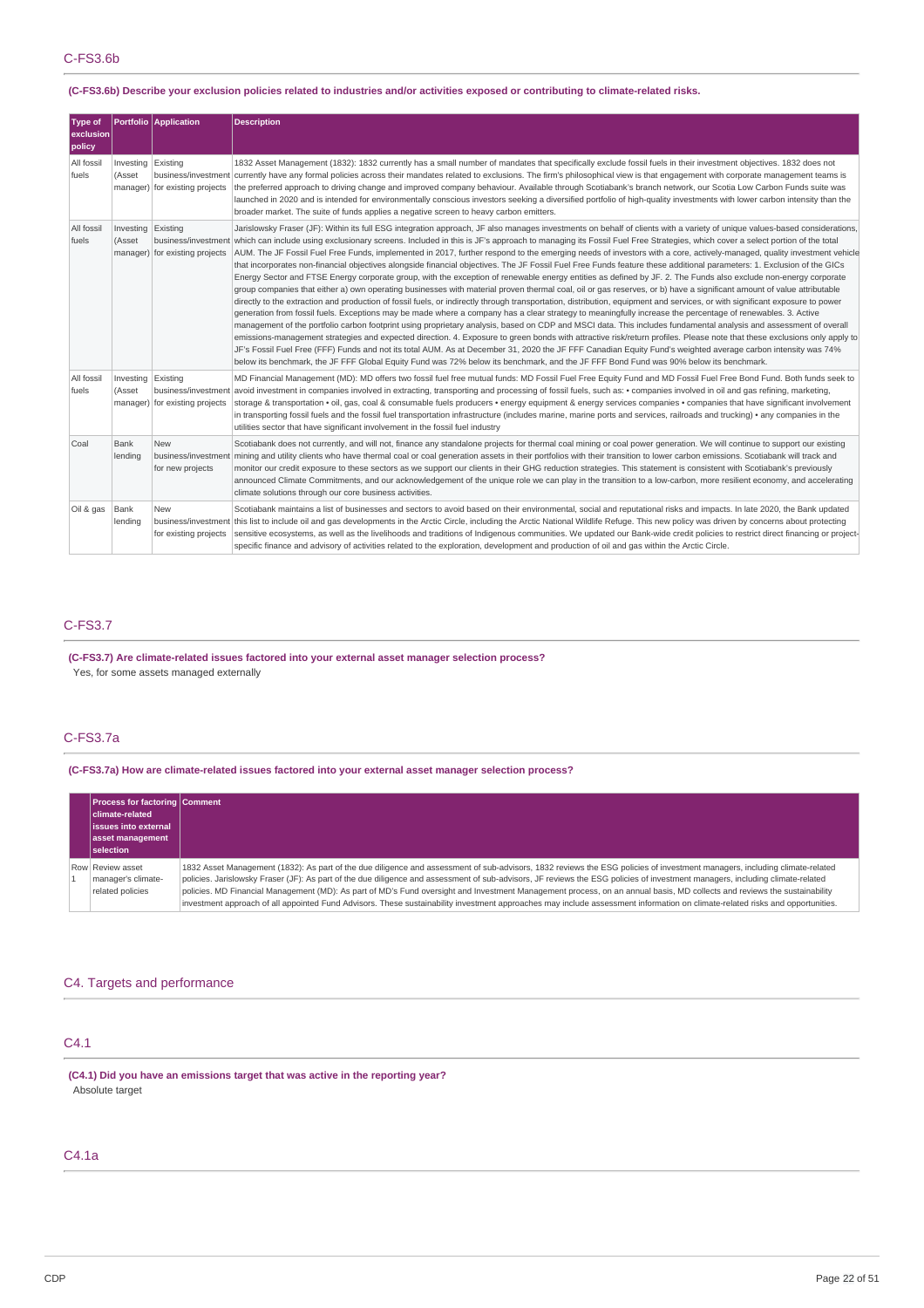**(C4.1a) Provide details of your absolute emissions target(s) and progress made against those targets.**

**Target reference number** Abs 1

**Year target was set** 2020

**Target coverage** Company-wide

**Scope(s) (or Scope 3 category)** Scope 1+2 (location-based)

**Base year**

2016

**Covered emissions in base year (metric tons CO2e)** 138753

Covered emissions in base year as % of total base year emissions in selected Scope(s) (or Scope 3 category)

**Target year**

2025

100

**Targeted reduction from base year (%)** 25

**Covered emissions in target year (metric tons CO2e) [auto-calculated]** 104064.75

**Covered emissions in reporting year (metric tons CO2e)** 111065

**% of target achieved [auto-calculated]** 79.8195354334681

**Target status in reporting year** Underway

**Is this a science-based target?** No, and we do not anticipate setting one in the next 2 years

**Target ambition**

<Not Applicable>

**Please explain (including target coverage)**

The Bank's target is on Scope 1 and 2 Global emissions. The base year reflects the Bank's 2016 fiscal year end (November 1, 2015 - October 31, 2016). In fiscal 2019, the Bank surpassed its initial target of 10% decrease in Scope 1 and 2 GHG emissions by 2021. In 2019, the Bank set a new target of reducing its global absolute Scope 1 and 2 emissions by 25% by 2025.

# C4.2

**(C4.2) Did you have any other climate-related targets that were active in the reporting year?** Target(s) to increase low-carbon energy consumption or production Other climate-related target(s)

# C4.2a

**(C4.2a) Provide details of your target(s) to increase low-carbon energy consumption or production.**

**Target reference number** Low 1 **Year target was set** 2020 **Target coverage** Company-wide **Target type: absolute or intensity** Absolute **Target type: energy carrier** Electricity **Target type: activity** Consumption

**Target type: energy source** Low-carbon energy source(s)

**Metric (target numerator if reporting an intensity target)**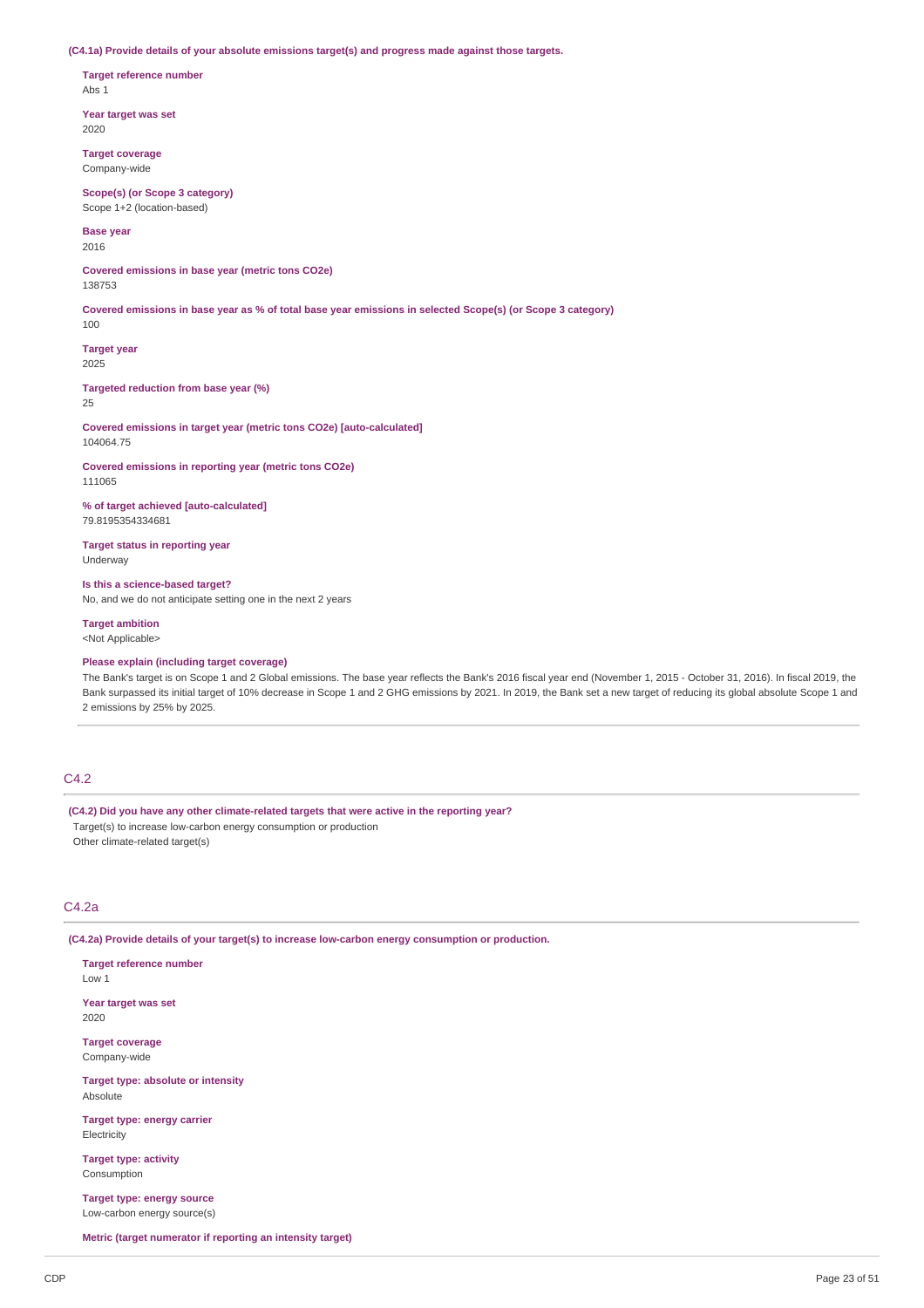#### Percentage

### **Target denominator (intensity targets only)** <Not Applicable>

**Base year** 2020

#### **Figure or percentage in base year**

61

**Target year** 2030

#### **Figure or percentage in target year** 100

**Figure or percentage in reporting year**

61

### **% of target achieved [auto-calculated]**  $\Omega$

**Target status in reporting year** New

# **Is this target part of an emissions target?**

Yes - The Bank aims to reduce its global absolute Scope 1 and 2 emissions by 25% by 2025. Securing electricity from non-emitting sources is an important component of our emissions reduction strategy.

### **Is this target part of an overarching initiative?** No, it's not part of an overarching initiative

### **Please explain (including target coverage)**

In 2020, Scotiabank established a target to secure 100% of electricity on a global basis from non-emitting sources by 2030, with an interim 2025 target of 100% for Canadian operations.

**Target reference number** Low 2

**Year target was set** 2020

**Target coverage** Country/region

**Target type: absolute or intensity** Absolute

**Target type: energy carrier Electricity** 

**Target type: activity** Consumption

**Target type: energy source** Low-carbon energy source(s)

**Metric (target numerator if reporting an intensity target)** Percentage

**Target denominator (intensity targets only)** <Not Applicable>

**Base year** 2020

**Figure or percentage in base year** 82

**Target year** 2025

**Figure or percentage in target year** 100

**Figure or percentage in reporting year** 82

**% of target achieved [auto-calculated]**

 $\overline{0}$ 

**Target status in reporting year** New

# **Is this target part of an emissions target?**

Yes - The Bank aims to reduce its global absolute Scope 1 and 2 emissions by 25% by 2025. Securing electricity from non-emitting sources is an important component of our emissions reduction strategy.

**Is this target part of an overarching initiative?**

No, it's not part of an overarching initiative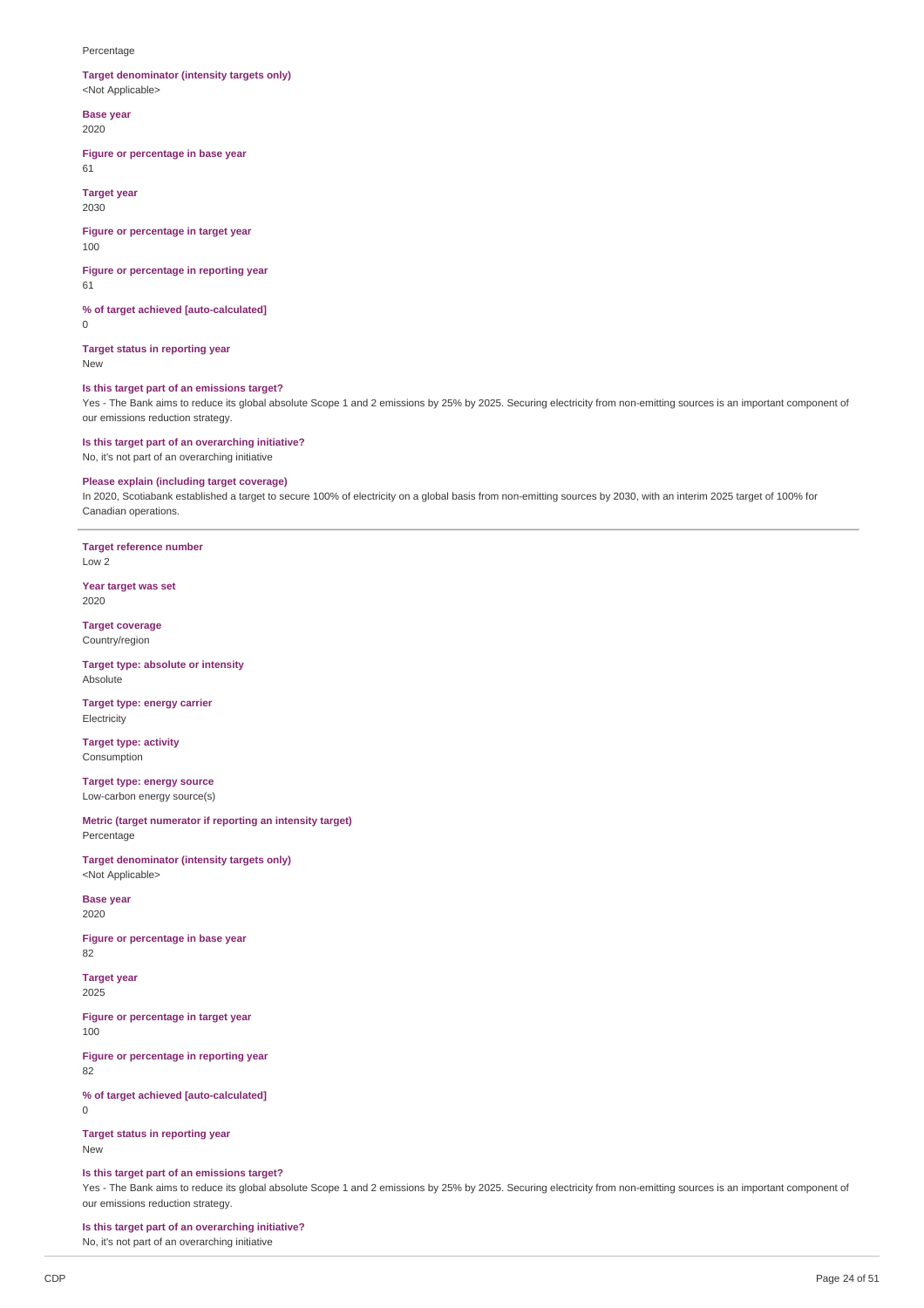#### **Please explain (including target coverage)**

In 2020, Scotiabank established a target to secure 100% of electricity on a global basis from non-emitting sources by 2030, with an interim 2025 target of 100% for Canadian operations. To facilitate progress on this target, Scotiabank is currently actively sourcing in Alberta Solar VPPA.

# C4.2b

**(C4.2b) Provide details of any other climate-related targets, including methane reduction targets.**

| <b>Target reference number</b><br>Oth 1                                            |
|------------------------------------------------------------------------------------|
| Year target was set<br>2019                                                        |
| <b>Target coverage</b><br>Company-wide                                             |
| Target type: absolute or intensity<br>Absolute                                     |
| Target type: category & Metric (target numerator if reporting an intensity target) |
|                                                                                    |

Green finance **Other, please specify (Capital mobilized to reduce the impacts of climate change)** 

**Target denominator (intensity targets only)** <Not Applicable>

**Base year**

2018

**Figure or percentage in base year**

 $\Omega$ 

**Target year**

2025

**Figure or percentage in target year** 100000000000

**Figure or percentage in reporting year** 28000000000

**% of target achieved [auto-calculated]** 28

**Target status in reporting year** Underway

**Is this target part of an emissions target?** No

**Is this target part of an overarching initiative?** No, it's not part of an overarching initiative

### **Please explain (including target coverage)**

In 2019, Scotiabank announced a sustainable finance target. With the launch of the Scotiabank Climate Commitments, we committed to mobilize CAD\$100 billion to reduce the impacts of climate change. This commitment includes lending, investing, financing and advisory, as well as investments in the Bank's direct operations and communities where it operates to reduce the impacts of climate change. Initiatives underlying this commitment align to Scotiabank's Green and Transition Taxonomy including renewable energy, energy efficiency, emissions reduction, green buildings, sustainable transportation, infrastructure resilience, biodiversity conservation, pollution prevention and control, waste management and/or sustainable water and land use. To support this goal, we will continue our work across all business lines to grow markets for low-carbon and climate-resilient solutions and direct funding towards supporting the goals of the Paris Agreement. We will also continue to innovate and develop new products and services to support clients in the transition to a low-carbon future.

| <b>Target reference number</b><br>Oth 2                                            |                                               |
|------------------------------------------------------------------------------------|-----------------------------------------------|
| Year target was set<br>2018                                                        |                                               |
| <b>Target coverage</b><br>Company-wide                                             |                                               |
| Target type: absolute or intensity<br>Absolute                                     |                                               |
| Target type: category & Metric (target numerator if reporting an intensity target) |                                               |
| Other, please specify                                                              | Other, please specify (Internal carbon price) |
|                                                                                    |                                               |

**Target denominator (intensity targets only)** <Not Applicable>

**Base year**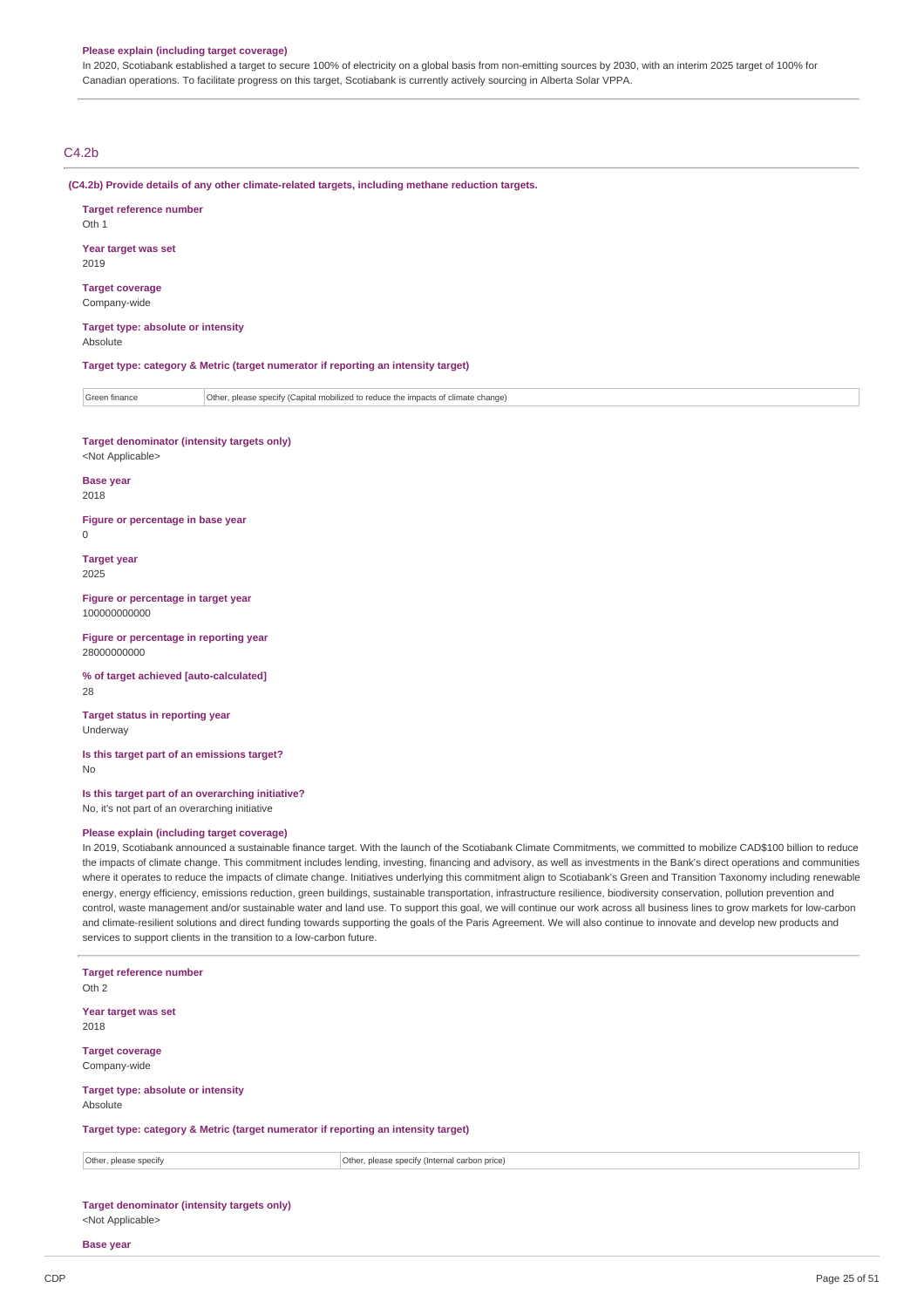2018

#### **Figure or percentage in base year** 15

**Target year** 2022

**Figure or percentage in target year** 60

**Figure or percentage in reporting year**  $30$ 

**% of target achieved [auto-calculated]** 33.3333333333333

**Target status in reporting year** Underway

**Is this target part of an emissions target?** No

**Is this target part of an overarching initiative?** No, it's not part of an overarching initiative

### **Please explain (including target coverage)**

We implemented an internal carbon price in 2018. After consultations with external experts and a thorough peer review, we established an internal tax of CAD\$15 per tonne of CO2 for our global Scope 1 and 2 emissions. The price is applied to CO2e emissions, to create an internal pool of funding that will then be used to fund energy efficiency and GHG emissions reduction initiatives for the Bank . In 2020, we increased our internal carbon price from \$15 to \$30 per tonne of CO2e, and by 2022 it will rise to \$60 per tonne.

# C4.3

(C4.3) Did you have emissions reduction initiatives that were active within the reporting year? Note that this can include those in the planning and/or **implementation phases.**

Yes

### C4.3a

(C4.3a) Identify the total number of initiatives at each stage of development, and for those in the implementation stages, the estimated CO2e savings.

|                           | Number of initiatives | Total estimated annual CO2e savings in metric tonnes CO2e (only for rows marked *) |
|---------------------------|-----------------------|------------------------------------------------------------------------------------|
| Under investigation       |                       |                                                                                    |
| To be implemented*        |                       |                                                                                    |
| Implementation commenced* |                       | 7098                                                                               |
| Implemented*              |                       | 2971                                                                               |
| Not to be implemented     |                       |                                                                                    |

### C4.3b

**(C4.3b) Provide details on the initiatives implemented in the reporting year in the table below.**

#### **Initiative category & Initiative type**

| Energy efficiency i<br>buildings | 1 (HVAC)<br>Ventilation and Air $^\prime$<br>Heating.<br>conditioning |
|----------------------------------|-----------------------------------------------------------------------|
|                                  |                                                                       |

# **Estimated annual CO2e savings (metric tonnes CO2e)** 2143

**Scope(s)** Scope 2 (location-based)

# **Voluntary/Mandatory**

Voluntary

**Annual monetary savings (unit currency – as specified in C0.4)** 1318000

**Investment required (unit currency – as specified in C0.4)** 2628000

**Payback period** 11-15 years

**Estimated lifetime of the initiative** 16-20 years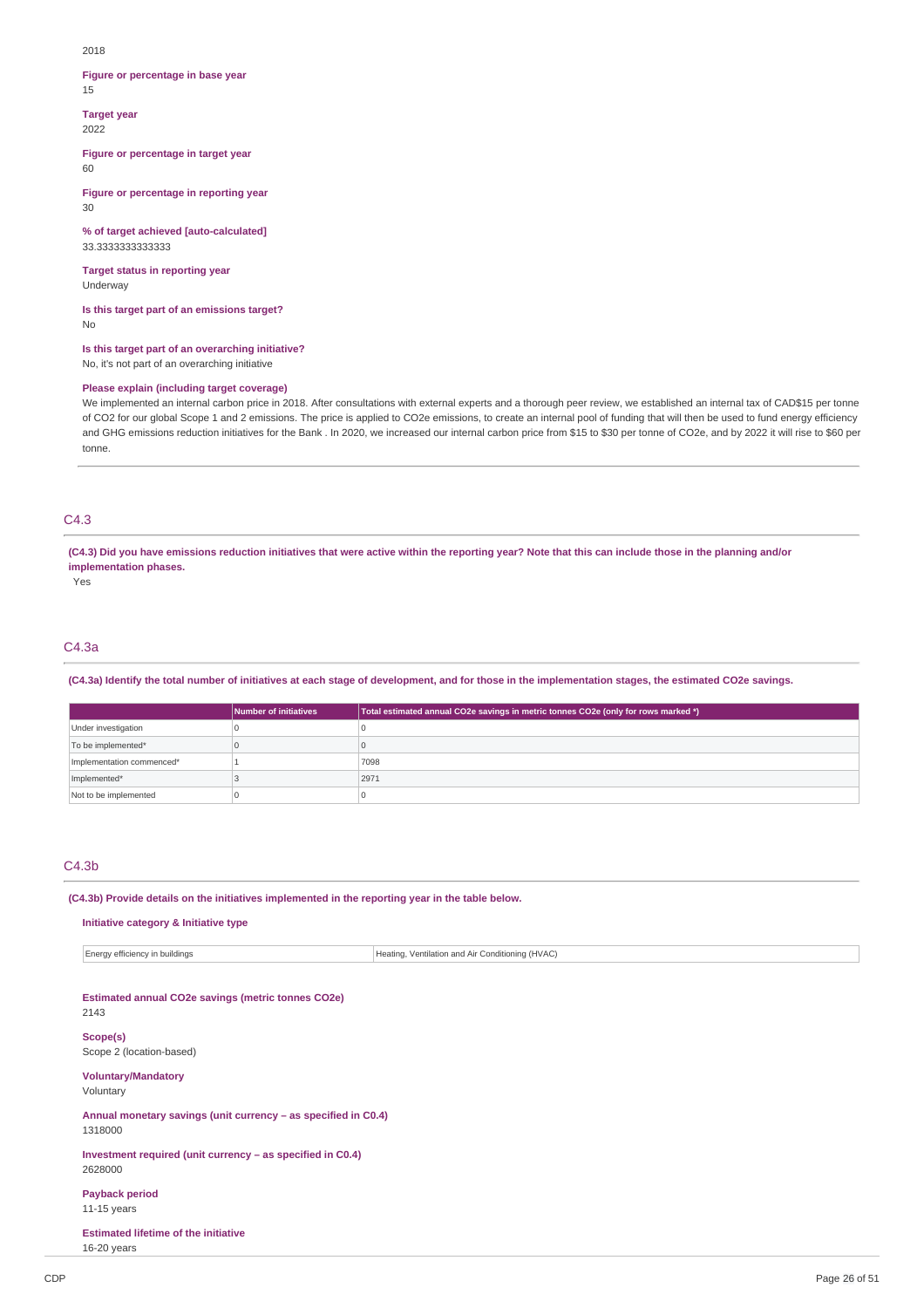#### **Comment**

We are also proactively upgrading to HVAC units at our international locations. The new HVAC systems are more energy efficient and will lower costs associated with energy consumption.

**Initiative category & Initiative type**

Low-carbon energy generation Solar PV

**Estimated annual CO2e savings (metric tonnes CO2e)** 426

**Scope(s)** Scope 2 (location-based)

#### **Voluntary/Mandatory** Voluntary

**Annual monetary savings (unit currency – as specified in C0.4)** 389000

**Investment required (unit currency – as specified in C0.4)** 1191000

**Payback period** 1-3 years

# **Estimated lifetime of the initiative**

21-30 years

# **Comment**

In fiscal 2020, the Bank installed solar panels in the Dominican Republic and Jamaica to generate low-carbon, supplemental electricity.

# **Initiative category & Initiative type**

Energy efficiency in buildings **Lighting** Lighting **Lighting** 

# **Estimated annual CO2e savings (metric tonnes CO2e)**

# 402

**Scope(s)** Scope 2 (location-based)

### **Voluntary/Mandatory**

Voluntary

**Annual monetary savings (unit currency – as specified in C0.4)** 125000

**Investment required (unit currency – as specified in C0.4)** 925000

### **Payback period** 4-10 years

### **Estimated lifetime of the initiative** 11-15 years

**Comment**

In fiscal 2020, the Bank implemented lighting retrofit projects in Peru to reduce electricity consumptions and peak demand.

# C4.3c

# **(C4.3c) What methods do you use to drive investment in emissions reduction activities?**

| Method                                                  | Comment.                                                                                                                                                                                                                                                                                                                                                                                                                                                                                                                                        |
|---------------------------------------------------------|-------------------------------------------------------------------------------------------------------------------------------------------------------------------------------------------------------------------------------------------------------------------------------------------------------------------------------------------------------------------------------------------------------------------------------------------------------------------------------------------------------------------------------------------------|
| Compliance with<br>regulatory<br>requirements/standards | The Bank complies or exceeds the energy efficiency requirements as required by the Canadian building code. In addition, the Bank maintains the highest standards in buildings in<br>international locations by following all local building codes and regulations, and by implementing global environmental best practices where feasible.                                                                                                                                                                                                      |
| Dedicated budget for<br>energy efficiency               | Bank branches are budgeted to include environmentally friendly materials and equipment to reduce energy consumption. Emission reduction programs, such as Branch Energy Reviews (in<br>Canada) and large-scale environmental projects, have a dedicated annual budget or access to available funds. In addition, the Bank has a dedicated budget for green building certification<br>(for example, LEED and Green Globes in Canada), third party emission verification and resources for carbon disclosure.                                     |
| Internal price on<br>carbon                             | We implemented an internal carbon price in 2018. After consultations with external experts and a thorough peer review, we established an internal tax of CAD\$15 per tonne of CO2 for our<br>global Scope 1 and 2 emissions. The price is applied to CO2e emissions, to create an internal pool of funding that will then be used to fund energy efficiency and GHG emissions<br>reduction initiatives for the Bank. We have increased our internal carbon price in 2020 from \$15 to \$30 per tonne of CO2e, and it will rise to \$60 by 2022. |

# C4.5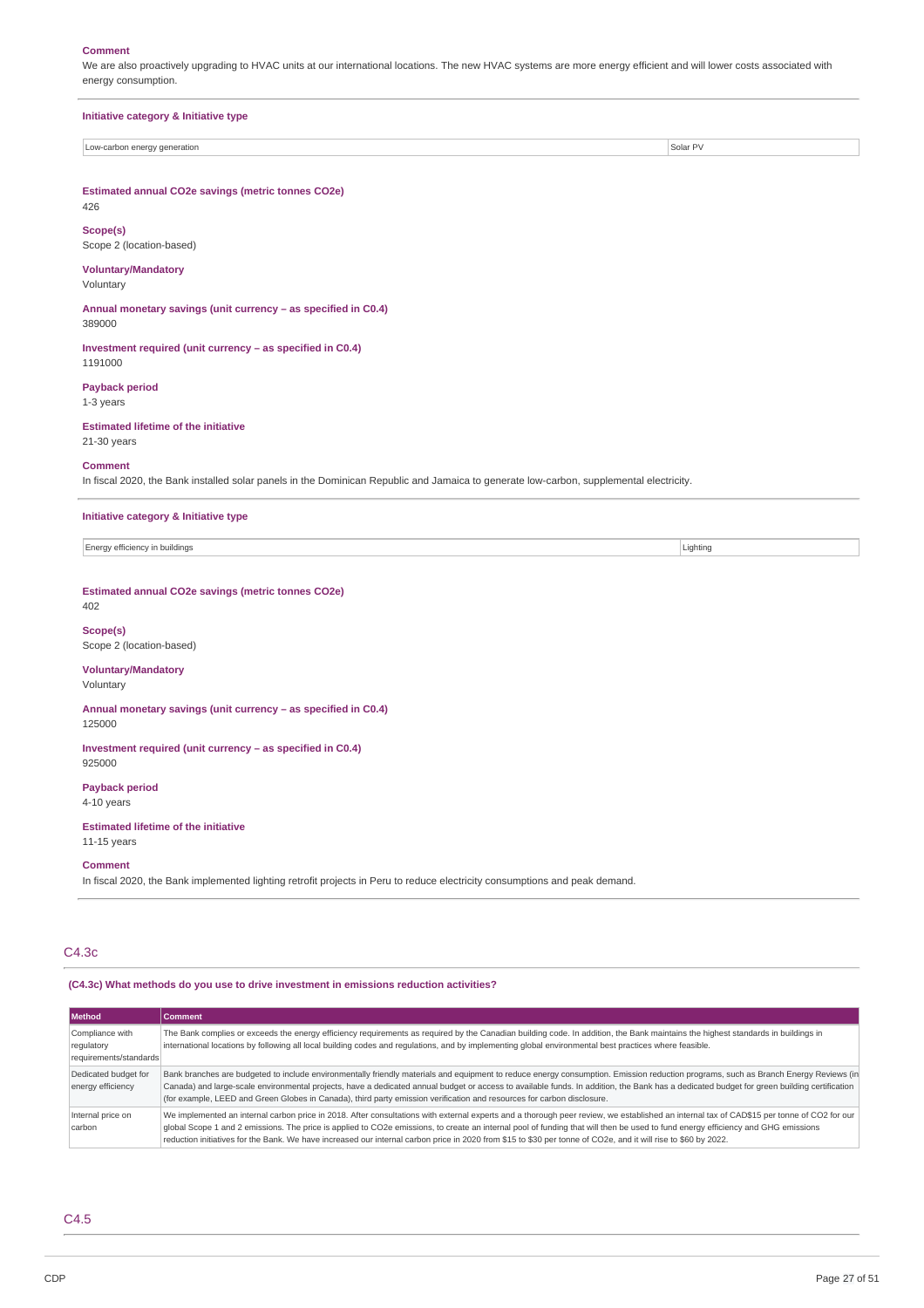(C4.5) Do you classify any of your existing goods and/or services as low-carbon products or do they enable a third party to avoid GHG emissions? Yes

### C4.5a

(C4.5a) Provide details of your products and/or services that you classify as low-carbon products or that enable a third party to avoid GHG emissions.

**Level of aggregation** Company-wide

#### **Description of product/Group of products**

Scotiabank Green Bond: Scotiabank issued a USD\$500 million 3.5-year Green Bond in 2019. The proceeds of Scotiabank's Green Bond were used to finance or refinance green building and clean transportation projects in alignment with Scotiabank's Green Bond Framework is prepared in line with the ICMA Green Bond Principles 2018, with the following four core components: 1. Use of Proceeds 2. Process for Project Evaluation and Selection 3. Management of Proceeds 4. Reporting. Scotiabank's Green Bond Framework allows the bank to issue Green Bonds under different formats, including public or private placements.

**Are these low-carbon product(s) or do they enable avoided emissions?** Low-carbon product and avoided emissions

**Taxonomy, project or methodology used to classify product(s) as low-carbon or to calculate avoided emissions** Other, please specify (Scotiabank's Green Bond Framework)

**% revenue from low carbon product(s) in the reporting year**

 $\Omega$ 

**% of total portfolio value**

# **Asset classes/ product types**

**Bank lending Corporate Loans** 

#### **Comment**

In fiscal 2020, we published our first Green Bond Report, detailing how net proceeds have supported projects in accordance with our Green Bond Framework, for example green building and clean transportation projects.

C5. Emissions methodology

# C5.1

**(C5.1) Provide your base year and base year emissions (Scopes 1 and 2).**

#### **Scope 1**

**Base year start** November 1 2015

**Base year end**

October 31 2016

**Base year emissions (metric tons CO2e)** 13700

**Comment**

**Scope 2 (location-based)**

**Base year start** November 1 2015

**Base year end** October 31 2016

**Base year emissions (metric tons CO2e)** 125053

**Comment**

**Scope 2 (market-based)**

**Base year start**

**Base year end**

**Base year emissions (metric tons CO2e)**

**Comment**

 $C5.2$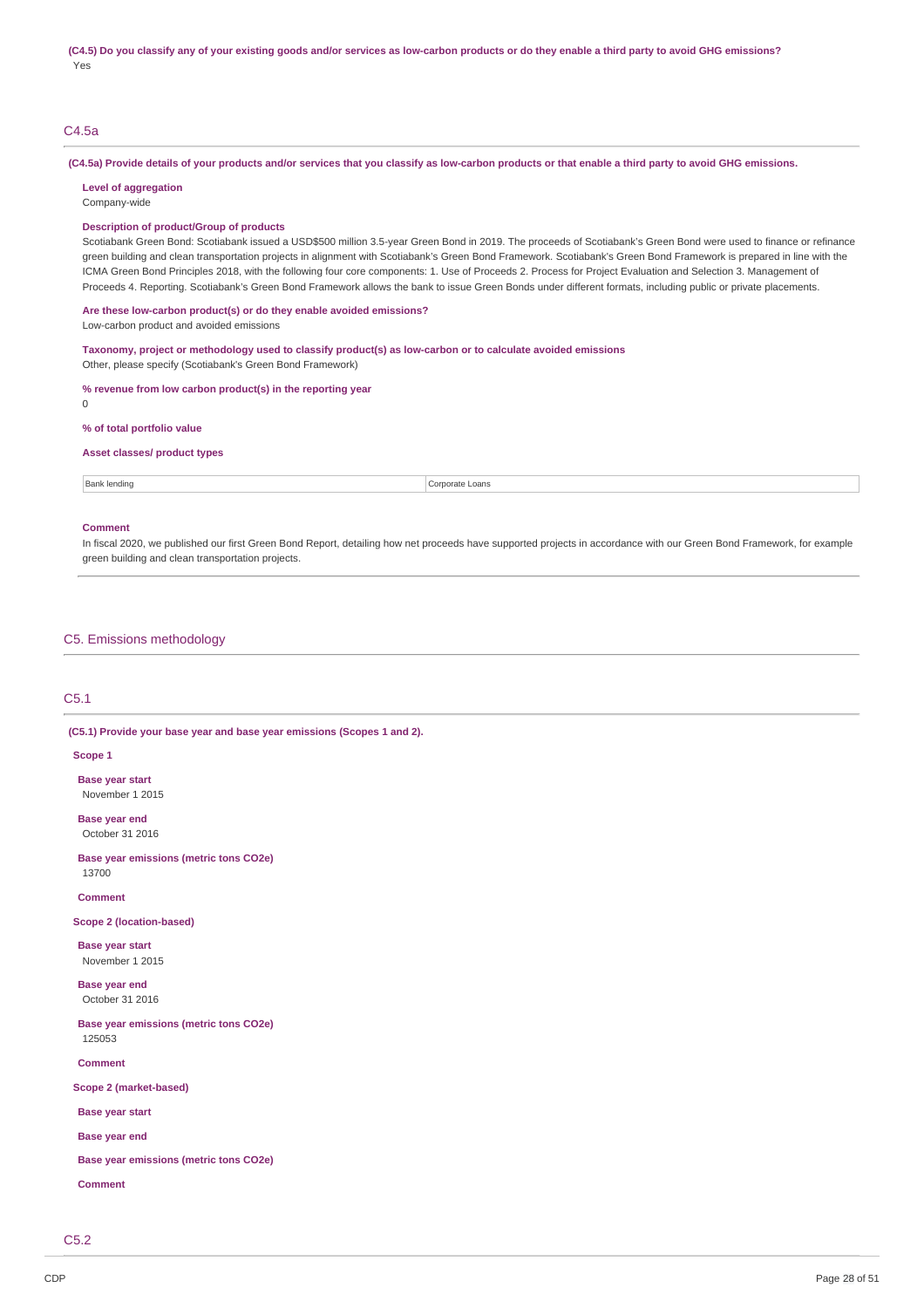(C5.2) Select the name of the standard, protocol, or methodology you have used to collect activity data and calculate emissions. ISO 14064-1 The Greenhouse Gas Protocol: A Corporate Accounting and Reporting Standard (Revised Edition)

# C6. Emissions data

# C6.1

**(C6.1) What were your organization's gross global Scope 1 emissions in metric tons CO2e?**

#### **Reporting year**

12783

**Gross global Scope 1 emissions (metric tons CO2e)**

**Start date**

November 1 2019

**End date** October 31 2020

**Comment**

### **Past year 1**

**Gross global Scope 1 emissions (metric tons CO2e)** 15221

**Start date** November 1 2018

**End date**

October 31 2019

**Comment**

### **Past year 2**

**Gross global Scope 1 emissions (metric tons CO2e)** 15729

**Start date** November 1 2017

**End date** October 31 2018

**Comment**

#### **Past year 3**

**Gross global Scope 1 emissions (metric tons CO2e)** 15527

**Start date** October 31 2016

**End date**

October 31 2017

**Comment**

# C6.2

**(C6.2) Describe your organization's approach to reporting Scope 2 emissions.**

### **Row 1**

#### **Scope 2, location-based**

We are reporting a Scope 2, location-based figure

### **Scope 2, market-based**

We have no operations where we are able to access electricity supplier emission factors or residual emissions factors and are unable to report a Scope 2, market-based figure

#### **Comment**

C6.3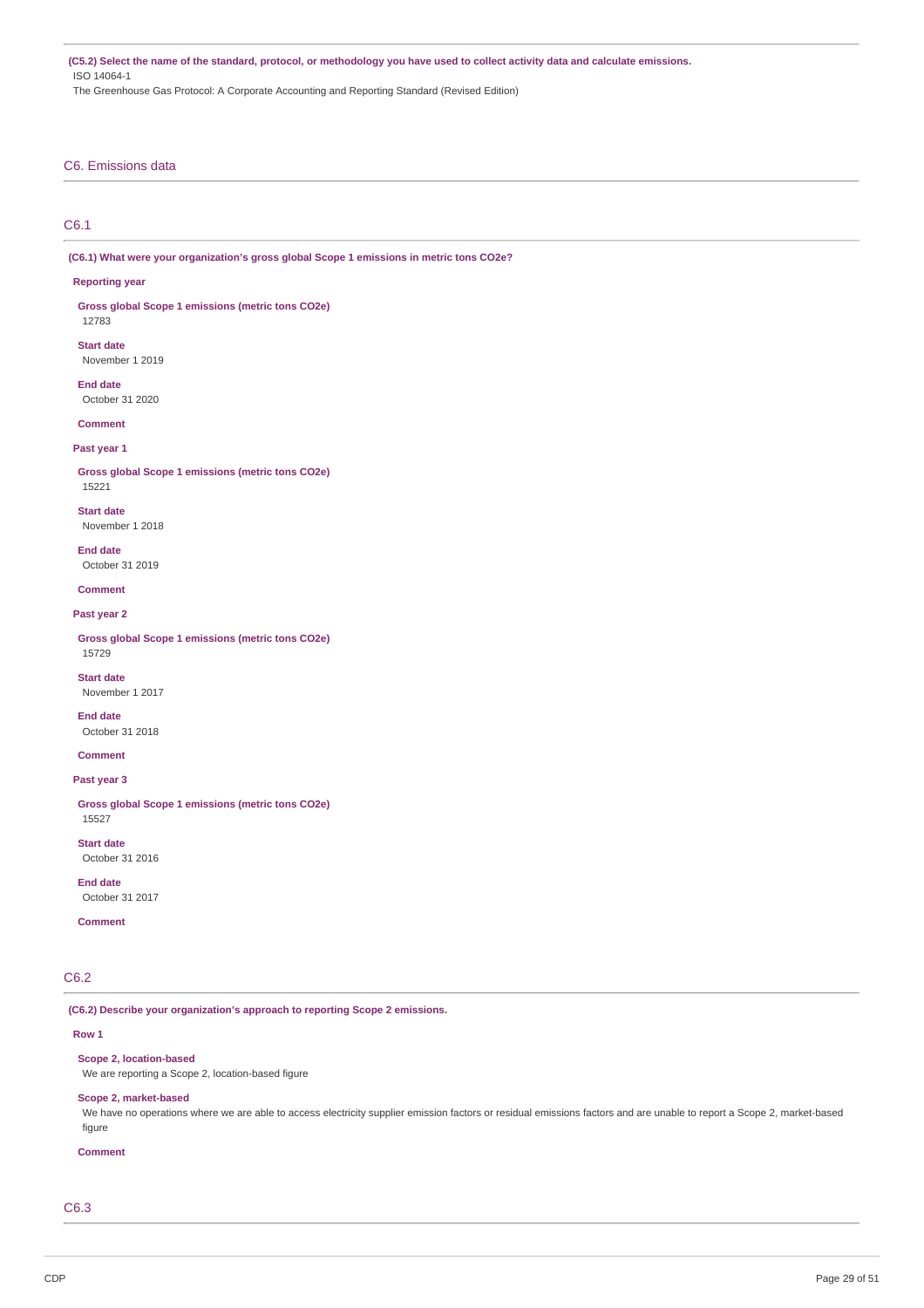### **(C6.3) What were your organization's gross global Scope 2 emissions in metric tons CO2e?**

### **Reporting year**

**Scope 2, location-based** 98282

**Scope 2, market-based (if applicable)** <Not Applicable>

**Start date** November 1 2019

**End date** October 31 2020

**Comment**

**Past year 1**

**Scope 2, location-based** 99393

**Scope 2, market-based (if applicable)** <Not Applicable>

**Start date** November 1 2018

**End date** October 31 2019

**Comment**

**Past year 2**

**Scope 2, location-based** 111990

**Scope 2, market-based (if applicable)** <Not Applicable>

**Start date** November 1 2017

**End date** October 31 2018

**Comment**

**Past year 3**

**Scope 2, location-based** 114183

**Scope 2, market-based (if applicable)** <Not Applicable>

**Start date** November 1 2016

**End date** October 31 2017

**Comment**

# C6.4

(C6.4) Are there any sources (e.g. facilities, specific GHGs, activities, geographies, etc.) of Scope 1 and Scope 2 emissions that are within your selected reporting **boundary which are not included in your disclosure?**

No

# C6.5

**(C6.5) Account for your organization's gross global Scope 3 emissions, disclosing and explaining any exclusions.**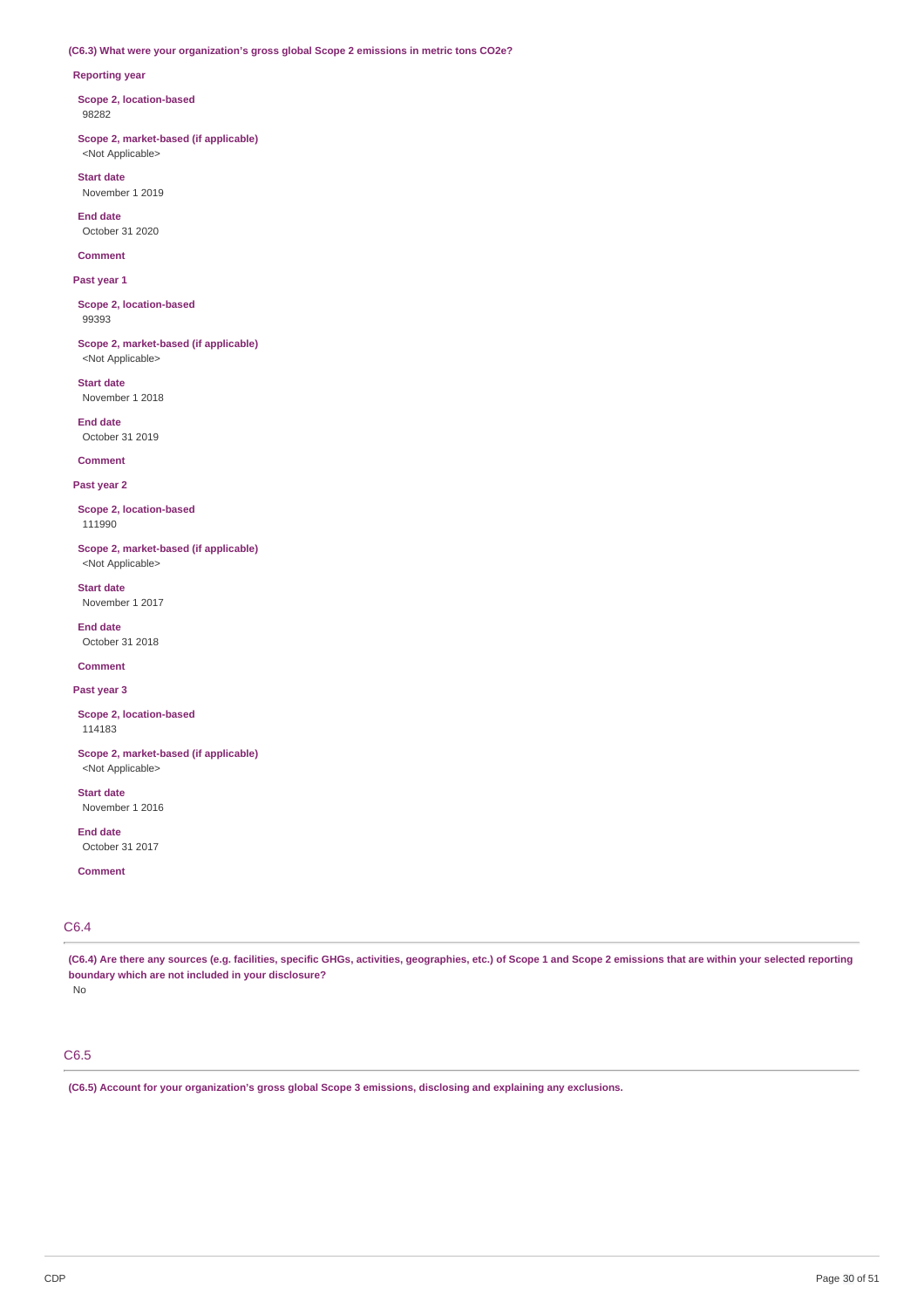#### **Purchased goods and services**

**Evaluation status** Not relevant, explanation provided

**Metric tonnes CO2e** <Not Applicable>

#### **Emissions calculation methodology**

<Not Applicable>

#### **Percentage of emissions calculated using data obtained from suppliers or value chain partners**

<Not Applicable>

#### **Please explain**

Based on a preliminary assessment using the Quantis Scope 3 Evaluator tool, purchased goods and services only represent a small portion (1-2%) of our total Scope 3 emissions. As a financial institution, more than 60% of our supplier spend is related to services with relatively low emissions impact such as information & technology, human resources, marketing, professional and corporate services (see 2020 ESG Report, p.56; emissions related to Banking Operations and Real Estate are captured in Scope 1 and Scope 2 emissions). In addition, with that considered, this category of Scope 3 emissions does not significantly contribute to our climate risk exposure.

### **Capital goods**

#### **Evaluation status**

Not relevant, explanation provided

**Metric tonnes CO2e** <Not Applicable>

#### **Emissions calculation methodology**

#### <Not Applicable>

#### **Percentage of emissions calculated using data obtained from suppliers or value chain partners**

<Not Applicable>

#### **Please explain**

The Bank's suite of products and services does not involve capital goods. As per our preliminary assessment using the Quantis Scope 3 Evaluator tool, there are virtually no Scope 3 emissions related to capital goods.

### **Fuel-and-energy-related activities (not included in Scope 1 or 2)**

#### **Evaluation status**

Not relevant, explanation provided

### **Metric tonnes CO2e**

<Not Applicable>

#### **Emissions calculation methodology**

<Not Applicable>

#### **Percentage of emissions calculated using data obtained from suppliers or value chain partners**

# <Not Applicable> **Please explain**

Based on a preliminary assessment using the Quantis Scope 3 Evaluator tool, emissions from fuel and energy-related activities not included in Scope 1 and 2 represent a negligible portion (less than 1%) of our total Scope 3 emissions. Approximately 60% of the Bank's total energy consumption globally comes from renewable and nuclear sources, which reduces the upstream emissions of purchased electricity.

#### **Upstream transportation and distribution**

### **Evaluation status**

Not relevant, explanation provided

### **Metric tonnes CO2e**

<Not Applicable>

# **Emissions calculation methodology**

<Not Applicable>

**Percentage of emissions calculated using data obtained from suppliers or value chain partners**

<Not Applicable>

# **Please explain**

The Bank's suite of products and services do not involve transportation and distribution activities (i.e inbound or outbound logistics) from our suppliers or third-party transportation and distribution services. As per our preliminary assessment using the Quantis Scope 3 Evaluator tool, there are virtually no Scope 3 emissions related to upstream transportation and distribution.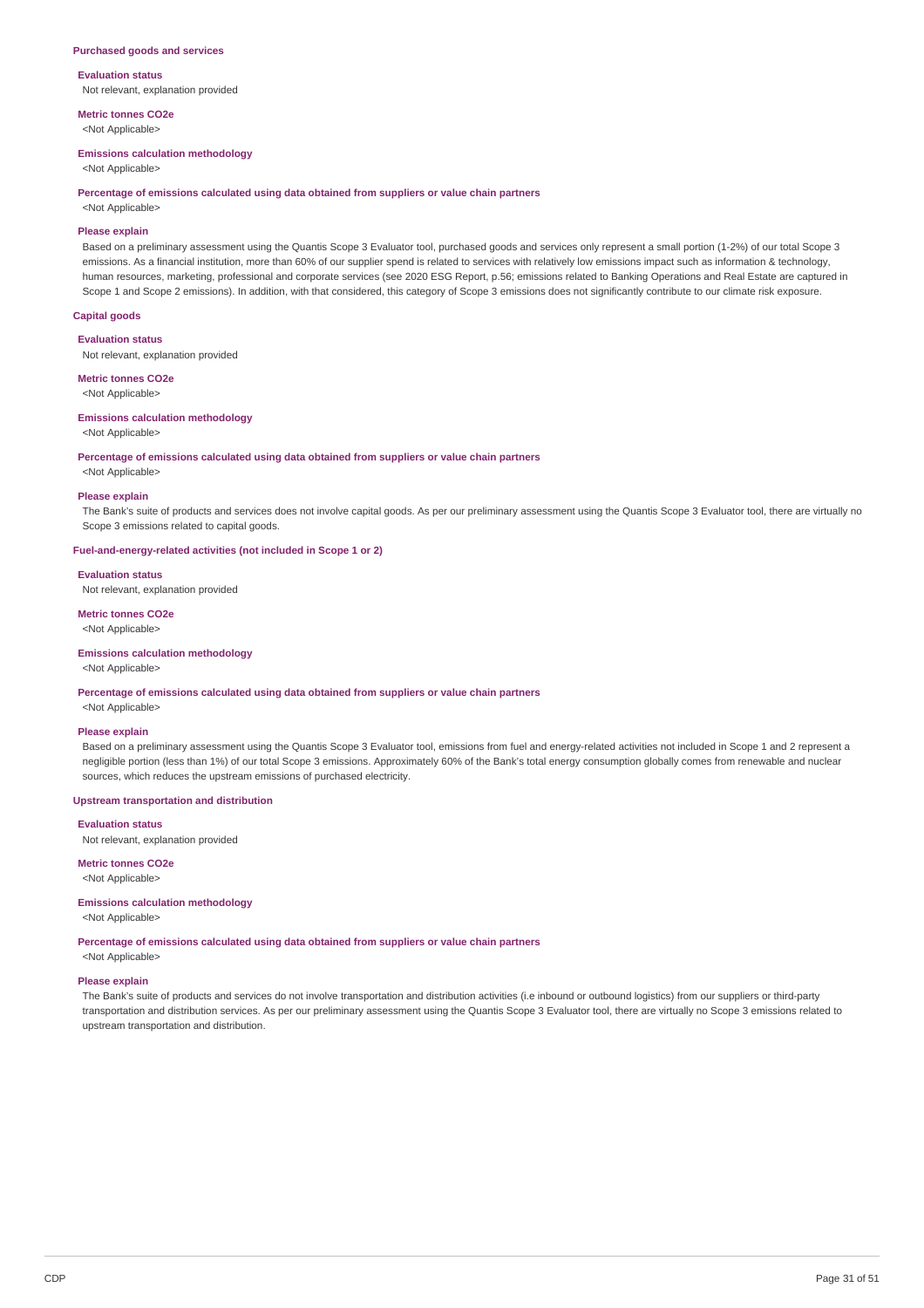#### **Waste generated in operations**

### **Evaluation status** Not relevant, explanation provided

**Metric tonnes CO2e**

<Not Applicable>

### **Emissions calculation methodology**

<Not Applicable>

#### **Percentage of emissions calculated using data obtained from suppliers or value chain partners**

<Not Applicable>

### **Please explain**

As a financial institution, due to the nature of our operations, emissions from waste do not represent a significant portion of our total Scope 3 emissions. Paper likely represents the single largest source of generated waste across our operations, to which a significant portion is shredded and recycled. Based on a preliminary assessment using the Quantis Scope 3 Evaluator tool, the estimated emissions from waste represents a negligible portion (less than 1%) of our total Scope 3 emissions.

#### **Business travel**

**Evaluation status** Relevant, calculated

#### **Metric tonnes CO2e**

7193

#### **Emissions calculation methodology**

DEFRA, 2020 Dataset, Produced by AEA for the Department of Energy and Climate Change (DECC) and the Department for Environment, Food and Rural Affairs (Defra) Air travel will be classed as Scope 3 emissions, unless an aircraft is owned or leased by an organization and used by employees to travel on business. If the aircraft is owned or leased then the scope of emissions will depend on how the asset and emissions have been accounted for. The conversion factor for air travel will be influenced by; • The type of flight, whether it is a domestic, short haul or long haul; • The cabin class of the flight, whether it is economy, premium economy, business class or in first class; • The application of the flight distance uplift factor; and • The application of the radiative forcing uplift factor.

#### **Percentage of emissions calculated using data obtained from suppliers or value chain partners**

100

# **Please explain**

Based on a preliminary assessment using the Quantis Scope 3 Evaluator tool, emissions from business travel represent a negligible portion (less than 1%) of our total Scope 3 emissions. However, as a Bank with an international footprint, business travel is often essential for the day-to-day operations of the company and there may be opportunities for emissions reductions. For this reason, these emissions were calculated (global coverage) and verified by an independent verifier (see 2020 ESG Report, p.11-13, and our 2020 GHG Verification Statement).

#### **Employee commuting**

**Evaluation status** Not relevant, explanation provided

**Metric tonnes CO2e** <Not Applicable>

# **Emissions calculation methodology**

<Not Applicable>

**Percentage of emissions calculated using data obtained from suppliers or value chain partners** <Not Applicable>

# **Please explain**

Based on a preliminary assessment using the Quantis Scope 3 Evaluator tool, emissions from employee commuting represent a negligible portion (less than 1%) of our total Scope 3 emissions and are therefore not relevant.

#### **Upstream leased assets**

**Evaluation status**

Not relevant, explanation provided

**Metric tonnes CO2e** <Not Applicable>

#### **Emissions calculation methodology** <Not Applicable>

#### **Percentage of emissions calculated using data obtained from suppliers or value chain partners**

<Not Applicable>

#### **Please explain**

Emissions from all of the Bank's upstream leased assets (for example, emissions from facilities that the Bank leases and occupies) have been accounted for under Scope 1 and 2. As a result, there are virtually no Scope 3 emissions from any other leased asset (also confirmed from the preliminary assessment using Quantis Scope 3 Evaluator tool).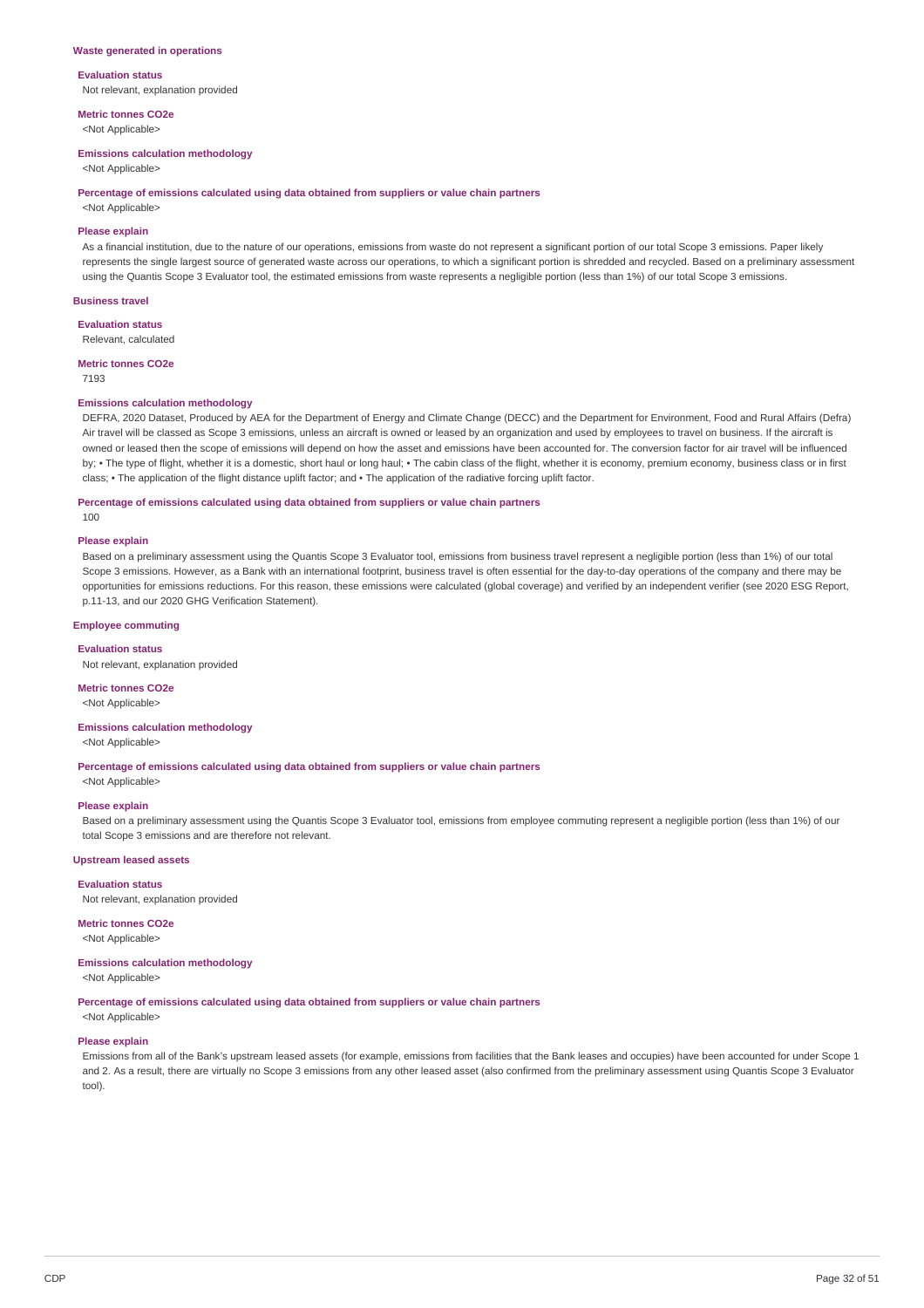#### **Downstream transportation and distribution**

**Evaluation status** Not relevant, explanation provided

**Metric tonnes CO2e** <Not Applicable>

#### **Emissions calculation methodology**

<Not Applicable>

#### **Percentage of emissions calculated using data obtained from suppliers or value chain partners**

<Not Applicable>

### **Please explain**

The Bank's suite of products and services do not involve transportation and distribution activities (i.e inbound or outbound logistics) with our suppliers or third-party transportation and distribution services. As per our preliminary assessment using the Quantis Scope 3 Evaluator tool, there are virtually no Scope 3 emissions related to downstream transportation and distribution.

#### **Processing of sold products**

#### **Evaluation status**

Not relevant, explanation provided

# **Metric tonnes CO2e**

<Not Applicable>

#### **Emissions calculation methodology**

<Not Applicable>

#### **Percentage of emissions calculated using data obtained from suppliers or value chain partners**

### <Not Applicable>

#### **Please explain**

Due to the nature of services provided in the financial services sector, Scotiabank does not produce products that are come from intermediate products or require processing. As per our preliminary assessment using the Quantis Scope 3 Evaluator tool, there are virtually no Scope 3 emissions related to the processing of sold products.

# **Use of sold products**

#### **Evaluation status**

Not relevant, explanation provided

#### **Metric tonnes CO2e**

<Not Applicable>

#### **Emissions calculation methodology**

<Not Applicable>

#### **Percentage of emissions calculated using data obtained from suppliers or value chain partners**

<Not Applicable> **Please explain**

# Due to the nature of services provided in the financial services sector, Scotiabank does not produce products with significant emissions impact during use. There may be indirect emissions from data centers / servers related to online banking products, however, as per our preliminary assessment using the Quantis Scope 3 Evaluator tool, these emissions are negligible and insignificant in comparison to other categories.

#### **End of life treatment of sold products**

# **Evaluation status**

Not relevant, explanation provided

### **Metric tonnes CO2e**

<Not Applicable>

# **Emissions calculation methodology**

<Not Applicable>

**Percentage of emissions calculated using data obtained from suppliers or value chain partners**

<Not Applicable>

# **Please explain**

Due to the nature of services provided in the financial services sector, Scotiabank does not produce or sell products that are consumed or produce waste on behalf of the end user. As per our preliminary assessment using the Quantis Scope 3 Evaluator tool, there are virtually no Scope 3 emissions related to the end of life treatment of sold products.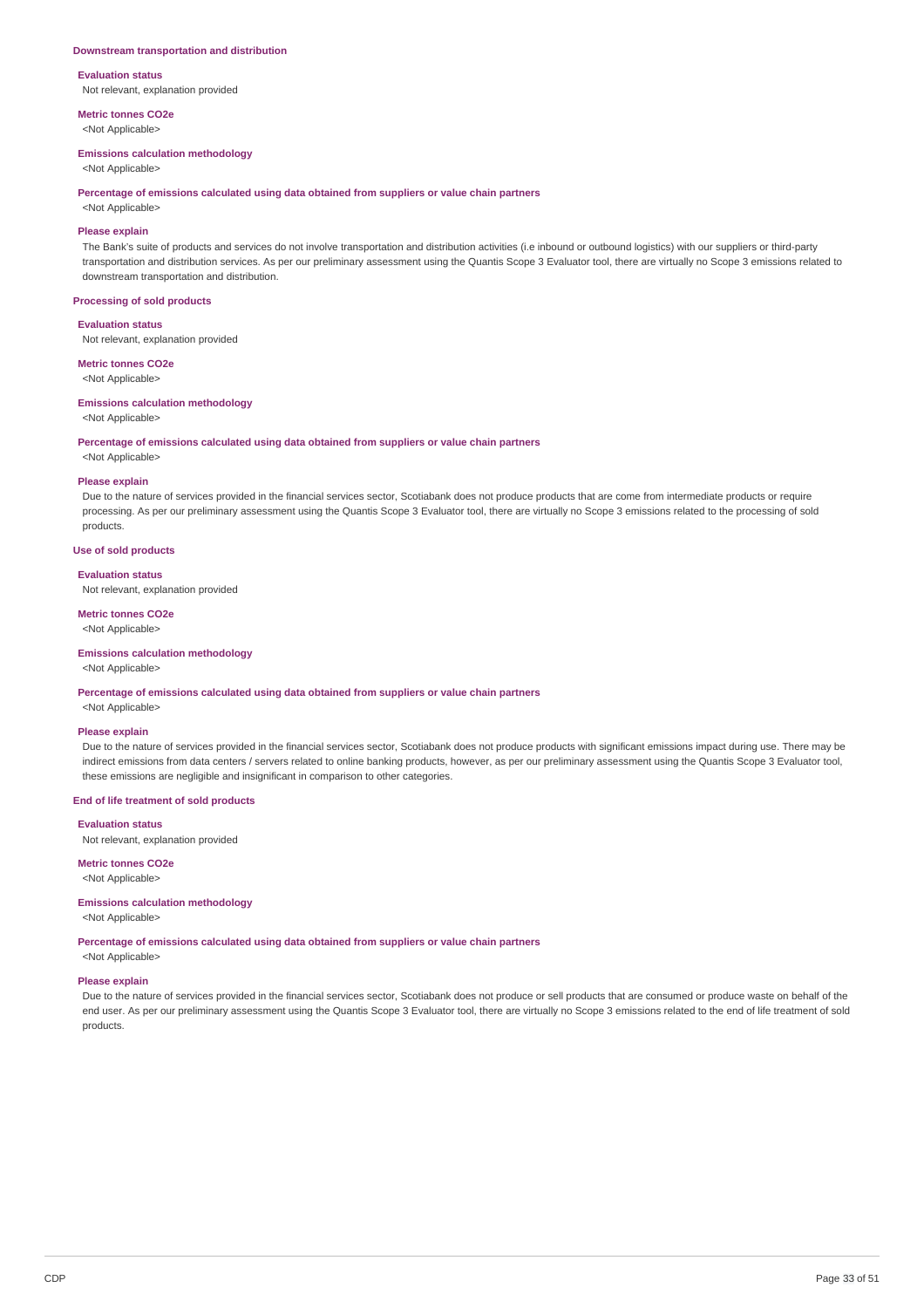#### **Downstream leased assets**

# **Evaluation status**

Not relevant, explanation provided

**Metric tonnes CO2e** <Not Applicable>

#### **Emissions calculation methodology**

<Not Applicable>

**Percentage of emissions calculated using data obtained from suppliers or value chain partners**

# <Not Applicable> **Please explain**

All downstream leased assets are accounted for under Scope 1 and 2. As such, based on our preliminary assessment using the Quantis Scope 3 Evaluator tool, there are virtually no Scope 3 emissions related to downstream leased assets.

#### **Franchises**

**Evaluation status** Not relevant, explanation provided

**Metric tonnes CO2e**

<Not Applicable>

# **Emissions calculation methodology**

<Not Applicable>

**Percentage of emissions calculated using data obtained from suppliers or value chain partners** <Not Applicable>

#### **Please explain**

Scotiabank does not franchise, thus there are no relevant Scope 3 emissions for this category (confirmed by our preliminary assessment using the Quantis Scope 3 Evaluator tool).

### **Other (upstream)**

**Evaluation status** Please select

**Metric tonnes CO2e** <Not Applicable>

#### **Emissions calculation methodology**

<Not Applicable>

**Percentage of emissions calculated using data obtained from suppliers or value chain partners**

<Not Applicable> **Please explain** Not applicable

#### **Other (downstream)**

**Evaluation status** Please select

**Metric tonnes CO2e** <Not Applicable>

### **Emissions calculation methodology** <Not Applicable>

**Percentage of emissions calculated using data obtained from suppliers or value chain partners** <Not Applicable>

#### **Please explain**

Not applicable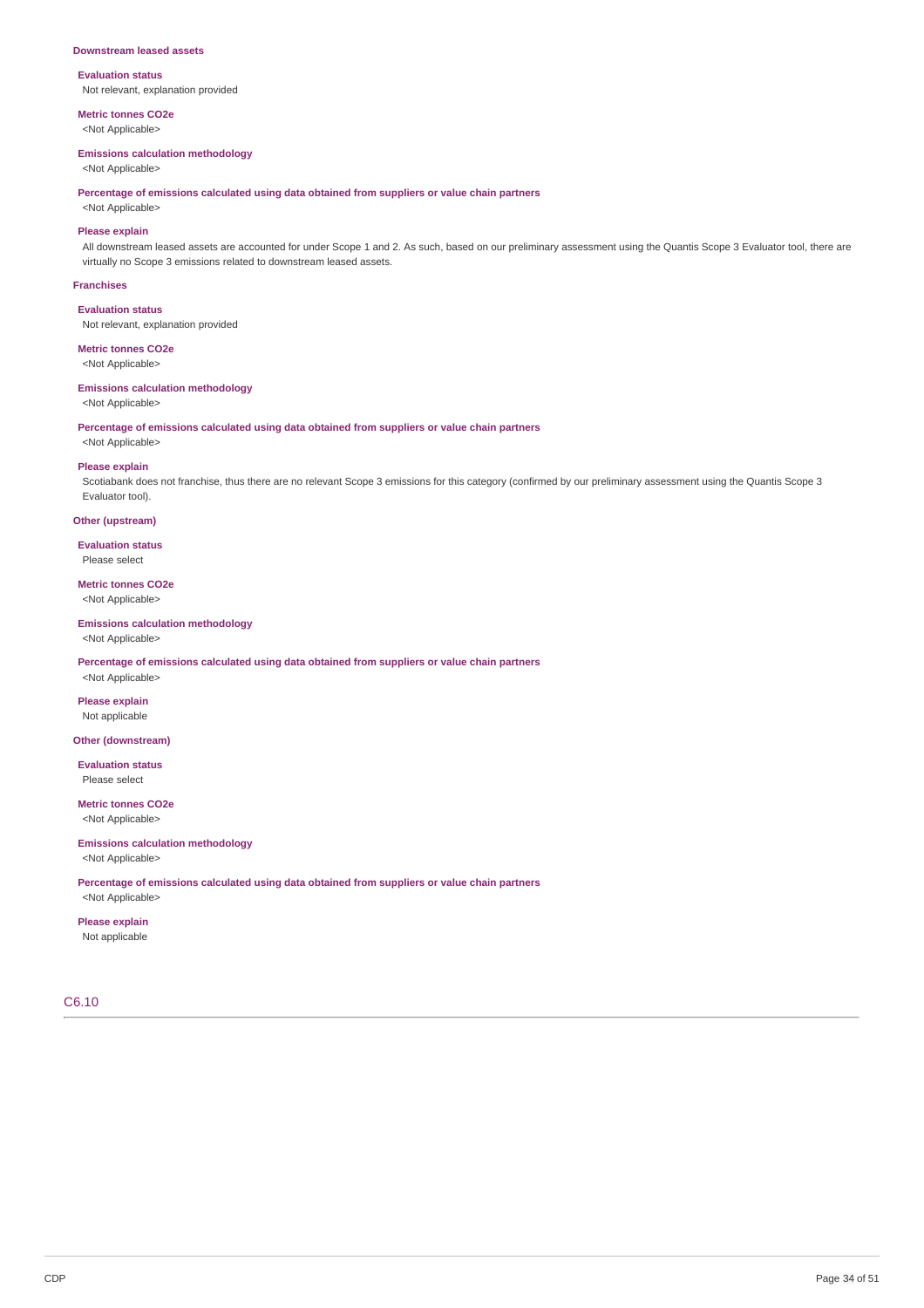(C6.10) Describe your gross global combined Scope 1 and 2 emissions for the reporting year in metric tons CO2e per unit currency total revenue and provide any **additional intensity metrics that are appropriate to your business operations.**

**Intensity figure** 0.000003544

**Metric numerator (Gross global combined Scope 1 and 2 emissions, metric tons CO2e)** 111065

**Metric denominator** unit total revenue

**Metric denominator: Unit total** 31336000000

**Scope 2 figure used** Location-based

**% change from previous year** 4.03

**Direction of change** Decreased

### **Reason for change**

Fiscal 2020 revenue is CAD\$31,336,000,000 representing an 1% increase over Fiscal 2019 (\$31,034,000,000). In 2020, Scope 1 & 2 emissions are 111,065 tonnes of CO2e which has decreased relative to CDP reported 2019 figures (114,614 tonnes of CO2e). The intensity figure for 2020 is calculated as 111,065/31.336 billion = 0.000003544 tCO2e/\$CAD, compared to 0.000003693 CO2e/\$CAD in 2019). The rise in the Bank's revenue increased the denominator, and implementation of energy efficiency projects (such as HVAC replacement by annual reduction of 2,143 tonnes of CO2e, lighting retrofits by annual reduction of 402 tonnes of CO2e and solar panel installations by annual reduction of 426 tonnes of CO2e) decreased the numerator. This resulted in a net decrease in intensity of 4.03% Importantly, lower emission energy sources in some of the countries where we operate also reduced our carbon emissions and contributed to the decline in the intensity figure.

#### **Intensity figure**

1.21

**Metric numerator (Gross global combined Scope 1 and 2 emissions, metric tons CO2e)** 111065

**Metric denominator** full time equivalent (FTE) employee

**Metric denominator: Unit total** 92001

**Scope 2 figure used** Location-based

**% change from previous year** 7.08

**Direction of change** Increased

#### **Reason for change**

In fiscal 2020, Scotiabank had 92,001 FTE employees (down from 101,813 FTE employees in fiscal 2019). In 2020, Scope 1 & 2 emissions are 111,065 tCO2e which have decreased relative to fiscal 2019 figures (114,614 tonnes of CO2e). The intensity figure is calculated as 111,065/92,001 = 1.21 tCO2e/FTE, compared with 1.13 tonnes of CO2e/FTE in 2019. The decrease in the Bank's FTE employees decreased the denominator, and implementation of energy efficiency projects (as HVAC replacement by annual reduction of 2,143 tonnes of CO2e, lighting retrofits by annual reduction of 402 tonnes of CO2e and solar panel installations by annual reduction of 426 tonnes of CO2e) decreased the numerator. This resulted in a net increase in intensity/employee of 7.08%. Importantly, lower emission energy sources in some of the countries where we operate also reduced our carbon emissions and contributed to the decline in the intensity figure.

# C7. Emissions breakdowns

# C7.9

(C7.9) How do your gross global emissions (Scope 1 and 2 combined) for the reporting year compare to those of the previous reporting year? Decreased

# C7.9a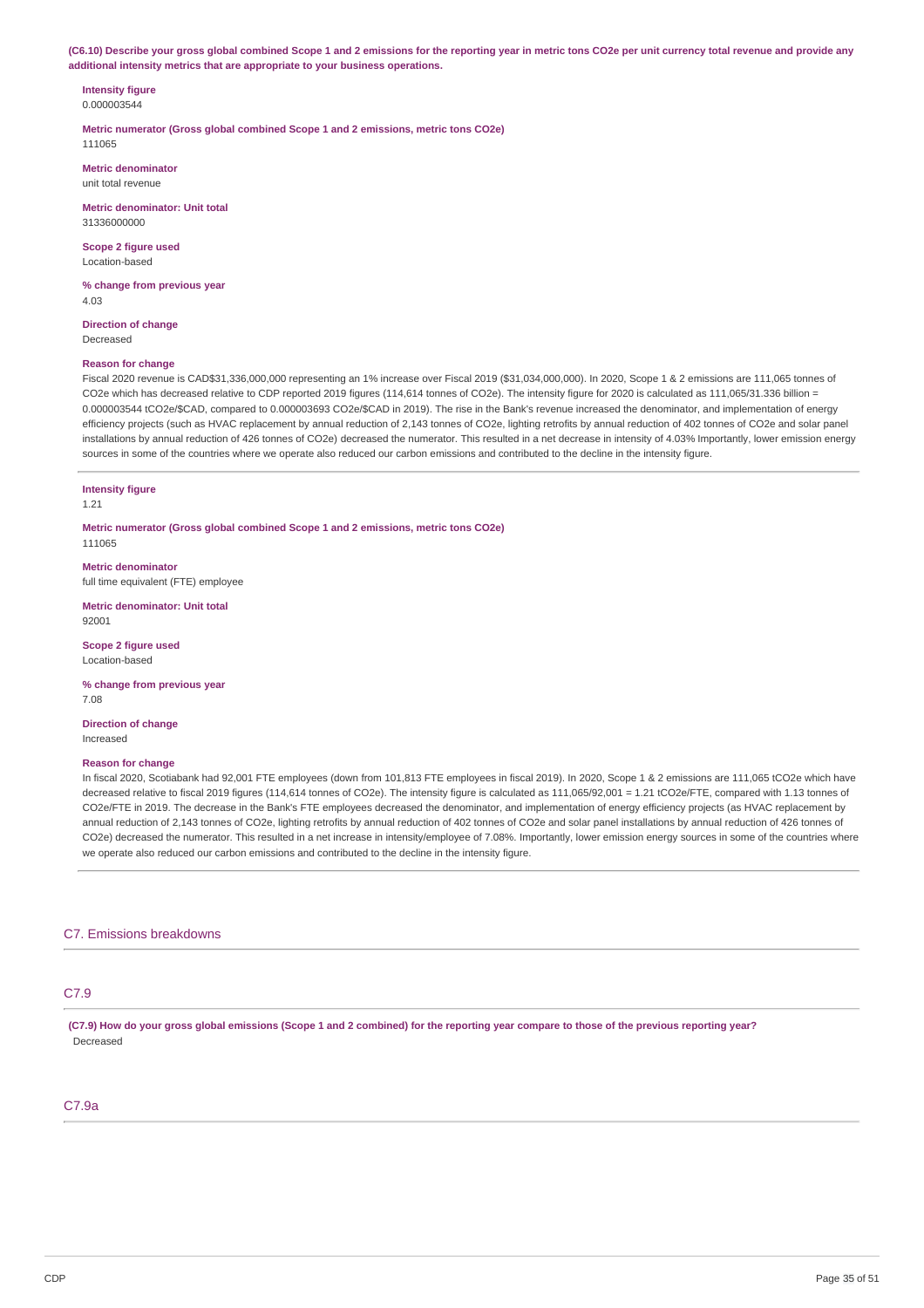### (C7.9a) Identify the reasons for any change in your gross global emissions (Scope 1 and 2 combined), and for each of them specify how your emissions compare **to the previous year.**

|                                                  | Change in<br>emissions<br><i>(metric)</i><br>tons CO2e) | <b>Direction</b><br>of change value   | Emissions<br>(percentage) | <b>Please explain calculation</b>                                                                                                                                                                                                                                                                                                                                                                                                                                                                                                                                |
|--------------------------------------------------|---------------------------------------------------------|---------------------------------------|---------------------------|------------------------------------------------------------------------------------------------------------------------------------------------------------------------------------------------------------------------------------------------------------------------------------------------------------------------------------------------------------------------------------------------------------------------------------------------------------------------------------------------------------------------------------------------------------------|
| Change in<br>renewable<br>energy<br>consumption  | 0                                                       | No change $0$                         |                           | We did not have any changes to our renewable energy generation in 2020 but we invested in a number of energy projects that will supply us with renewable<br>energy in the future.                                                                                                                                                                                                                                                                                                                                                                                |
| Other<br>emissions<br>reduction<br>activities    | 2971                                                    | Decreased 2.6                         |                           | In fiscal 2020 (Nov. 1, 2019- Oct. 31, 2020), branch HVAC replacements, solar panel installations, and a number of smaller efficiency projects, combined to<br>resulting savings of 2,971 tonnes of CO2e. In 2020 a total of 2,971 tonnes of CO2e were reduced as a result of emissions reduction projects. Scope 1 and<br>Scope 2 emissions reported to CDP in the previous year fiscal 2019 (Nov. 1, 2018 - Oct. 31, 2019) totalled 114,614 tonnes of CO2e. Therefore the 2.6%<br>decrease was determined by the following calculation: (2,971/ 114,614) *100. |
| Divestment                                       |                                                         | $<$ Not<br>Applicable<br>$\geq$       |                           |                                                                                                                                                                                                                                                                                                                                                                                                                                                                                                                                                                  |
| Acquisitions                                     |                                                         | $<$ Not<br>Applicable                 |                           |                                                                                                                                                                                                                                                                                                                                                                                                                                                                                                                                                                  |
| Mergers                                          |                                                         | $<$ Not<br>Applicable<br>$\geq$       |                           |                                                                                                                                                                                                                                                                                                                                                                                                                                                                                                                                                                  |
| Change in<br>output                              |                                                         | $<$ Not<br>Applicable<br>$\mathbf{L}$ |                           |                                                                                                                                                                                                                                                                                                                                                                                                                                                                                                                                                                  |
| Change in<br>methodology                         | 294                                                     | Decreased 0.3                         |                           | In fiscal 2020, Canadian provincial electricity emissions factors were updated to Canada's 2020 UNFCCC Submission - Annex 13. Overall cleaner generation<br>in some provinces contributed to an overall decrease in Canadian Scope 2 emissions of 294 tonnes of CO2e. Scope 1 and Scope 2 emissions reported to<br>CDP in the previous year fiscal 2019 totalled 114,614 tonnes of CO2e. Therefore the 0.3% decrease was determined by the following calculation: (294<br>/114,614) *100.                                                                        |
| Change in<br>boundary                            |                                                         | $<$ Not<br>Applicable<br>$\geq$       |                           |                                                                                                                                                                                                                                                                                                                                                                                                                                                                                                                                                                  |
| Change in<br>physical<br>operating<br>conditions |                                                         | $<$ Not<br>Applicable                 |                           |                                                                                                                                                                                                                                                                                                                                                                                                                                                                                                                                                                  |
| Unidentified                                     |                                                         | $<$ Not<br>Applicable                 |                           |                                                                                                                                                                                                                                                                                                                                                                                                                                                                                                                                                                  |
| Other                                            | 284                                                     | Decreased 0.2                         |                           | In fiscal 2020 (Nov. 1, 2019- Oct. 31, 2020), 284 tonnes of CO2e were reduced by weather, COVID related and other factors. Scope 1 and Scope 2<br>emissions reported to CDP in the previous year fiscal 2019 totalled 114,614 tonnes of CO2e. Therefore the 0.2% decrease was determined by the following<br>calculation: (284 /114,614) *100.                                                                                                                                                                                                                   |

# C7.9b

(C7.9b) Are your emissions performance calculations in C7.9 and C7.9a based on a location-based Scope 2 emissions figure or a market-based Scope 2 **emissions figure?**

Location-based

# C8. Energy

# C8.1

**(C8.1) What percentage of your total operational spend in the reporting year was on energy?** More than 0% but less than or equal to 5%

# C8.2

# **(C8.2) Select which energy-related activities your organization has undertaken.**

|                                                    | Indicate whether your organization undertook this energy-related activity in the reporting year |
|----------------------------------------------------|-------------------------------------------------------------------------------------------------|
| Consumption of fuel (excluding feedstocks)         | Yes                                                                                             |
| Consumption of purchased or acquired electricity   | Yes                                                                                             |
| Consumption of purchased or acquired heat          | Yes                                                                                             |
| Consumption of purchased or acquired steam         | Yes                                                                                             |
| Consumption of purchased or acquired cooling       | N <sub>0</sub>                                                                                  |
| Generation of electricity, heat, steam, or cooling | Yes                                                                                             |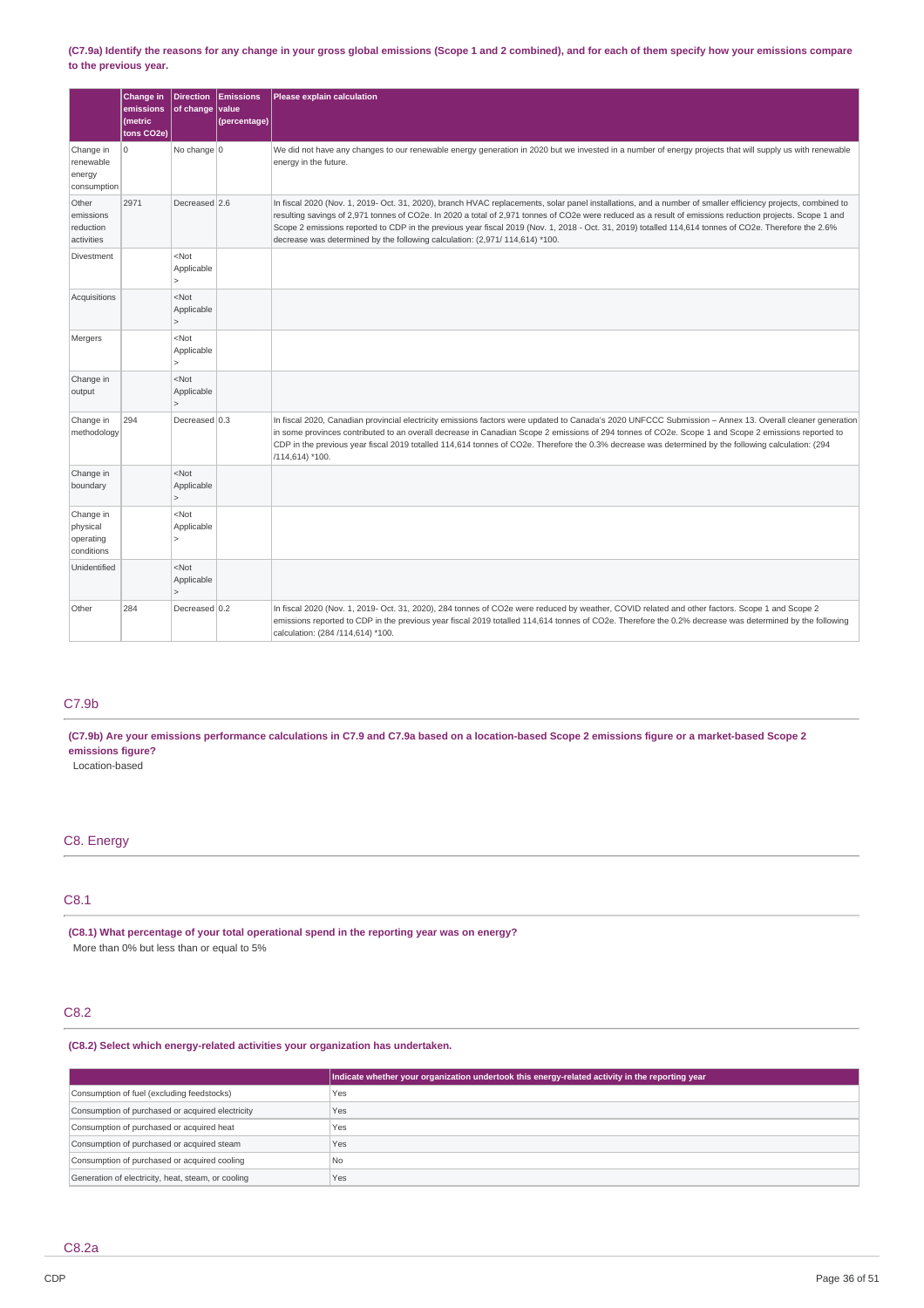### **(C8.2a) Report your organization's energy consumption totals (excluding feedstocks) in MWh.**

|                                                         | <b>Heating value</b>              |                           |                           | MWh from renewable sources MWh from non-renewable sources Total (renewable and non-renewable) MWh M |
|---------------------------------------------------------|-----------------------------------|---------------------------|---------------------------|-----------------------------------------------------------------------------------------------------|
| Consumption of fuel (excluding feedstock)               | Unable to confirm heating value 0 |                           | 67781                     | 67781                                                                                               |
| Consumption of purchased or acquired electricity        | <not applicable=""></not>         | 158450                    | 230980                    | 389430                                                                                              |
| Consumption of purchased or acquired heat               | <not applicable=""></not>         |                           | 45612                     | 45612                                                                                               |
| Consumption of purchased or acquired steam              | <not applicable=""></not>         |                           | 10774                     | 10774                                                                                               |
| Consumption of purchased or acquired cooling            | <not applicable=""></not>         | <not applicable=""></not> | <not applicable=""></not> | <not applicable=""></not>                                                                           |
| Consumption of self-generated non-fuel renewable energy | <not applicable=""></not>         | 8.45                      | <not applicable=""></not> | 8.45                                                                                                |
| Total energy consumption                                | <not applicable=""></not>         | 158458                    | 355147                    | 513605                                                                                              |

# C9. Additional metrics

# C9.1

**(C9.1) Provide any additional climate-related metrics relevant to your business.**

# C10. Verification

# C10.1

**(C10.1) Indicate the verification/assurance status that applies to your reported emissions.**

|                                          | Verification/assurance status                          |
|------------------------------------------|--------------------------------------------------------|
| Scope 1                                  | Third-party verification or assurance process in place |
| Scope 2 (location-based or market-based) | Third-party verification or assurance process in place |
| Scope 3                                  | Third-party verification or assurance process in place |

# C10.1a

(C10.1a) Provide further details of the verification/assurance undertaken for your Scope 1 emissions, and attach the relevant statements.

**Verification or assurance cycle in place** Annual process

**Status in the current reporting year** Complete

**Type of verification or assurance** Reasonable assurance

#### **Attach the statement**

Scotiabank-Verification-Statement-FY2020\_ENGLISH.pdf

**Page/ section reference** All, 1.4% limited assurance

**Relevant standard** ISO14064-3

**Proportion of reported emissions verified (%)** 100

# C10.1b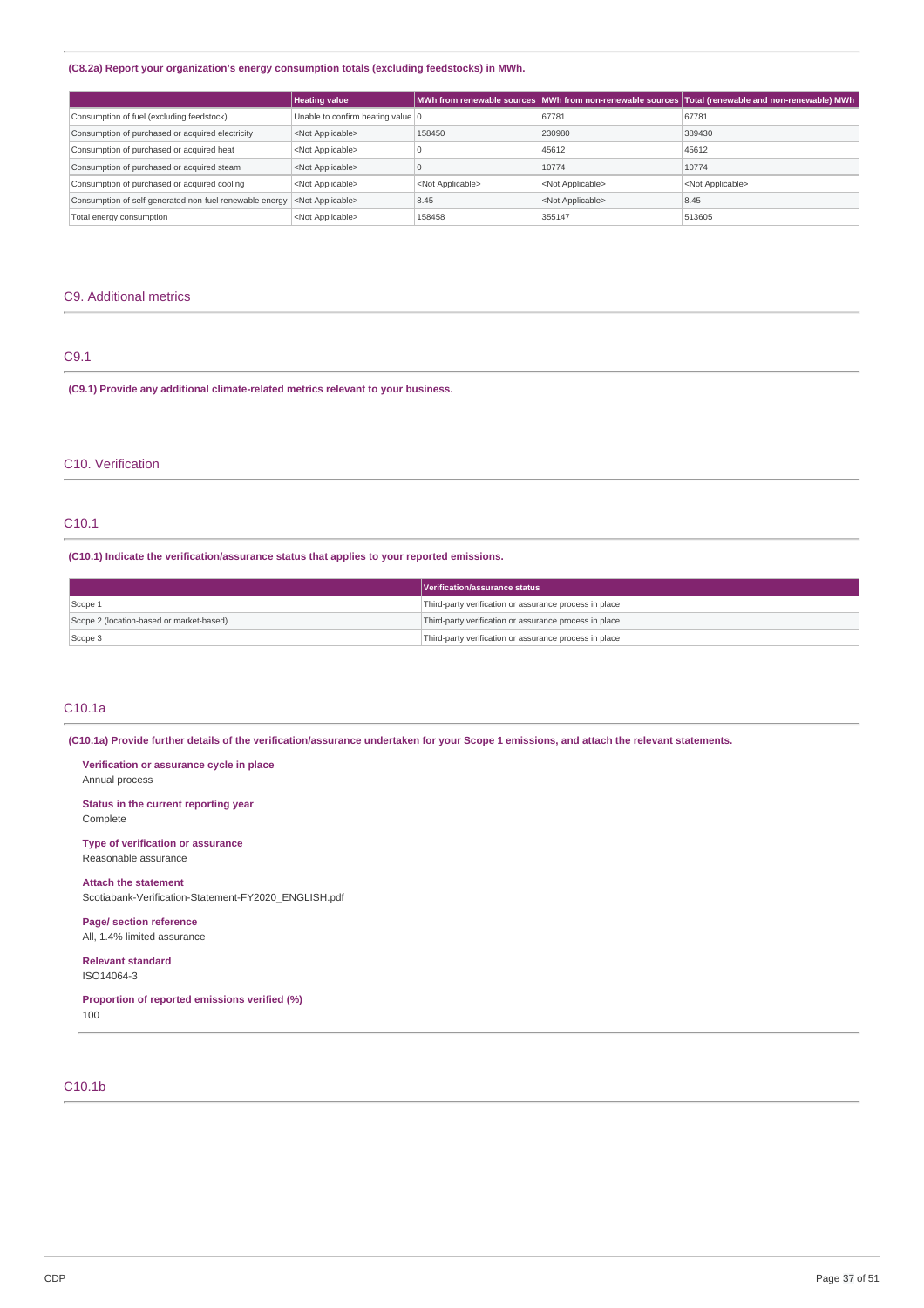#### (C10.1b) Provide further details of the verification/assurance undertaken for your Scope 2 emissions and attach the relevant statements.

**Scope 2 approach** Scope 2 location-based

**Verification or assurance cycle in place** Annual process

**Status in the current reporting year** Complete

**Type of verification or assurance** Limited assurance

**Attach the statement** Scotiabank-Verification-Statement-FY2020\_ENGLISH.pdf

**Page/ section reference** All, 36% reasonable assurance

**Relevant standard** ISO14064-3

**Proportion of reported emissions verified (%)** 100

# C10.1c

(C10.1c) Provide further details of the verification/assurance undertaken for your Scope 3 emissions and attach the relevant statements.

**Scope 3 category** Scope 3: Business travel

**Verification or assurance cycle in place** Annual process

**Status in the current reporting year** Complete

**Type of verification or assurance** Reasonable assurance

**Attach the statement** Scotiabank-Verification-Statement-FY2020\_ENGLISH.pdf

**Page/section reference** All

**Relevant standard** ISO14064-3

**Proportion of reported emissions verified (%)** 100

#### C10.2

(C10.2) Do you verify any climate-related information reported in your CDP disclosure other than the emissions figures reported in C6.1, C6.3, and C6.5? No, but we are actively considering verifying within the next two years

# C11. Carbon pricing

# C11.2

**(C11.2) Has your organization originated or purchased any project-based carbon credits within the reporting period?** No

# C11.3

**(C11.3) Does your organization use an internal price on carbon?** Yes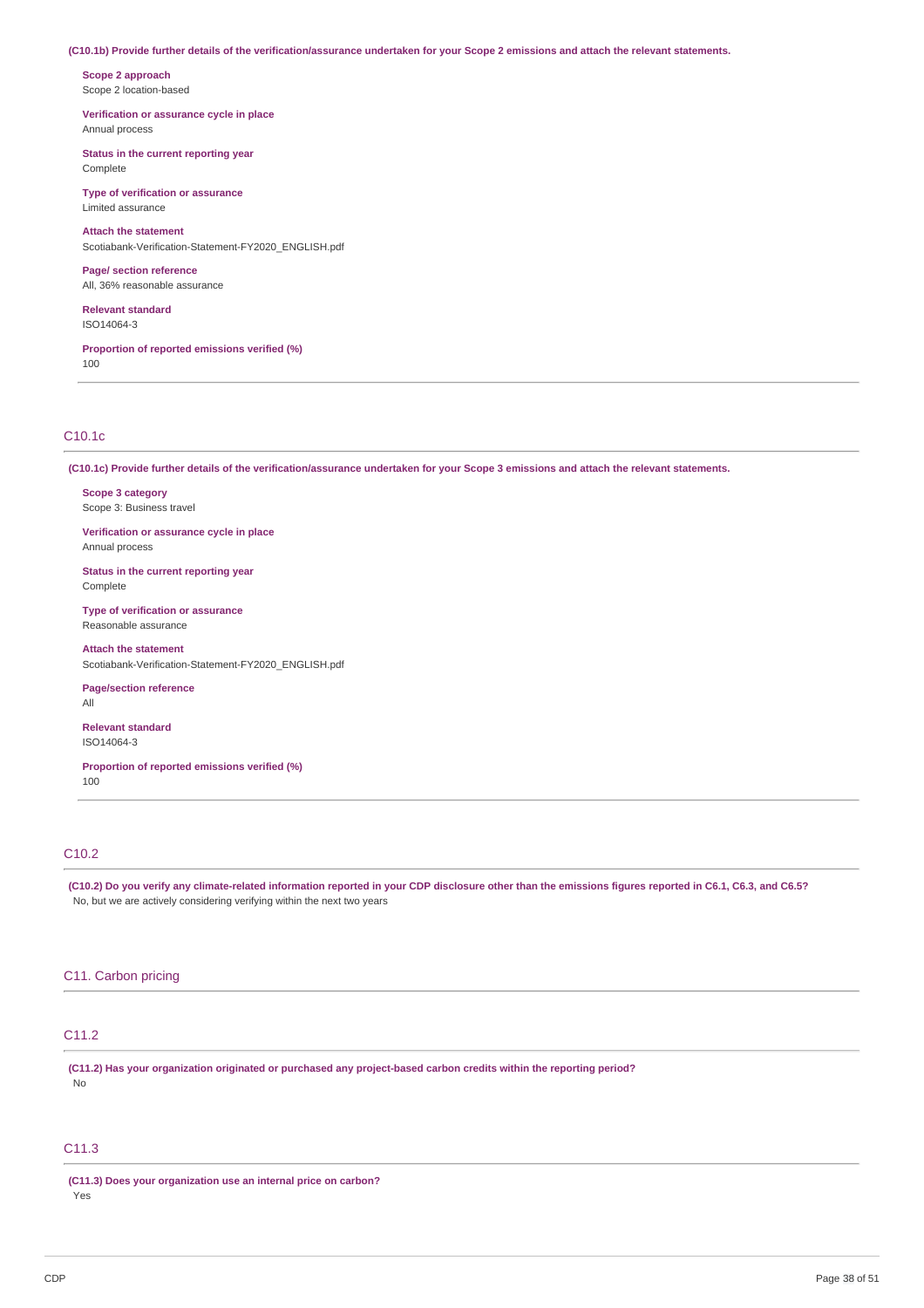**(C11.3a) Provide details of how your organization uses an internal price on carbon.**

**Objective for implementing an internal carbon price**

Stakeholder expectations Change internal behavior Drive energy efficiency Identify and seize low-carbon opportunities

#### **GHG Scope**

Scope 1 Scope 2

#### **Application**

The price is applied company-wide, at C\$30 per tonne of CO2. The price is applied to CO2e emissions, to create an internal pool of funding that will then be used to fund energy efficiency and GHG emissions reduction initiatives for the Bank (for example: HVAC replacement and lighting retrofits). In 2020, we increased our internal price on carbon from C\$15 per tonne of CO2 to C\$30 per tonne of CO2, and it will increase again to C\$60 per tonne of CO2 in 2022. In fiscal 2020, we achieved a 20% reduction in operational greenhouse gas emissions from 2016 levels.

**Actual price(s) used (Currency /metric ton)**

30

# **Variance of price(s) used**

Uniform pricing, applied company-wide, regardless of geography. It is also an evolutionary price, that may change or develop over time.

#### **Type of internal carbon price** Internal fee

# **Impact & implication**

In July 2016, Scotiabank joined the Carbon Price Leadership Coalition (CPLC), a World Bank initiative focused on promoting carbon pricing among corporate organizations and developing carbon pricing policies through public-private sector dialogue. To demonstrate our commitment, in 2017 we established a cross-functional team to develop an internal carbon price and strategy. We have implemented our internal carbon price of CAD\$15/tonne in 2018. In 2020, our internal carbon price doubled to CAD\$30 / tonne, and it will increase to C\$60 per tonne of CO2 in 2022. In this way, we will advance our emissions reduction efforts by generating a pool of funding for the Bank's carbon reduction and energy efficiency projects (for example HVAC replacement and lighting retrofits). In fiscal year 2020, implementing air-conditioning (HVAC) retrofits in our international locations, we could save \$1,318,000 and reduce our emissions by 2,143 tonnes of CO2e annually. In fiscal 2020, Scotiabank's internal price on carbon resulted in nearly CAD\$3.4 million re-invested in a variety of renewable energy and efficiency projects across our footprint.

# C12. Engagement

# C12.1

# **(C12.1) Do you engage with your value chain on climate-related issues?**

Yes, our suppliers

- Yes, our customers
- Yes, our investee companies
- Yes, other partners in the value chain

# C12.1a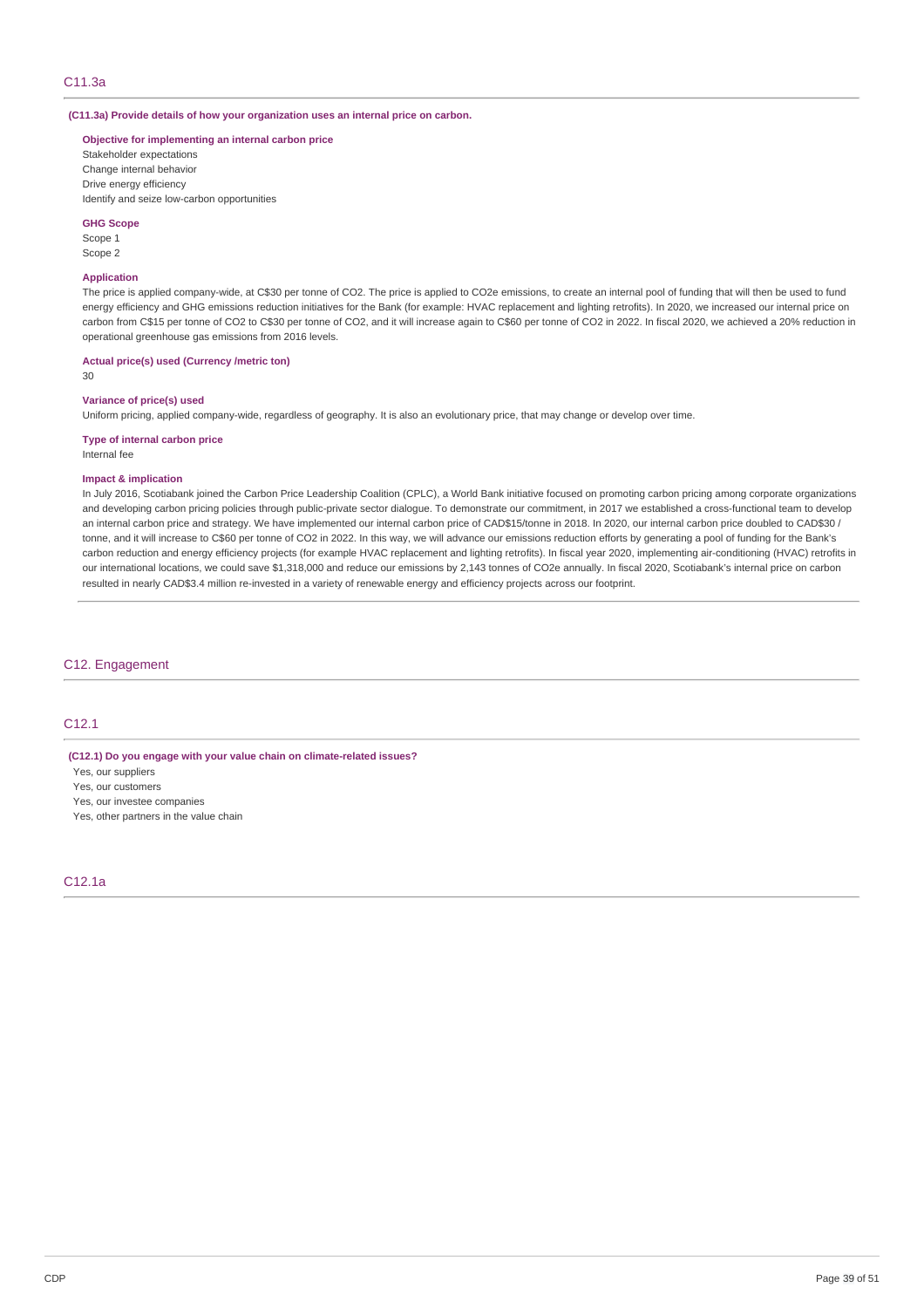#### **(C12.1a) Provide details of your climate-related supplier engagement strategy.**

**Type of engagement** Compliance & onboarding

**Details of engagement**

Code of conduct featuring climate change KPIs

**% of suppliers by number**

41

**% total procurement spend (direct and indirect)**

**% of supplier-related Scope 3 emissions as reported in C6.5**

 $\overline{0}$ 

#### **Rationale for the coverage of your engagement**

All of Scotiabank's suppliers must uphold the principles set out in the Bank's Supplier Code of Conduct (Supplier Code), including environmental policies that are set out in contractual agreements as appropriate. Our Supplier Code sets expectations for all current and prospective suppliers related to ethical and responsible business conduct, human rights and environmental stewardship. ESG issues and risks are integrated into our procurement and third-party risk management processes. The % of suppliers by number represent the new and existing suppliers who participate in a formal request for proposal that have the "corporate social responsibility" schedule included in the contract. For supplier engagement we have moved to a category focus, and within each category, suppliers are prioritized based on size of contract, impact to the business/business continuity, and risk to the business/type of service provided, for example - these suppliers are engaged with as its felt, based on the criteria listed above, this is where the biggest area of impact lies. Additionally, we are implementing a third-party management program for our top tier suppliers. ESG-themed questions are included in strategic sourcing processes, including for example, asking suppliers to provide information on their environmental management system, if any, and if they track their own energy and GHG emissions. The responses are weighted and considered when reviewing the proposals.

### **Impact of engagement, including measures of success**

We have thousands of suppliers globally. All suppliers must adhere to our Supplier Code of Conduct. We cannot currently measure % of suppliers, however, we are actively seeking acknowledgement from the Bank's enterprise wide top tier and preapproved suppliers. As well, all suppliers who enter an RFP with Scotiabank must acknowledge the Supplier Code of Conduct requirements and are bound to comply by the Master Service Agreements they sign. We are in the process of ensuring additional ESG screening criteria for all suppliers. All suppliers must adhere to our Supplier Code of Conduct, but we are still in the process of ensuring additional ESG screening criteria for all suppliers. While we do not currently have environmental impact KPIs with suppliers, we are currently enhancing the supplier information we have in order to establish benchmarks and measure certain environmental/social KPIs, including those related to climate change.

**Comment**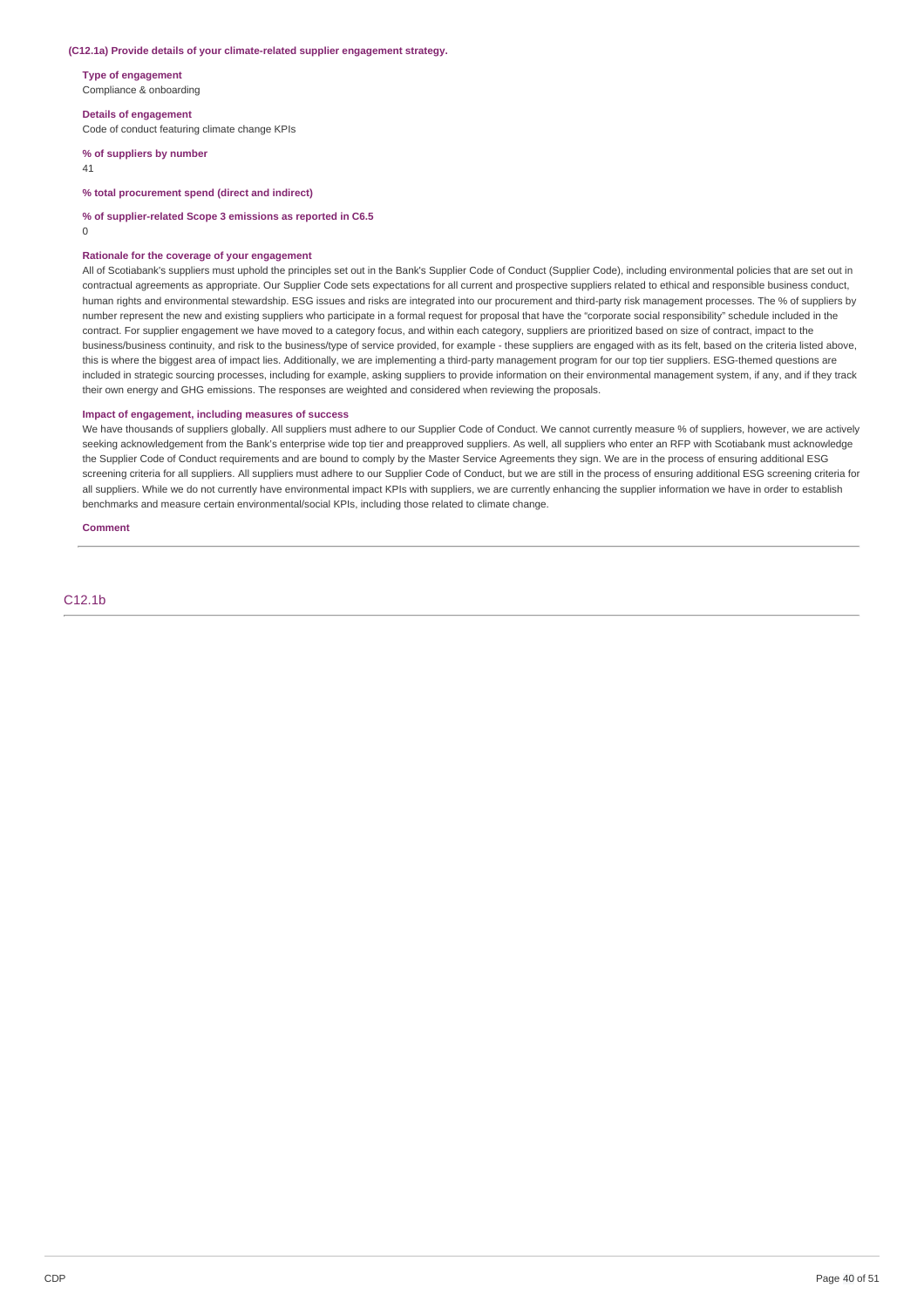#### **(C12.1b) Give details of your climate-related engagement strategy with your customers.**

**Type of engagement** Education/information sharing

### **Details of engagement**

Run an engagement campaign to education customers about your climate change performance and strategy

**% of customers by number**

100

**% of customer - related Scope 3 emissions as reported in C6.5**

 $\Omega$ 

**Portfolio coverage (total or outstanding)**

Unknown

#### **Please explain the rationale for selecting this group of customers and scope of engagement**

At Scotiabank, we are guided by our purpose, for every future. We know that the long-term success of our Bank is fundamentally intertwined with the futures of those around us. For this reason, we aim to make a measurable and lasting impact in the communities in which we live and work. Ensuring transparency in our reporting is a key component of our climate change strategy. Scotiabank's annual 2020 Environment, Social and Governance (ESG) Report shares our performance and achievements related to ESG factors, including on our Climate Commitments, and outlines how Scotiabank engages with its stakeholders. Customers, and the general public which includes prospective customers, are an important stakeholder group to build trust with through transparency and reporting. It is important for the Bank to engage with its customers because we play a unique role in transitioning to a low-carbon, more resilient economy by accelerating climate solutions through our core business activities and enabling our customers, employees and communities to thrive. The Report focuses on core themes that Scotiabank and its stakeholders consider to be most important to the Bank, providing highlights of our progress our ESG priorities. This report is publicly available to all customers, as well as other stakeholders, so they may see the progress we have made on our priorities. Specifically, regarding climate-related issues, the report details our initiatives and performance on our Sustainable Financing and Climate Change priorities, with further information on emissions in the GRI Index. Our comprehensive reporting helps us to build and maintain trust with our customers and other stakeholders, as they can see how we strive to enhance customer protection, lend fairly, balance stakeholder interest and operate with integrity. https://www.scotiabank.com/content/dam/scotiabank/canada/en/documents/about/Scotiabank\_2020\_ESG\_Report\_Final.pdf

#### **Impact of engagement, including measures of success**

This report is available to all customers, as well as to the general public so that they may see our progress on our ESG commitments. The impact of reporting publicly and being transparent is enhanced trust. This is an annual report to inform our stakeholders on our progress, our measures of success in engagement are seen in our year-onyear progress in achieving our KPIs and improving other metrics, as seen on pages 10-11 in the section 'Our Progress'. Scotiabank uses two KPIs to track engagement with our ESG Report: the number of downloads and our brand sentiment score around the time our ESG Report is published. The score is based on analysis of publicly available data from a wide range of Canada and Key Global Financial media sources, and using a blend of technology and analyst expertise to score it.

#### **Type of engagement**

Information collection (understanding customer behavior)

#### **Details of engagement**

Collect climate change and carbon information from new customers as part of initial due diligence

**% of customers by number**

100

#### **% of customer - related Scope 3 emissions as reported in C6.5**

 $\Omega$ 

### **Portfolio coverage (total or outstanding)**

All of the portfolio

#### **Please explain the rationale for selecting this group of customers and scope of engagement**

In 2019, climate change was formally integrated into the normal due diligence process for all business banking clients. The Climate Change Risk Assessment (CCRA) process evaluates both the physical (acute and chronic) and transition (reputational, market, technology, legal and compliance) risks a client may face, and their awareness level of such risks. This response is in reference to Scotiabank's business banking customer base.

#### **Impact of engagement, including measures of success**

The CCRA is conducted at the transaction level and helps to inform credit decisions. Banking officers and credit adjudicators participate in mandatory training on assessing climate-related risk to ensure effective implementation of the CCRA. In 2020, A module on climate change risk was delivered in the annual mandatory environmental risk training for all banking officers and credit adjudicators.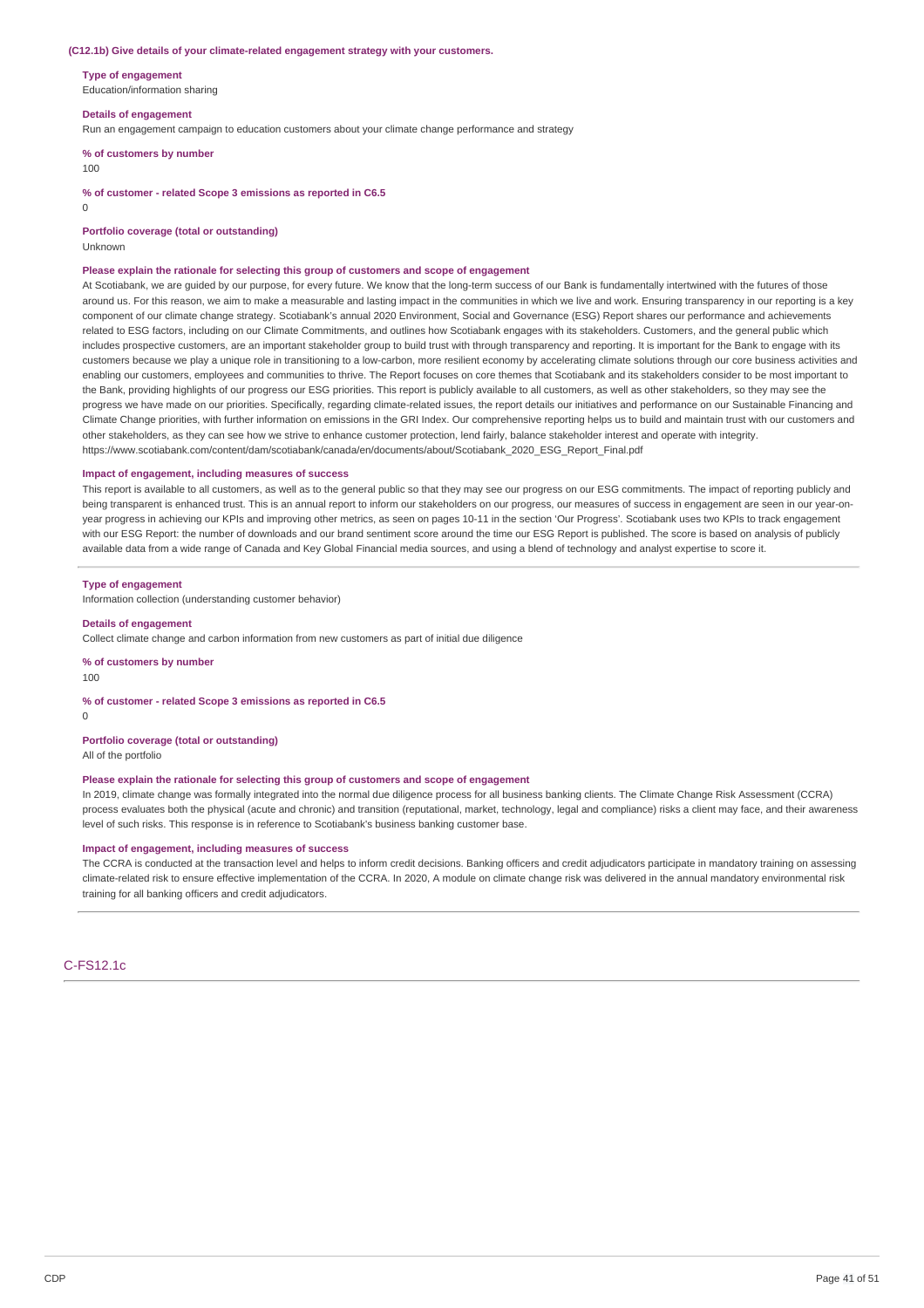#### **(C-FS12.1c) Give details of your climate-related engagement strategy with your investee companies.**

**Type of engagement**

Engagement & incentivization (changing investee behavior)

**Details of engagement** Exercise active ownership

#### **% of investees by number** 10

#### **% Scope 3 emissions as reported in C-FS14.1a/C-FS14.1b**

#### **Portfolio coverage**

#### Majority of the portfolio

#### **Rationale for the coverage of your engagement**

Portfolio coverage is based on the combined assets under management of Jarislowsky Fraser (JF). JF will actively engage with management teams, and in some cases the Boards of Directors, on matters related to climate risks and opportunities to the extent that these issues are material. This includes discussions around emissions management strategies, carbon pricing, and business resiliency. JF also leverages CDP Scores for its proprietary portfolio-level Environment, Social and Governance (ESG) heatmap, and flags companies that do not disclose to CDP for potential engagement. Additionally, the investment team at JF advocates for CDP-equivalent disclosure and progress towards TCFD-aligned reporting, while constructively engaging with outliers to implement best practices. JF also leverages CDP Scores for its proprietary portfolio-level Environment, Social and Governance (ESG) heatmap, and flags companies that do not disclose to CDP for potential engagement. In addition to JF, 1832 Asset Management and MD Financial Management (MD) each asset manager exercises active ownership according to their respective methods. Approximately 100% of 1832's AUM is represented by an active ownership approach that directly engages on all factors that will materially impact security value, including climate related factors where relevant. As part of the fundamental engagement with corporate management teams, 1832 discusses their exposure to carbon emissions and their strategies to manage evolving regulatory aspects of climate change. MD actively engages with investees, either directly or indirectly, on identified climate change issues and opportunities for improvement. In addition, as part of MD's Fund oversight and Investment Management process, on an annual basis, MD collects and reviews the sustainability investment approach of all appointed Fund Advisors. These sustainability investment approaches may include information on assessing climate-related risks and opportunities. MD's review and engagement efforts with advisors and investee companies were informed by a recent survey of their Canadian Physician clients, which revealed that climate-related issues were of highest concern.

### **Impact of engagement, including measures of success**

Through years of engagement with investee companies our asset managers continue to notice improvement in disclosure practices on climate risk, improving integration of climate and other environmental risks into core business strategy and capital spending plans. Our asset managers increasingly consider comprehensive climate-related strategic planning as a signal of quality management teams, where climate exposure is a material issue. In 2020, JF had a number of successful engagements with investee companies. Examples include: • JF engaged with CFO and IR of a European Materials Company to discuss details with respect to is new targets for sustainable products, including a goal to reduce the CO2 footprint of products by 12% per ton sold by 2023. The company provided more disclosure on the product range and investments made to meet this pledge. We consider these steps to be positive and will continue to follow up to understand progress. • In a call with the CEO of a European Industrial Company, JF discussed opportunities in the hydrogen economy, as well as environmental practices within the company's operations. We came away with deeper understanding of the opportunities related to hydrogen compression, and the path towards commercialization. In addition, we learned that 40% of operations are now being run on green energy. We will continue to follow up on this topic. • We had a call with Investor Relations for a Canadian Technology Company to learn more about their investments in renewable energy. Data centers have historically been a big source of greenhouse gas emissions that contribute to climate change. In 2018, the company decommissioned all of its data servers and shifted entirely to Google Cloud to power its platform. With this change, the platform is now carbon neutral, as Google matches 100% of the energy consumed by Google Cloud with renewable energy. From a business resiliency perspective, we believe the move to outsource further increases the reliability of their server network.

C12.1d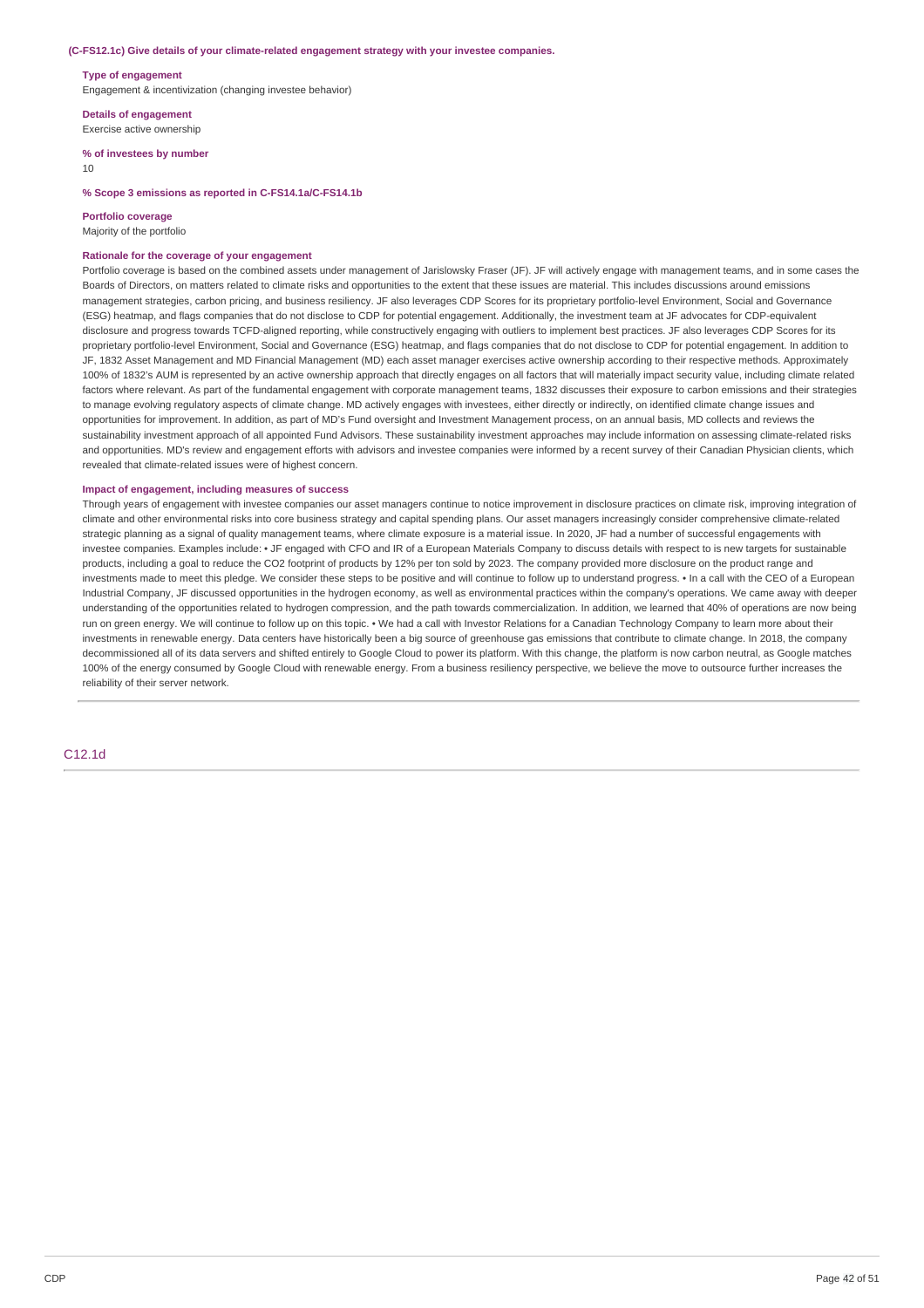#### **(C12.1d) Give details of your climate-related engagement strategy with other partners in the value chain.**

#### **Investors**

Over the course of the year, Scotiabank engages with investors and shareholders, including institutional investors on the issue of climate change and climate risk. This can include discussions of our environmental commitments, climate strategy, or our approach to international frameworks such as the Recommendations of the Task Force on Climate-related Financial Disclosures (TCFD). Scotiabank has received several requests from investors to discuss our approach to implementing the TCFD Recommendations in particular, since their release in 2017. This engagement has clarified what is expected from our institutional investors in terms of climate disclosure and has informed our approach towards managing climate change risks and opportunities.

In addition, our asset management businesses also participate in several industry initiatives and collaborative engagements, often in partnership with other investors. For example, 1832 Asset Management (1832), Jarislowsky Fraser (JF), and MD Financial Management (MD), and other internal partners at Scotiabank are collaborating with related companies to engage the TMX Group on enhanced ESG disclosures from listed issuers on their exchanges. 1832 and JF are also both members of the Canadian Coalition for Good Governance, and are represented on their Environmental and Social Committee. The coalition regularly engages corporate boards on ESG-related best practices, including climate-related disclosures. Finally, JF wrapped up participation in its role as a lead investor on the PRI-Coordinated Engagement on Climate Change Transition for Oil & Gas Companies, as well as the PRI-Coordinated Global Engagement on Methane. Both initiatives aim to help investors and companies (mainly in the Energy sector) improve their understanding and management of specific climate-related risks, namely transition risks in response to future policy and technological shifts, and risks related to methane emissions. JF has consolidated its formal climate-related collaborative engagement strategy as a signatory and collaborators for the Climate Action 100+ initiative and as part of the Net Zero subgroup of the SASB Standards Advisory Group. Additionally JF staff have been involved with consultations with exchanges, regulators and policy-makers advocating for the advancement of TCFD-aligned reporting as well as the early development of a Climate transition taxonomy and a Canadianled Climate Engagement Initiative.

#### **Community Partners**

Scotiabank aims to support community investments that are targeted toward making an impact on the communities we operate in. Two examples of this include Enactus and Relay Education. In 2020, we supported two different youth challenges with Enactus, an organization that seeks to rally the energy of students to use business to address important social issues across Canada. The Scotiabank Youth Empowerment Challenge and the Scotiabank Environmental Leadership Challenge encourage post-secondary students to develop real-life solutions to challenges facing young people and the environment. In 2020, over 2,942 students volunteered approximately 191,617 hours in their communities through these programs. Link to Enactus Canada: <http://enactus.ca/>

Scotiabank sponsors initiatives like Relay Education's Green Collar Careers program, which builds awareness and capacity in Indigenous youth to pursue careers that positively impact the environment. We are proud to be the National Youth Programs Sponsor for Relay Education in Canada, helping to inspire over 18,000 people every year in building a 100% renewable energy future. Link to Relay Education: [https://relayeducation.com](https://relayeducation.com/)

#### **Business Partners**

In 2017, Scotiabank's retail investing division, Scotia iTrade, launched Sustainable Investing tools in partnership with Sustainalytics. This tool is designed for direct investors in Canada who want to combine financial investments with positive social impact. Comprehensive ESG performance ratings are provided for over 1,200 companies on the Toronto Stock Exchange and Russell® 1000 Index. Users can choose to focus on specific issues such as deforestation, water scarcity, labour standards and governance issues to help identify companies to invest in. Over 20,000 users interacted with the sustainable investing tool in 2020.

### C12.3

(C12.3) Do you engage in activities that could either directly or indirectly influence public policy on climate-related issues through any of the following? Direct engagement with policy makers

Trade associations

Funding research organizations

#### $C12.3a$

#### **(C12.3a) On what issues have you been engaging directly with policy makers?**

| Focus of<br>legislation position                   |                       | Corporate Details of engagement                                                                                                                                                                                                                                                                                                                                                                                                                                                                                                                                                            | <b>Proposed legislative solution</b>                                                                                                                                                                                                                                                                                                                                                                                                                                                                                                                                                                                                                                                                                                                                                   |
|----------------------------------------------------|-----------------------|--------------------------------------------------------------------------------------------------------------------------------------------------------------------------------------------------------------------------------------------------------------------------------------------------------------------------------------------------------------------------------------------------------------------------------------------------------------------------------------------------------------------------------------------------------------------------------------------|----------------------------------------------------------------------------------------------------------------------------------------------------------------------------------------------------------------------------------------------------------------------------------------------------------------------------------------------------------------------------------------------------------------------------------------------------------------------------------------------------------------------------------------------------------------------------------------------------------------------------------------------------------------------------------------------------------------------------------------------------------------------------------------|
| Energy<br>efficiency                               | Support               | Scotiabank is a formal Partner of the Carbon Pricing Leadership Council<br>(CPLC). The Government of Canada is also a formal Partner of the CPLC, led<br>by Canada's Minister of Environment and Climate Change. The CPLC launched<br>at COP21 in Paris in 2015. In support of the CPLC's mandate, Scotiabank<br>established an Internal Carbon Price at \$15/tonne in 2017 and began<br>implementing it internally to fund energy efficiency initiatives in 2018. In 2020,<br>we increased this Internal Carbon Price to \$30/tonne, and we plan for it to rise to<br>\$60/tonne by 2022. | The goal of the CPLC is to expand the use of carbon pricing policies that can maintain competitiveness,<br>create jobs, encourage innovation and deliver emissions reductions. Members of the CPLC (including both<br>Scotiabank and the Government of Canada) demonstrate their own leadership by committing to set a<br>price on carbon and calling on their peers to follow suit.                                                                                                                                                                                                                                                                                                                                                                                                   |
| Other,<br>please<br>specify<br>(Climate<br>Change) | Support<br>with minor | In April 2021, Scotiabank provided Canada's Office of the Superintendent of<br>Financial Institutions (OSFI) with a submission in response to their consultation<br>exceptions on Climate Change and Climate-Related Risks. In it, Scotiabank highlighted the<br>increasing importance of assessing and appropriately managing climate-related<br>risks. The Bank further underscored OSFI's key role in setting prudential<br>expectations and principle-based quidance for the management and mitigation<br>of climate-related risk.                                                     | In January 2021, the Office of the Superintendent of Financial Institutions (OSFI) launched a three-month<br>consultation with the publication of a discussion paper, Navigating Uncertainty in Climate Change:<br>Promoting Preparedness and Resilience to Climate-Related Risks. The paper focuses on risks arising<br>from climate change that can affect the safety and soundness of federally regulated financial institutions<br>(FRFIs) and federally regulated pension plans (FRPPs). OSFI is interested in how FRFIs and FRPPs<br>define, identify, measure, and build resilience to climate related risks; and how it can facilitate<br>preparedness for, and resilience to, these risks. This input will quide the development of requlatory and<br>supervisory approaches. |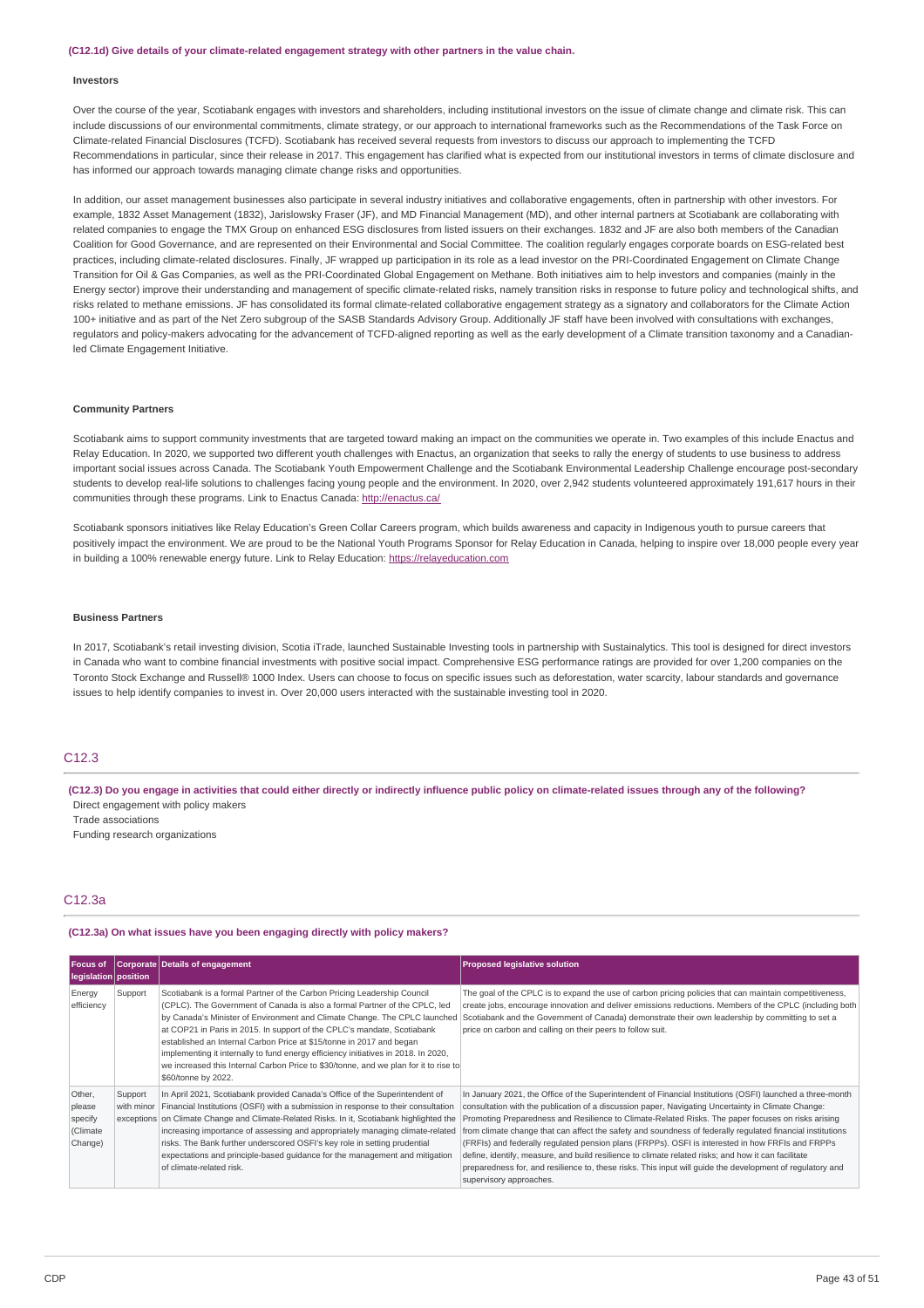# C12.3b

**(C12.3b) Are you on the board of any trade associations or do you provide funding beyond membership?** Yes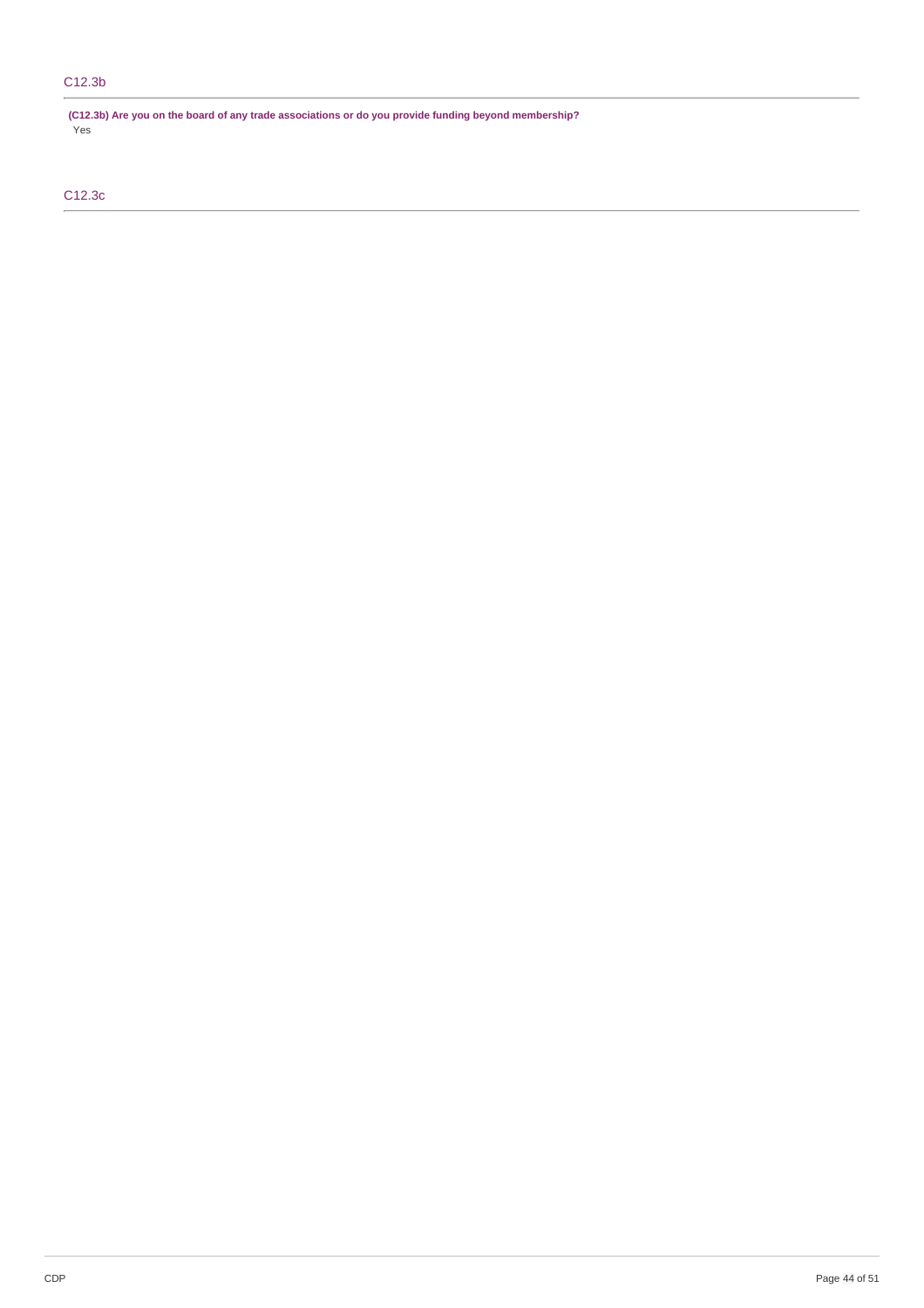#### **Trade association**

Canadian Bankers Association

#### **Is your position on climate change consistent with theirs?**

Consistent

#### **Please explain the trade association's position**

The Canadian Bankers Association (CBA) recognizes that environmental sustainability is a key part of Canadian banks' social responsibility efforts. Banks have established environmental policies, goals and practices that help guide their activities inside and out. Environmentally-oriented thinking is incorporated into a range of bank operations, lending, products and services, and community activities. As stated on the CBA's website, Canada's banks recognize the urgency of addressing climate change and understand that the financial sector is central to securing the transition to a low-carbon economy, mitigating the impacts of humans on the environment and ensuring the continued resilience of our country's financial system. Banks also understand that firm commitments are required to accelerate clean economic growth in Canada and to meet the ambitious goal of a net-zero economy by 2050 set by the Paris Agreement on climate change.

#### **How have you influenced, or are you attempting to influence their position?**

Scotiabank is a member of the CBA and our Group Head, Canadian Banking sits on CBA's board. We support the CBA's position on environmental sustainability through sustainable operations, sustainable lending, green products and services, and community activities. We participate in the CBA's Working Groups on Climate Change Disclosure and Environmental Risk. Through the latter, we are actively engaged in reviewing the Securities and Exchange Commission's Climate Change Disclosures, per their March 2021 invitation for comment.

#### **Trade association**

Institute of International Finance

#### **Is your position on climate change consistent with theirs?** Consistent

**Please explain the trade association's position**

The IIF is the global association of the financial industry. Its mission is to support the financial industry in the management of risks; to develop sound industry practices; and to advocate for regulatory, financial and economic policies that are in the broad interests of its members and foster global financial stability and sustainable economic growth. In its 2021 Board of Directors Statement on Climate Finance, the IIF states, "As leaders of the international financial community, we know that climate change is one of the greatest challenges facing us all. We are determined to effectively manage the risks for our industry and recognize our key role in mobilizing capital for unprecedented opportunities—solutions to mitigate greenhouse gas (GHG) emissions, strengthen climate resilience, unlock innovation and create jobs. We have already made major commitments to financing the transition towards a sustainable, low carbon economy—in both developed and emerging markets—and are accelerating our efforts to make sustainability a top strategic priority across our organizations." The letter further identifies ten recommendations to international regulators and policymakers including the need for clear, long-term policy signals that foster innovation, science-based climate policy goals, and price carbon to leverage the power of the markets.

#### **How have you influenced, or are you attempting to influence their position?**

The Bank's current President and CEO is on the Board of the IIF. Scotiabank also actively participates in work accomplished at the Committee level of the IIF, including providing input on IIF reports and papers. In addition, we are an active member of the IIF's Sustainable Finance Working Group.

#### **Trade association**

Business Council of Canada

#### **Is your position on climate change consistent with theirs?**

Consistent

#### **Please explain the trade association's position**

The Business Council of Canada (BCC) is a non-profit, non-partisan organization composed of the chief executives of Canada's leading enterprises, representing companies from every region and sector of the economy. It brings business leaders together to shape public policy in the interests of a stronger Canadian public policy landscape. The BCC believes that "Sustainable environmental policies go hand-in-hand with long-term prosperity. As the world's demand for energy continues to increase, the Business Council is strongly committed to making Canada a global leader in sustainable development through showing that healthy economic growth, high living standards and environmental protection can be mutually supportive. The Council's work on energy and the environment includes: supporting innovation in green and clean technology, advocating on the responsible transfer and development of natural resources, and working alongside government and industry on developing policies to combat climate change". In a 2021 policy paper titled, "Clean Growth 3.0", the BCC outlines a path for Canada to achieve prosperity in a net-zero world.

#### **How have you influenced, or are you attempting to influence their position?**

The Bank is an active member of the BCC and the Bank's current President and CEO is on the Board of the BCC.

# **Trade association**

Toronto Region Board of Trade

# **Is your position on climate change consistent with theirs?**

Consistent

# **Please explain the trade association's position**

Through their advocacy initiatives to promote a competitive Toronto region, the Toronto Region Board of Trade supports sustainable, efficient and reliable energy systems, including those that reduce greenhouse gas emissions while remaining reliable and cost competitive. In addition, the Board focuses on improving transport in the Greater Toronto Area in order to improve the mobility of goods and people and to reduce emissions of air pollutants and GHGs caused by transportation.

### **How have you influenced, or are you attempting to influence their position?**

Scotiabank's Executive Vice President, Canadian Banking is a Director of the Toronto Region Board of Trade.

# C12.3d

**(C12.3d) Do you publicly disclose a list of all research organizations that you fund?** No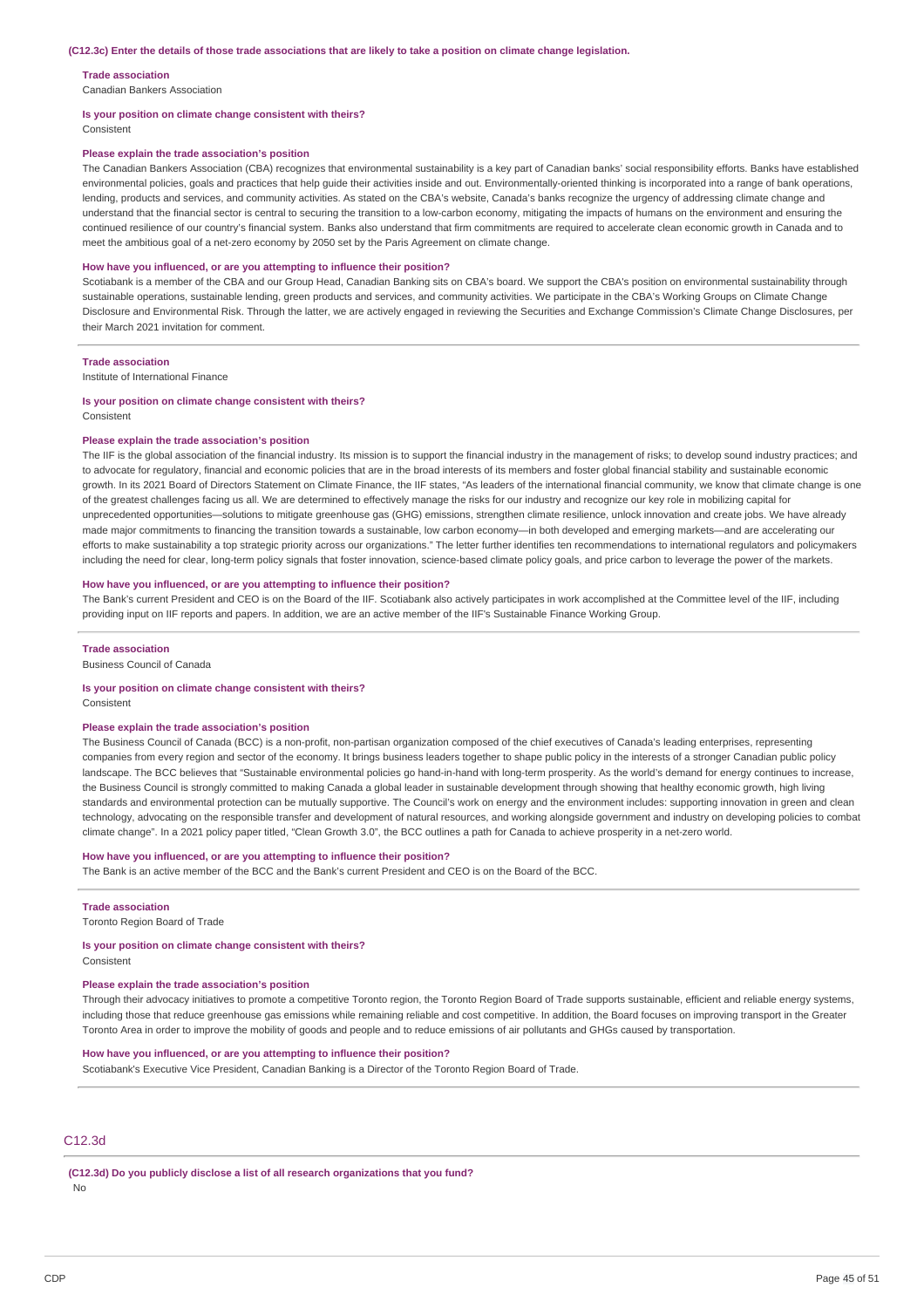# C12.3f

(C12.3f) What processes do you have in place to ensure that all of your direct and indirect activities that influence policy are consistent with your overall climate **change strategy?**

To ensure all of our activities that influence policy are consistent with our overall climate change strategy, we have climate change related policies, lending practices, scenario planning, green business initiatives and consumer programs in place. The Enterprise Risk and Corporate Sustainability departments are responsible for updating the Bank's Environmental Policy, which includes climate change risks and opportunities, and is adopted across all business lines and functional areas in all geographies in which the Bank operates, to ensure alignment. Where possible, we work with the above organizations and their members as they develop their policies. We contribute based on our internal policy positions and work to ensure that is captured in any advocacy by organizations we are a part of.

# C12.4

(C12.4) Have you published information about your organization's response to climate change and GHG emissions performance for this reporting year in places **other than in your CDP response? If so, please attach the publication(s).**

#### **Publication**

In voluntary sustainability report

**Status**

# Complete

# **Attach the document**

Scotiabank 2020 ESG Report Final.pdf Scotiabank\_Appendix\_2020-ESG-Reporting-Indices\_Final.pdf

#### **Page/Section reference**

Environment section: Pages 14-28 (ESG Report) TCFD Index: Page 3 (Appendix) GRI disclosures: Pages 10-17 (Appendix)

**Content elements** Governance Strategy Risks & opportunities Emissions figures Emission targets Other metrics

#### **Comment**

#### **Publication**

In mainstream reports, incorporating the TCFD recommendations

**Status**

#### Complete

**Attach the document** BNS\_Annual\_Report\_2020.pdf

#### **Page/Section reference**

Page 7 - Letter from the Chair Page 12 - ESG Highlights Page 79 - Board oversight Page 89 - MD&A/Risk types Pages 117-118, P.121 - TCFD

**Content elements**

Governance Strategy Risks & opportunities

### **Comment**

#### **Publication**

In voluntary communications

**Status** Complete

**Attach the document** Scotiabank\_Climate\_Commitments\_EN.pdf

# **Page/Section reference**

Full document

### **Content elements**

Governance Strategy Risks & opportunities Other metrics

#### **Comment**

In 2019, we developed an enterprise-wide climate strategy and announced the Bank's five Climate Commitments. The Commitments outline how we will continue to support our customers in the transition to a low-carbon economy and decarbonize our own operations.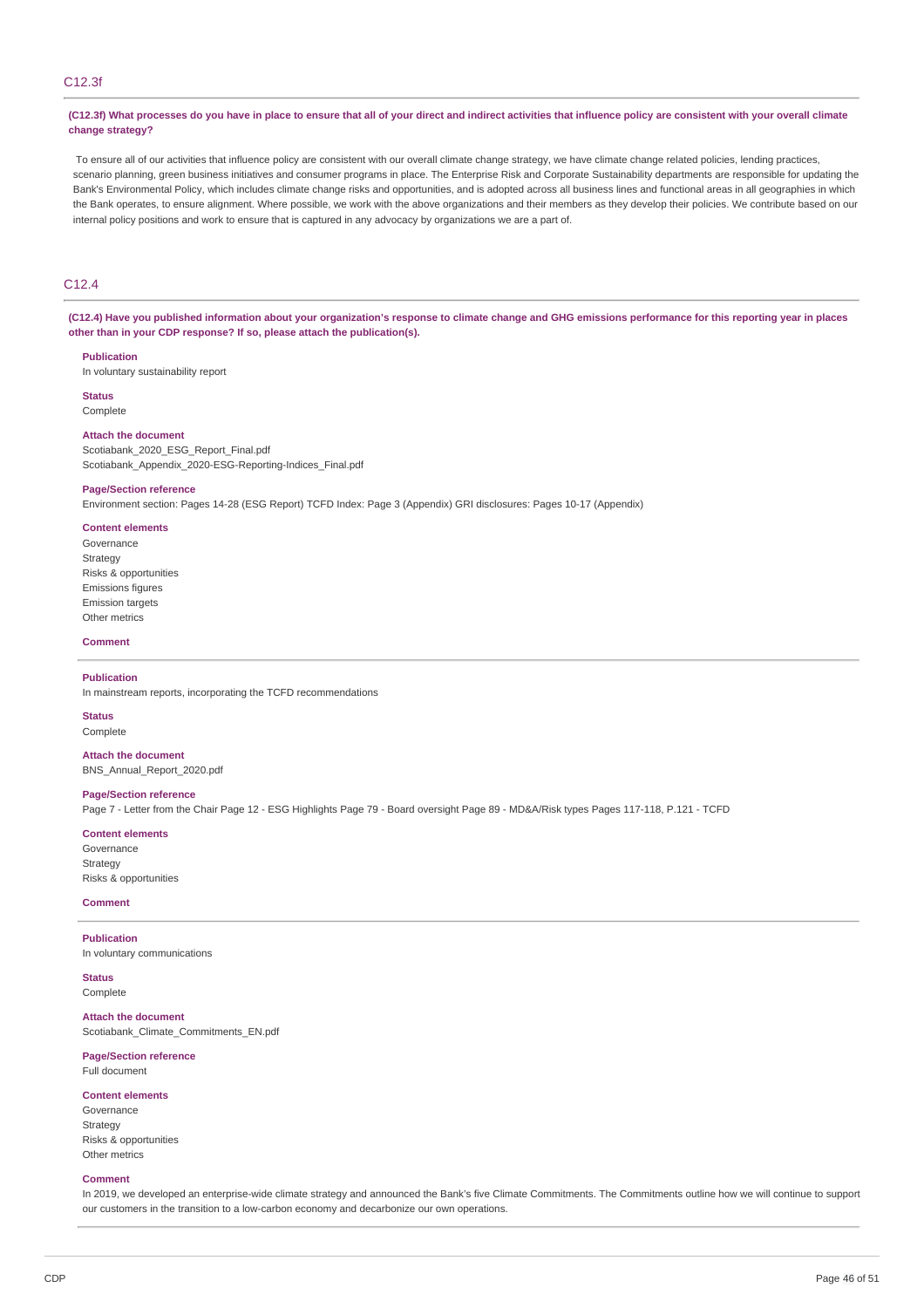# **(C-FS12.5) Are you a signatory of any climate-related collaborative industry frameworks, initiatives and/or commitments?**

|                        | <b>Industry collaboration</b>                                                                                                                                                                                                                                                                                                                          | Comment                                                                                                                                                                                                                                                                                                                                                                                                                                                                                                                                                                                                                                                                                                                                                                                                                                                                                                                                                                                                                                                                                                                                                                                                                                                                                                                                                                                                                                                                                                                                                                                               |
|------------------------|--------------------------------------------------------------------------------------------------------------------------------------------------------------------------------------------------------------------------------------------------------------------------------------------------------------------------------------------------------|-------------------------------------------------------------------------------------------------------------------------------------------------------------------------------------------------------------------------------------------------------------------------------------------------------------------------------------------------------------------------------------------------------------------------------------------------------------------------------------------------------------------------------------------------------------------------------------------------------------------------------------------------------------------------------------------------------------------------------------------------------------------------------------------------------------------------------------------------------------------------------------------------------------------------------------------------------------------------------------------------------------------------------------------------------------------------------------------------------------------------------------------------------------------------------------------------------------------------------------------------------------------------------------------------------------------------------------------------------------------------------------------------------------------------------------------------------------------------------------------------------------------------------------------------------------------------------------------------------|
| Reporting<br>framework | <b>Equator Principles</b><br>Partnership for Carbon<br><b>Accounting Financials</b><br>(PCAF)<br>Task Force on Climate-<br>related Financial<br>Disclosures (TCFD)<br>Other, please specify<br>(Sustainability Accounting<br>Standards Board (SASB))                                                                                                   | Equator Principles: The Equator Principles have been integrated into the Scotiabank's internal processes and procedures since 2006. Scotiabank completes EP Reporting<br>annually. TCFD: Scotiabank has been a public supporter of the TCFD since 2018. We integrate the recommendations into our Annual Report and ESG Report. We also<br>participate in various industry groups to develop consistent methodologies and metrics for TCFD reporting. PCAF: Scotiabank has pledged to track and report financed<br>emissions by joining the Partnership for Carbon Accounting Financials (PCAF) to support the collaborative development of leading methodologies. Sustainability<br>Accounting Standards Board (SASB): Jarislowsky Fraser is a SASB Alliance Member.                                                                                                                                                                                                                                                                                                                                                                                                                                                                                                                                                                                                                                                                                                                                                                                                                                 |
| Industry<br>initiative | Principles for Responsible<br>Investment (PRI)<br>Climate Action 100+<br>UNEP FI TCFD Pilot<br>Other, please specify<br>(Canadian Coalition for<br>Good Governance<br>(CCGG), PRI-Coordinated<br>Engagement on Climate<br>Gas Companies, PRI-<br><b>Coordinated Global</b><br>Engagement on Methane,<br>Carbon Pricing Leadership<br>Coalition (CPLC)) | PRI: 1832 Asset Management, Jarislowsky Fraser, and MD Financial Management are all signatories to the PRI. UNEP FI TCFD Pilot: Scotiabank is a participant in the<br>United Nations Environment Program - Finance Initiative (UNEP FI) TCFD pilot to harmonize industry-wide approaches for climate scenario analysis in bank lending<br>portfolios. CCGG: 1832 Asset Management and Jarislowsky Fraser are also both members of the Canadian Coalition for Good Governance, and are represented on their<br>Environmental and Social Committee. Jarislowsky Fraser's President & CEO is on the CCGG Board of Directors. The coalition regularly engages corporate boards on<br>ESG-related best practices, including climate-related disclosures. Climate Action 100+ signatory and collaborator on an engagement with an Asian Industrial company.<br>PRI-Coordinated Engagement on Climate Change Transition for Oil & Gas Companies: Jarislowsky Fraser was a member of the Working Group and is acting as co-lead<br>investor with a European oil & qas company. PRI-Coordinated Global Engagement on Methane: Jarislowsky Fraser was an Advisory Committee member and lead<br>investor with three North American oil & gas companies. CPLC: Scotiabank has been a private sector partner of the CPLC since 2016. As a way of taking internal action,<br>the Bank set an internal price on carbon of \$15 CDN / tonne of CO2 in 2018. In 2019, the Bank committed to increasing this internal price on carbon to \$30 / tonne in<br>Change Transition for Oil & 2020, and \$60 / tonne in 2022. |
|                        | Commitment   Please select                                                                                                                                                                                                                                                                                                                             | Not applicable                                                                                                                                                                                                                                                                                                                                                                                                                                                                                                                                                                                                                                                                                                                                                                                                                                                                                                                                                                                                                                                                                                                                                                                                                                                                                                                                                                                                                                                                                                                                                                                        |

# C14. Portfolio Impact

# C-FS14.1

# (C-FS14.1) Do you conduct analysis to understand how your portfolio impacts the climate? (Scope 3 portfolio impact)

|                                                                 | We<br>conduct<br>analysis on<br>our<br>portfolio's<br>impact on<br>the climate | <b>Disclosure</b><br>metric                                                                             | <b>Comment</b>                                                                                                                                                                                                                                                                                                                                                                                                                                                                                                                                                                                                                                                                                                                                                                                                                                                                             |
|-----------------------------------------------------------------|--------------------------------------------------------------------------------|---------------------------------------------------------------------------------------------------------|--------------------------------------------------------------------------------------------------------------------------------------------------------------------------------------------------------------------------------------------------------------------------------------------------------------------------------------------------------------------------------------------------------------------------------------------------------------------------------------------------------------------------------------------------------------------------------------------------------------------------------------------------------------------------------------------------------------------------------------------------------------------------------------------------------------------------------------------------------------------------------------------|
| Bank<br>lending<br>(Bank)                                       | Yes                                                                            | Category 15<br>"Investment"<br>total absolute<br>emissions                                              | Scotiabank is in the process of establishing bank-wide, quantitative, time-bound targets for reducing GHG emissions associated with our underwriting and lending<br>activities. Such plans would include a quantitative analysis of the GHG intensity of the bank's loan book and underwriting activities to establish a baseline, research on<br>pathways to net zero for a bank, development of options for quantitative targets for reducing GHG emissions and creation of a report outlining GHG emission reduction<br>plans, targets and timelines. Once such targets are established, the bank will report annually on plans and progress towards achieving these targets. Scotiabank has<br>pledged to track and report financed emissions by joining the Partnership for Carbon Accounting Financials (PCAF) to support the collaborative development of leading<br>methodologies. |
| Investing<br>(Asset<br>manager)                                 | Yes                                                                            | Alternative<br>carbon<br>footprinting<br>and/or<br>exposure<br>metrics (as<br>defined by<br><b>TCFD</b> | Jarislowsky Fraser has calculated the weighted average carbon intensity of its funds covering their equities and fixed income portfolios. 1832 is currently producing<br>portfolio reports on weighted average carbon intensity (CO2/\$ of revenue), but is in early stages on engaging with portfolio managers on implications. 1832 is in the<br>process of developing TCFD-compliant reporting and scenario analysis. MD Financial Management does not currently assess carbon footprinting or TCFD metrics for their<br>portfolios.                                                                                                                                                                                                                                                                                                                                                    |
| Investing<br>(Asset<br>owner)                                   | $<$ Not<br>Applicable>                                                         | $<$ Not<br>Applicable>                                                                                  | <not applicable=""></not>                                                                                                                                                                                                                                                                                                                                                                                                                                                                                                                                                                                                                                                                                                                                                                                                                                                                  |
| Insurance<br>underwriting Applicable><br>(Insurance<br>company) | $<$ Not                                                                        | $<$ Not<br>Applicable>                                                                                  | <not applicable=""></not>                                                                                                                                                                                                                                                                                                                                                                                                                                                                                                                                                                                                                                                                                                                                                                                                                                                                  |
| Other<br>products<br>and<br>services,<br>please<br>specify      | Not<br>applicable                                                              | $<$ Not<br>Applicable>                                                                                  | Not applicable                                                                                                                                                                                                                                                                                                                                                                                                                                                                                                                                                                                                                                                                                                                                                                                                                                                                             |

# C-FS14.1a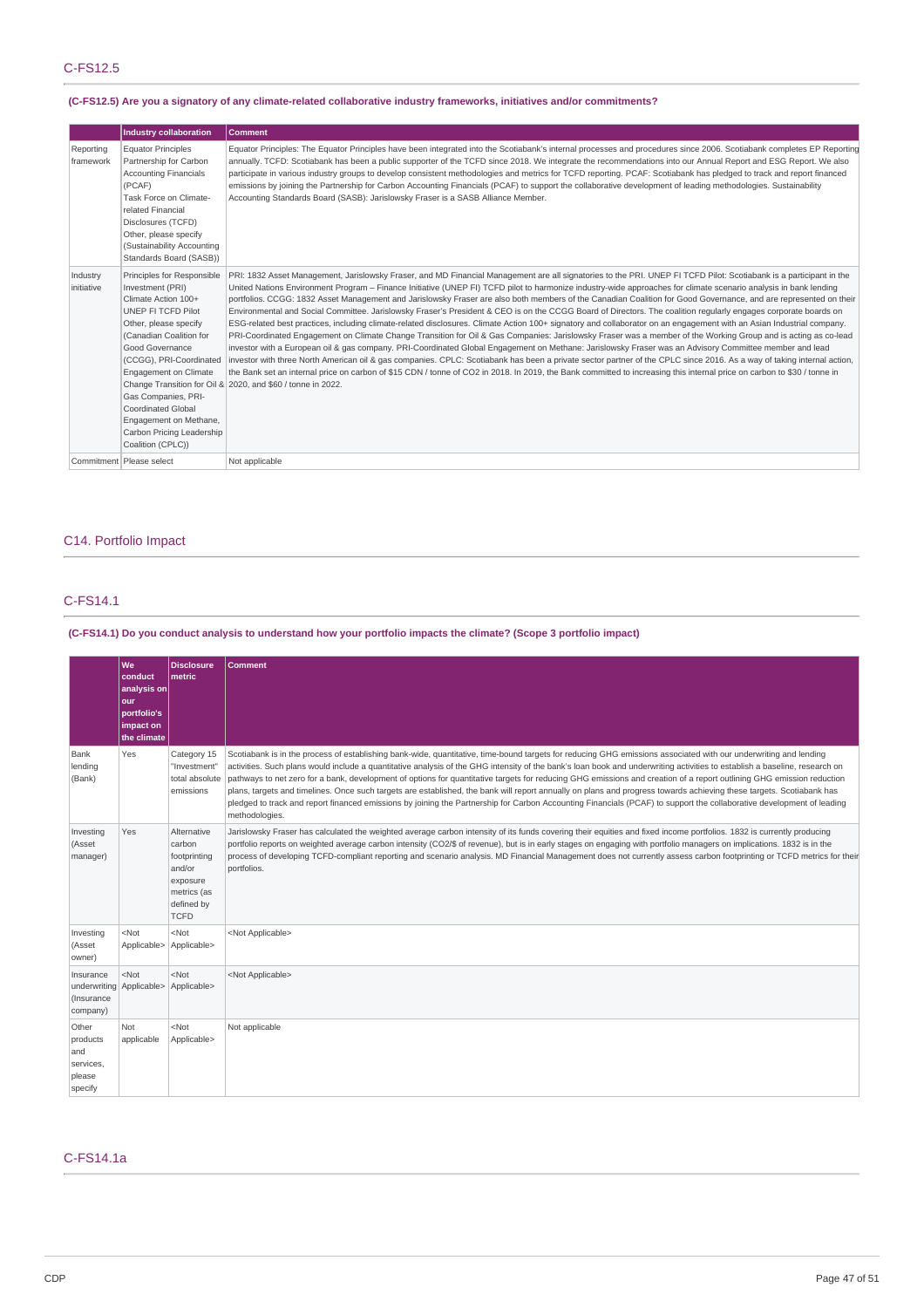#### **(C-FS14.1a) What are your organization's Scope 3 portfolio emissions? (Category 15 "Investments" total emissions)**

#### **Category 15 (Investments)**

**Evaluation status**

Relevant, not yet calculated

**Scope 3 portfolio emissions (metric tons CO2e)** <Not Applicable>

**Portfolio coverage**

<Not Applicable>

**Percentage calculated using data obtained from client/investees** <Not Applicable>

**Emissions calculation methodology**

<Not Applicable>

# **Please explain**

Scotiabank has committed to establishing bank-wide, quantitative, time-bound targets for reducing GHG emissions associated with our underwriting and lending activities. Such plans would include a quantitative analysis of the GHG intensity of the bank's loan book and underwriting activities to establish a baseline, research on pathways to net zero for a bank, development of options for quantitative targets for reducing GHG emissions and creation of a report outlining GHG emission reduction plans, targets and timelines. Once such targets are established, the bank will report annually on plans and progress towards achieving these targets. Scotiabank's lending business does not currently assess Scope 3 portfolio metrics. However, in terms of the Bank's asset management business, Jarislowsky Fraser calculates Scope 3 portfolio emissions for each strategy as a relative figure normalized against either \$M invested or \$M revenue rather than as a total absolute figure for all of its AUM. In addition, 1832 Asset Management (1832) is actively engaging with MSCI and other data sources to produce Scope 3 portfolio-level reporting. 1832 intends to begin producing draft portfolio level reports that detail Scope 3 emissions in coming months. These experiences may be leveraged to help develop Scope 3 portfolio metric for the Bank's lending portfolio in the future.

#### C-FS14.1b

(C-FS14.1b) What is your organization's Scope 3 portfolio impact? (Category 15 "Investments" alternative carbon footprinting and/or exposure metrics)

**Metric type** Weighted average carbon intensity

**Metric unit** tCO2e/\$M revenue

**Scope 3 portfolio metric** 100.7

#### **Portfolio coverage**

More than 0% but less than or equal to 10%

#### **Percentage calculated using data obtained from clients/investees**

0

#### **Calculation methodology**

Jarislowsky Fraser (JF) currently uses MSCI ESG Research to calculate the weighted average carbon intensity of its pooled funds. This is calculated as total Scope 1 and 2 emissions normalized against \$M USD sales for each individual holding, and then weighted according to the weight of the holding in the portfolio or index. Carbon emissions are classified per the Greenhouse Gas Protocol (GHG Protocol). MSCI ESG Research collects carbon emissions data once per year from most recent corporate sources, including Annual Reports, Corporate Social Responsibility Reports or websites. In addition, MSCI ESG Research uses the carbon emissions data reported through CDP or government databases when reported data is not available through direct corporate disclosure. When companies do not disclose data, MSCI uses estimation models that use, as applicable, past reported data, the fuel mix for utilities, GICS sub-industry carbon intensity or the Economic Input-Output Life-Cycle Assessment model. To calculate the total Scope 3 portfolio, impact we use the pooled fund carbon intensity as a proxy for other segregated institutional accounts, which are part of the same composite/strategy. The data represents \$25.8B, or 64% the firm's institutional AUM, with carbon data available on 95% of those assets.

#### **Please explain**

The metric and methodology is applied to all portfolios and assets under management at Jarislowsky Fraser except for bonds issued by government entities. The metric was chosen based on client consultation and guidance from standards such as the TCFD Recommendations. The metrics are primarily used as one way to measure exposure to transition risk in individual companies and portfolios. The updated metrics are part of the weekly package used for the discussions by the investment team and make up part of the quarterly reporting to clients.

# C-FS14.2

**(C-FS14.2) Are you able to provide a breakdown of your organization's Scope 3 portfolio impact?**

|       | Scope 3 breakdown      | <b>Comment</b>                                                      |
|-------|------------------------|---------------------------------------------------------------------|
| Row 1 | Yes, by asset class    | These breakdowns are available for Jarislowsky Fraser's portfolios. |
|       | Yes, by industry       |                                                                     |
|       | Yes, by country/region |                                                                     |

# C-FS14.2a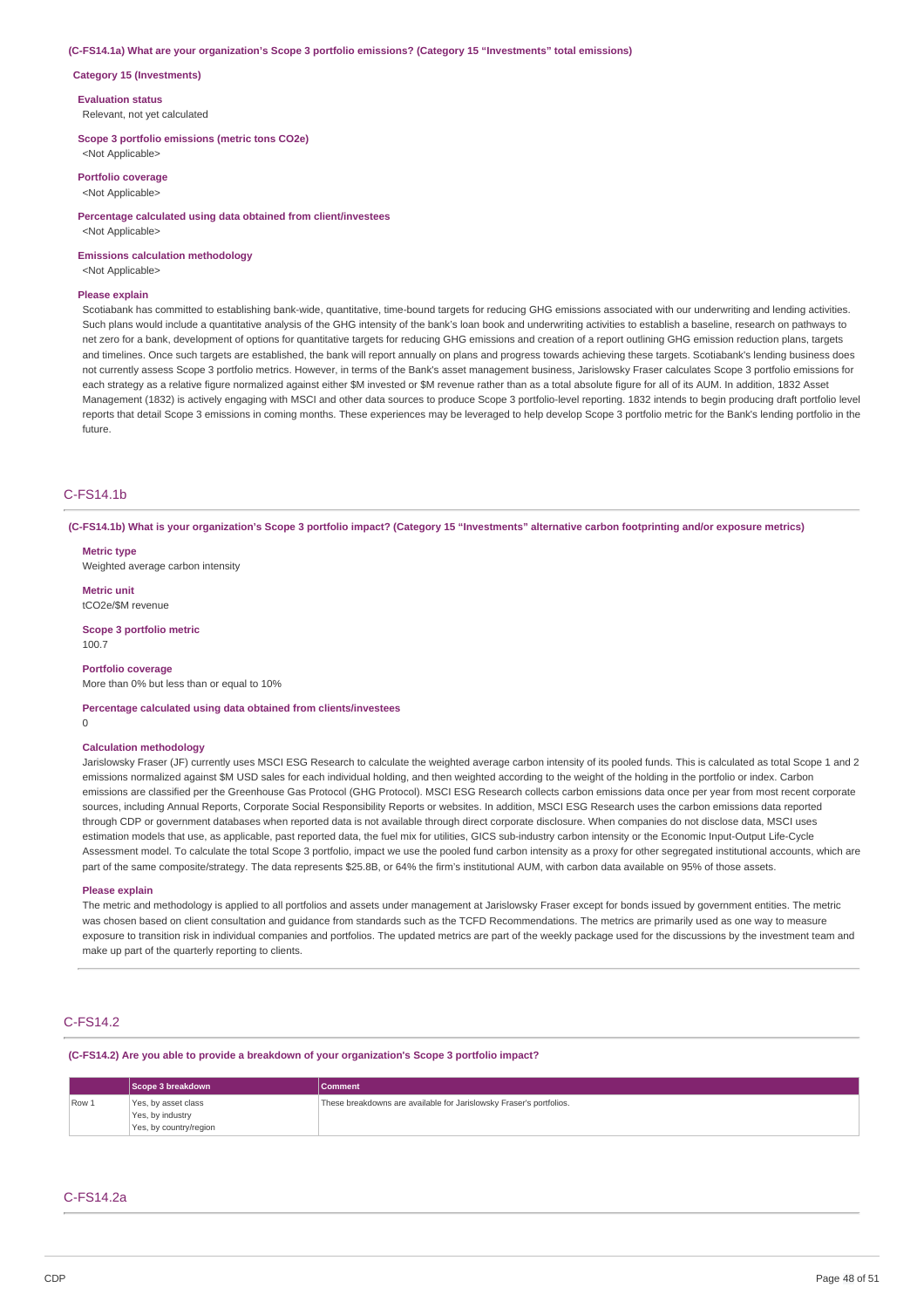### **(C-FS14.2a) Break down your organization's Scope 3 portfolio impact by asset class.**

| <b>Asset</b><br>class | Metric type                                            | <b>Metric</b><br>lunit | Scope 3 portfolio<br>emissions or<br>alternative metric | Please explain                                                                                                                                                                                                                                                                                                                   |
|-----------------------|--------------------------------------------------------|------------------------|---------------------------------------------------------|----------------------------------------------------------------------------------------------------------------------------------------------------------------------------------------------------------------------------------------------------------------------------------------------------------------------------------|
| Listed<br>equity      | Weighted<br>average carbon revenue<br>intensity        | tCO2e/\$M   104.5      |                                                         | Based on the following strategies: Canadian Equities, Canadian Equities ex-Special Equity, FFF Canadian Equities, SMID Cap Canadian Equities,<br>Global Equities, FFF Global Equities, U.S. Equities, U.S. Opportunity, International Equities, FFF International Equities, Emerging Market Equities.<br>Data coverage is 99.5%. |
| Fixed                 | Weighted<br>income average carbon revenue<br>intensity | tCO2e/\$M 94.8         |                                                         | Based on the JFL Bond Fund. Note: the JF Bond Fund serves as the fixed income model for the many of the firm's balanced mandates. Data<br>coverage is 55.9% because data for government bonds is not currently available.                                                                                                        |

# C-FS14.2b

# **(C-FS14.2b) Break down your organization's Scope 3 portfolio impact by industry.**

| <b>Industry</b>                                      | <b>Metric type</b>                         | <b>Metric</b><br>unit      | Scope 3 portfolio<br>emissions or<br>alternative metric | Please explain                                                                                                                                                                                                                                                                                                       |  |
|------------------------------------------------------|--------------------------------------------|----------------------------|---------------------------------------------------------|----------------------------------------------------------------------------------------------------------------------------------------------------------------------------------------------------------------------------------------------------------------------------------------------------------------------|--|
| Energy                                               | Weighted<br>average<br>carbon<br>intensity | tCO2e/\$M 464.6<br>revenue |                                                         | Jarislowsky Fraser (JF) calculates the weighted average carbon intensity by industry for each portfolio. The disclosed metric is based on<br>the JF Global Balanced Fund as at September 30, 2020 and is 34.6% below the benchmark. Data availability: All disclosed industries<br>represent 82.1% of the portfolio. |  |
| <b>Materials</b>                                     | Weighted<br>average<br>carbon<br>intensity | tCO2e/\$M 452<br>revenue   |                                                         | Jarislowsky Fraser (JF) calculates the weighted average carbon intensity by industry for each portfolio. The disclosed metric is based on<br>the JF Global Balanced Fund as at September 30, 2020 and is 11.5% below the benchmark. Data availability: All disclosed industries<br>represent 82.1% of the portfolio. |  |
| Utilities                                            | Weighted<br>average<br>carbon<br>intensity | tCO2e/\$M 243.8<br>revenue |                                                         | Jarislowsky Fraser (JF) calculates the weighted average carbon intensity by industry for each portfolio. The disclosed metric is based on<br>the JF Global Balanced Fund as at September 30, 2020 and is 86.6% below the benchmark. Data availability: All disclosed industries<br>represent 82.1% of the portfolio. |  |
| Other, please<br>specify (Industrials)               | Weighted<br>average<br>carbon<br>intensity | tCO2e/\$M 103.6<br>revenue |                                                         | Jarislowsky Fraser (JF) calculates the weighted average carbon intensity by industry for each portfolio. The disclosed metric is based on<br>the JF Global Balanced Fund as at September 30, 2020 and is 58.1% below the benchmark. Data availability: All disclosed industries<br>represent 82.1% of the portfolio. |  |
| Other, please<br>specify (Consumer<br>Staples)       | Weighted<br>average<br>carbon<br>intensity | tCO2e/\$M 49.2<br>revenue  |                                                         | Jarislowsky Fraser (JF) calculates the weighted average carbon intensity by industry for each portfolio. The disclosed metric is based on<br>the JF Global Balanced Fund as at September 30, 2020 and is 3.2% above the benchmark. Data availability: All disclosed industries<br>represent 82.1% of the portfolio.  |  |
| Other, please<br>specify (Consumer<br>Discretionary) | Weighted<br>average<br>carbon<br>intensity | tCO2e/\$M 50.6<br>revenue  |                                                         | Jarislowsky Fraser (JF) calculates the weighted average carbon intensity by industry for each portfolio. The disclosed metric is based on<br>the JF Global Balanced Fund as at September 30, 2020 and is 42.3% above the benchmark. Data availability: All disclosed industries<br>represent 82.1% of the portfolio. |  |
| Diversified<br>Financials                            | Weighted<br>average<br>carbon<br>intensity | tCO2e/\$M 35.5<br>revenue  |                                                         | Jarislowsky Fraser (JF) calculates the weighted average carbon intensity by industry for each portfolio. The disclosed metric is based on<br>the JF Global Balanced Fund as at September 30, 2020 and is 42.6% above the benchmark. Data availability: All disclosed industries<br>represent 82.1% of the portfolio. |  |
| Other, please<br>specify (Information<br>technology) | Weighted<br>average<br>carbon<br>intensity | tCO2e/\$M 20.5<br>revenue  |                                                         | Jarislowsky Fraser (JF) calculates the weighted average carbon intensity by industry for each portfolio. The disclosed metric is based on<br>the JF Global Balanced Fund as at September 30, 2020 and is 25.7% below the benchmark. Data availability: All disclosed industries<br>represent 82.1% of the portfolio. |  |
| Telecommunication<br>Services                        | Weighted<br>average<br>carbon<br>intensity | tCO2e/\$M 14.1<br>revenue  |                                                         | Jarislowsky Fraser (JF) calculates the weighted average carbon intensity by industry for each portfolio. The disclosed metric is based on<br>the JF Global Balanced Fund as at September 30, 2020 and is 34.6% below the benchmark. Data availability: All disclosed industries<br>represent 82.1% of the portfolio. |  |
| <b>Health Care</b><br>Equipment &<br>Services        | Weighted<br>average<br>carbon<br>intensity | tCO2e/\$M 19.7<br>revenue  |                                                         | Jarislowsky Fraser (JF) calculates the weighted average carbon intensity by industry for each portfolio. The disclosed metric is based on<br>the JF Global Balanced Fund as at September 30, 2020 and is 23.7% below the benchmark. Data availability: All disclosed industries<br>represent 82.1% of the portfolio. |  |
| Real Estate                                          | Weighted<br>average<br>carbon<br>intensity | tCO2e/\$M 18.4<br>revenue  |                                                         | Jarislowsky Fraser (JF) calculates the weighted average carbon intensity by industry for each portfolio. The disclosed metric is based on<br>the JF Global Balanced Fund as at September 30, 2020 and is 81.2% above the benchmark. Data availability: All disclosed industries<br>represent 82.1% of the portfolio. |  |

# C-FS14.2c

**(C-FS14.2c) Break down your organization's Scope 3 portfolio impact by country/region.**

| <b>Country/Region</b>                          | Metric type                          | Metric unit          | Scope 3 portfolio emissions or alternative<br>l metric | Please explain                                                                         |
|------------------------------------------------|--------------------------------------|----------------------|--------------------------------------------------------|----------------------------------------------------------------------------------------|
| Canada                                         | Weighted average carbon<br>intensity | tCO2e/\$M<br>revenue | 119.7                                                  | Data coverage is 99.8% for Canadian Equity.                                            |
| United States of America                       | Weighted average carbon<br>intensity | tCO2e/\$M<br>revenue | 38.1                                                   | Data coverage is 100.0% for US Equity.                                                 |
| Other, please specify (International<br>(EAFE) | Weighted average carbon<br>intensity | tCO2e/\$M<br>revenue | 74.1                                                   | Data coverage is 98.5% for International Equity (Europe, Australasia and<br>Far East). |
| Other, please specify (Emerging<br>Markets)    | Weighted average carbon<br>intensity | tCO2e/\$M<br>revenue | 61                                                     | Data coverage is 97.3% for Emerging Market Equity.                                     |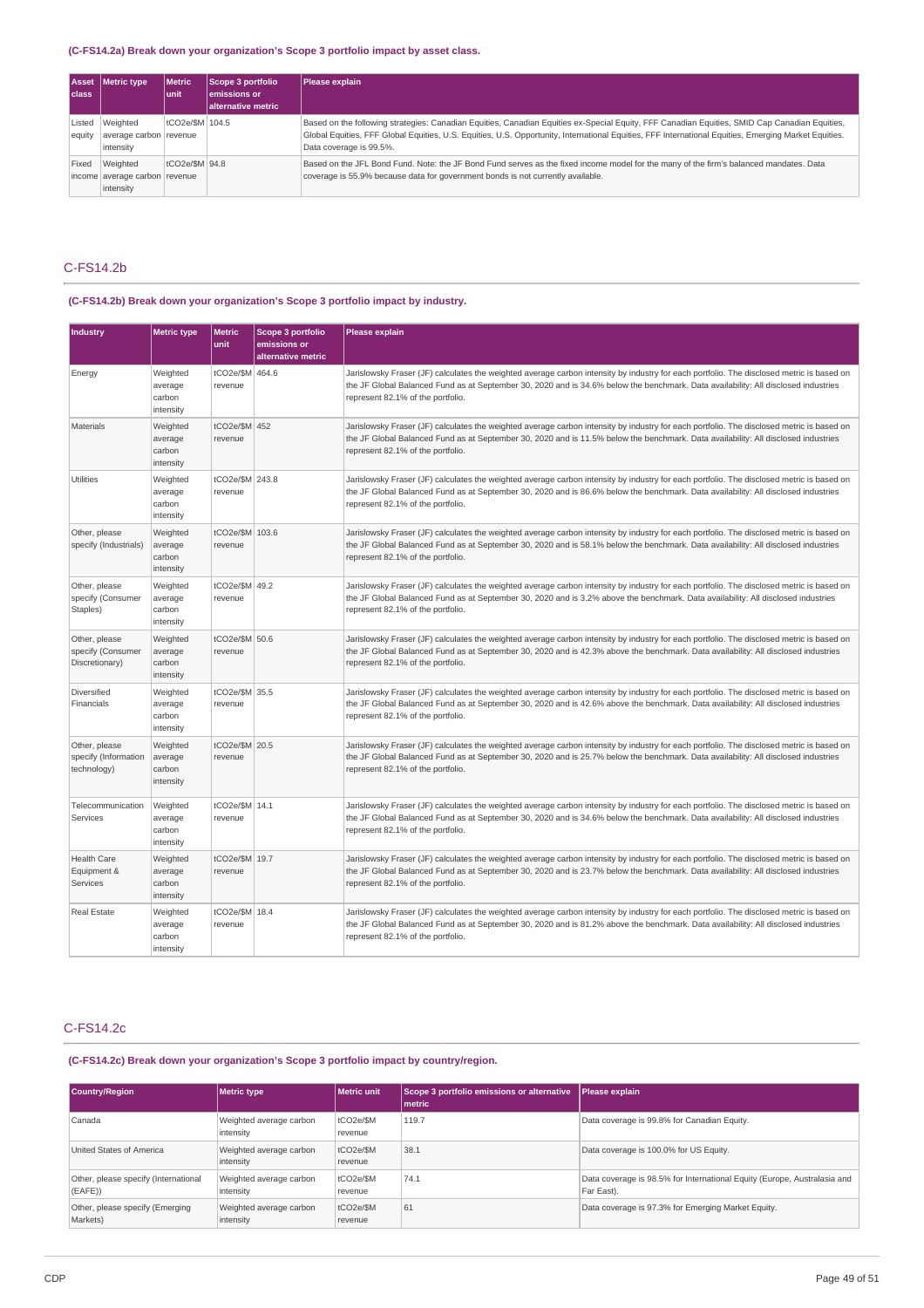# C-FS14.3

# **(C-FS14.3) Are you taking actions to align your portfolio to a well below 2-degree world?**

|                                                               | <b>We are</b><br>taking<br>actions<br>to align<br>lour<br>portfolio<br>to a well<br>below 2-<br>degree<br>world | <b>Please explain</b>                                                                                                                                                                                                                                                                                                                                                                                                                                                                                                                                                                                                                                                                                                                                                                                                                                                                                                                                                                                                                                                                                                                                                                                                                                                                                                                                                                                                                                                                                                                                                                                                                                                                                                                                                                                                                                           |
|---------------------------------------------------------------|-----------------------------------------------------------------------------------------------------------------|-----------------------------------------------------------------------------------------------------------------------------------------------------------------------------------------------------------------------------------------------------------------------------------------------------------------------------------------------------------------------------------------------------------------------------------------------------------------------------------------------------------------------------------------------------------------------------------------------------------------------------------------------------------------------------------------------------------------------------------------------------------------------------------------------------------------------------------------------------------------------------------------------------------------------------------------------------------------------------------------------------------------------------------------------------------------------------------------------------------------------------------------------------------------------------------------------------------------------------------------------------------------------------------------------------------------------------------------------------------------------------------------------------------------------------------------------------------------------------------------------------------------------------------------------------------------------------------------------------------------------------------------------------------------------------------------------------------------------------------------------------------------------------------------------------------------------------------------------------------------|
| Bank<br>lending<br>(Bank)                                     | No, but<br>do so in<br>the next<br>two years                                                                    | Scotiabank is in the process of establishing bank-wide, quantitative, time-bound targets for reducing GHG emissions associated with our underwriting and lending activities. Such plans<br>we plan to would include a quantitative analysis of the GHG intensity of the bank's loan book and underwriting activities to establish a baseline, research on pathways to net zero for a bank,<br>development of options for quantitative targets for reducing GHG emissions and creation of a report outlining GHG emission reduction plans, targets and timelines. Once such targets are<br>established, the bank will report annually on plans and progress towards achieving these targets. Scotiabank has pledged to track and report financed emissions by joining the Partnership<br>for Carbon Accounting Financials (PCAF) to support the collaborative development of leading methodologies. Scotiabank developed an enterprise-wide climate strategy in 2019 and<br>announced the Bank's five Climate Commitments. The Commitments outline how we will continue to support our customers in the transition to a low-carbon economy and decarbonize our<br>own operations, including a commitment to mobilize \$100 billion to reduce the impacts of climate change. Scotiabank supports the principles of the Paris Agreement, and we will continue<br>to monitor demand for financing and policy developments that will help achieve meaningful climate targets.                                                                                                                                                                                                                                                                                                                                                                                        |
| Investing<br>(Asset<br>manager)                               | <b>No</b>                                                                                                       | 1832 Asset Management (1832): 1832 is actively exploring the enhancement of portfolio-level reporting on climate-related risk exposure and carbon intensity. The firm is also actively<br>engaging with investee companies on improving their disclosures related to climate risks and carbon emissions. However, 1832 views engagement and improvement in corporate<br>behaviour as a superior approach to driving change than exclusions or selling securities specifically based on climate-related metrics. 1832 does not intend to specifically target portfolio<br>holdings or tailor its investment processes to meet specific climate-related targets at this stage. Jarislowsky Fraser (JF): JF views climate change as a potentially material idiosyncratic risk<br>for some companies and systemic risk for the broader markets. Due to uncertainty associated with the timing and outcomes of climate change mitigation and adaptation, JF believes that its<br>clients are best served by portfolios made up of investments in companies resilient to an uncertain future that take a long-term, sustainable approach to managing their business and<br>creating value. It will continue to evaluate a variety of scenarios including ones that could achieve a below 2-degree world. MD Financial Management (MD): Based on its ESG scorecard<br>approach, MD will engage with both investment advisors and companies that appear to be laggards in climate-related matters. MD actively engages with both and gives each an<br>opportunity to explain their positions for further investment. If there is a real commitment or plan for improvement, investment may continue, however MD does not intend to specifically<br>target portfolio holdings or tailor its investment processes to meet specific climate-related targets at this stage. |
| Investing<br>(Asset<br>owner)                                 | $<$ Not<br>Applicabl<br>e                                                                                       | <not applicable=""></not>                                                                                                                                                                                                                                                                                                                                                                                                                                                                                                                                                                                                                                                                                                                                                                                                                                                                                                                                                                                                                                                                                                                                                                                                                                                                                                                                                                                                                                                                                                                                                                                                                                                                                                                                                                                                                                       |
| Insurance<br>underwriting Applicabl<br>(Insurance<br>company) | $<$ Not<br>e                                                                                                    | <not applicable=""></not>                                                                                                                                                                                                                                                                                                                                                                                                                                                                                                                                                                                                                                                                                                                                                                                                                                                                                                                                                                                                                                                                                                                                                                                                                                                                                                                                                                                                                                                                                                                                                                                                                                                                                                                                                                                                                                       |
| Other<br>products<br>and<br>services,<br>please<br>specify    | Not<br>applicable                                                                                               | Not Applicable                                                                                                                                                                                                                                                                                                                                                                                                                                                                                                                                                                                                                                                                                                                                                                                                                                                                                                                                                                                                                                                                                                                                                                                                                                                                                                                                                                                                                                                                                                                                                                                                                                                                                                                                                                                                                                                  |

# C15. Signoff

### C-FI

(C-FI) Use this field to provide any additional information or context that you feel is relevant to your organization's response. Please note that this field is optional **and is not scored.**

### C15.1

**(C15.1) Provide details for the person that has signed off (approved) your CDP climate change response.**

|                  | Job title                                                              | Corresponding job category         |
|------------------|------------------------------------------------------------------------|------------------------------------|
| Row <sub>1</sub> | Executive Vice President and General Counsel (reports directly to CEO) | <sup>1</sup> ∩ther C-Suite Officer |

# Submit your response

**In which language are you submitting your response?**

English

**Please confirm how your response should be handled by CDP**

|                                                   | <b>Countiling</b> to | Public or Non-Public Submission |  |
|---------------------------------------------------|----------------------|---------------------------------|--|
| an submitting my roll<br>response<br>. <b>. .</b> | Investors<br>.       | Public<br>.                     |  |

**Please state the main reason why you are declining to respond to your customers** Request not received directly from customers